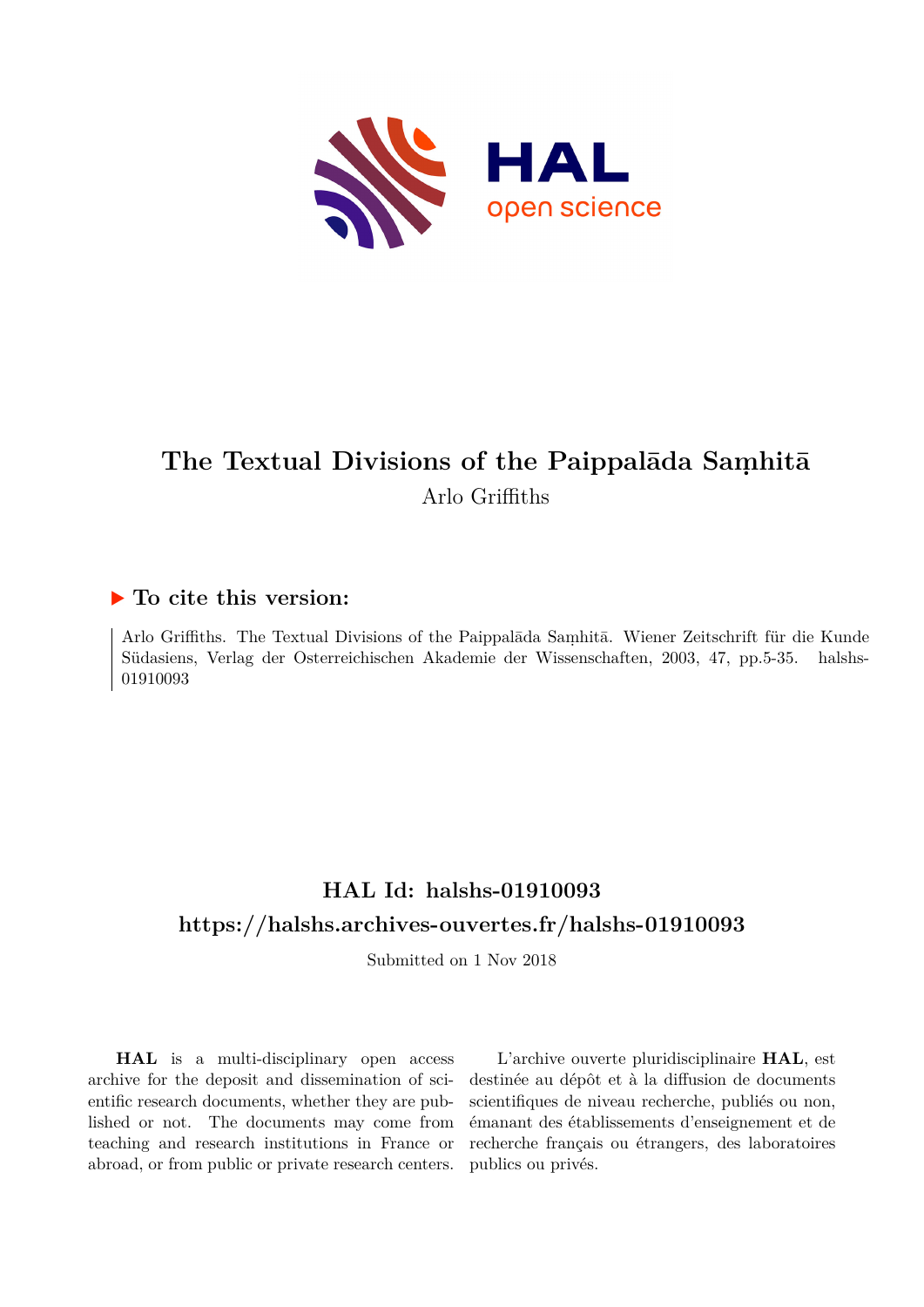# **The Textual Divisions of the Paippalāda Saṃhitā**\*

#### **INTRODUCTION**

There are two reasons why Vedic scholars – especially those who are engaged in preparing editions of texts (whether they style their work "critical" or not) – ought to pay close attention to the divisions of the text they offer to the public.<sup>1</sup> In the first place: Vedic texts have a history of transmission and belong to various schools of tradition. The textual divisions – the places where they are made, the names they are given – are an integral part of the tradition, being among those marks that distinguish individual schools from each other, and as such are in themselves object of indological enquiry.2 In the second place: given the way Vedic ritual manuals refer to mantras to be recited during the rituals, and given the importance of an understanding of the procedure of the ritual in question to the exegesis of the mantras being used, precise knowledge of a mantra-text's divisions is a *sine qua non* for the interpretation of those manuals and rituals, and the mantra-text itself.

In the case of the Atharvavedic Śaunaka Śākhā, the Kauśikasūtra, e.g., presupposes knowledge of *paryāya*s, *anuvāka*s, *sūkta*s, stanzas and hemistiches;3 the Atharvavedapariśiṣṭas presuppose the same knowledge

<sup>3</sup> Cf. the index of "Designations of literary works, and sections, chapters, verses of the same", p. 382 in Bloomfield's ed. Cf. also Bloomfield 1899: 35, with n. 14 (p. 40).

<sup>\*</sup> Abhijit Ghosh, Jan Houben, Werner Knobl and Sasha Lubotsky kindly read earlier drafts of this paper, and made important suggestions for its improvement. I am especially obliged to Chlodwig H. Werba for his detailed editorial criticism.

<sup>&</sup>lt;sup>1</sup> The importance of the topic was recently pointed out again by Parpola (1996: 91-93). The basic work of reference is Renou 1957.

<sup>&</sup>lt;sup>2</sup> The reader of Zehnder 1999 and Lubotsky 2002 can easily get the impression that the Paippalāda Saṃhitā knows no *kāṇḍa* subdivisions besides hymns and stanzas. Both scholars, Indo-Europeanists whose work is of evident quality and importance, rely strongly on Bhattacharya. The omission of any discussion or indication of the textual divisions in the portions of text treated by them is thus, in my view, a small step back as compared to Bhattacharya's edition, which at least attempts to provide information on (some of) the text's divisions. The omission was not noticed by the reviewers of Zehnder 1999, viz. Mylius 2000 and von Hinüber 2001.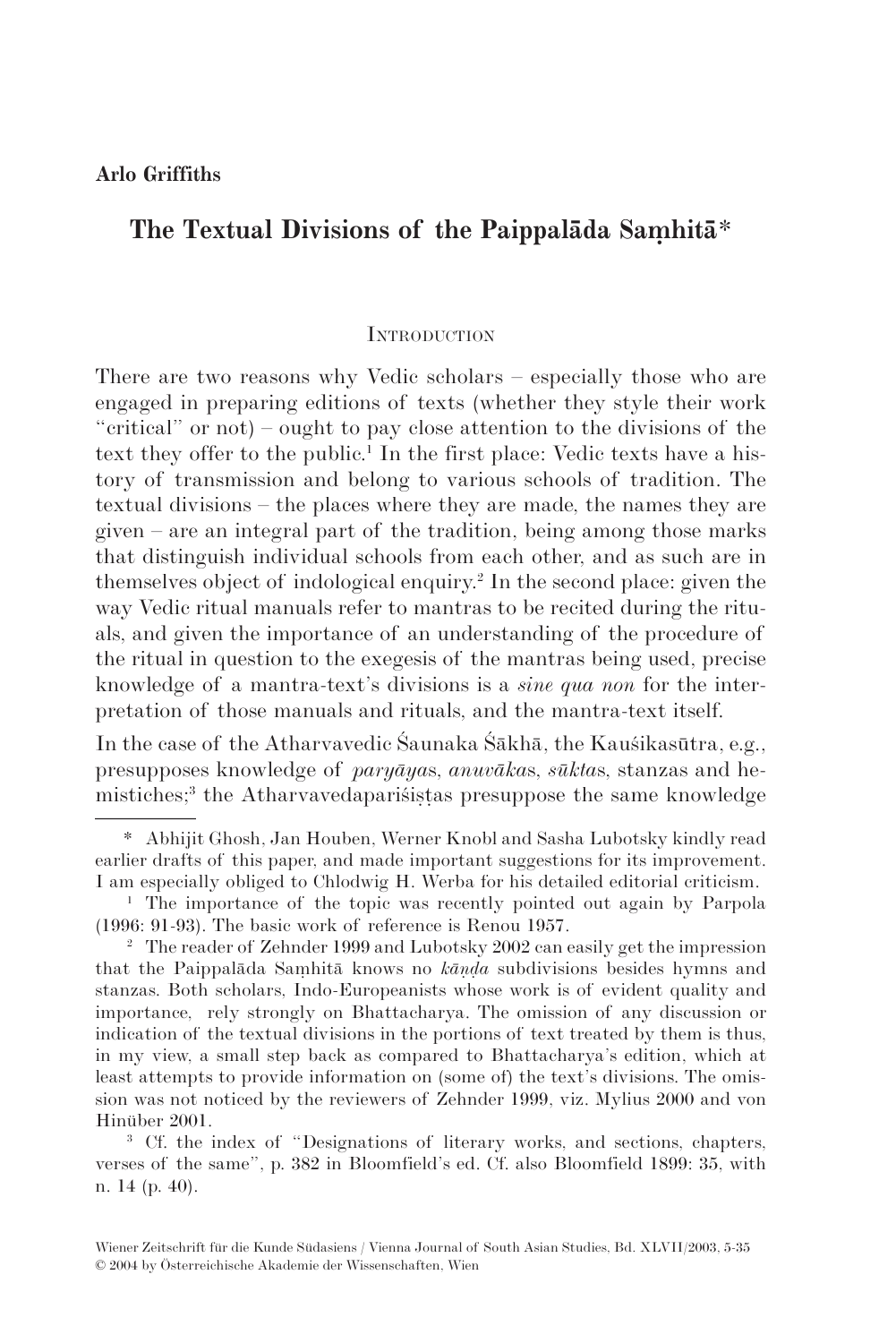(*paryāya*s: AVPariś 32.8, 32.18, 33.6.9 [?], 37.12.1, 46.9.7; *arthasūkta*s:  $32.18, 32.25$ ;<sup>4</sup> the still barely known or accessible ancillary texts of the Paippalāda Śākhā do so as well.<sup>5</sup>

Regarding the textual divisions of the Śaunaka Saṃhitā (ŚS), I may quote Bloomfield (1899: 35):

The AV. is divided into *kāṇḍa* 'books', *anuvāka* 'lessons', and *sūkta* 'hymns'. Another continuous division into *prapāṭhaka* extends in ROTH and WHITNEY's edition through the first 18 books (38 in all), but does not continue through books 19 and 20. In addition to *sūkta* there is also a parallel division of each *kāṇḍa* in *arthasūkta* 'hymns divided off according to sense', and *paryāyasūkta*, briefer subdivisions into groups of verses, usually ten a group. The latter subdivision is to be compared with the Rigvedic *varga*, beside the *sūkta*. 6

In his path-breaking article of 1957, Renou (then still working only with Barret's transcriptions of the Kashmir ms.) made the following statement about the textual divisions of the Paippalāda Saṃhitā (PS) (p. 5):

Dans le Paippalāda, qui à tous égards est moins protégé que la vulgate, il n'existe pas de *prapāṭhaka*, et la notation des *anuvāka* est irrégulière. On trouve de temps en temps l'indication numérique du nombre d'hymnes (appelés ici *kāṇḍa*, ce qui fait confusion avec la désignation des "Livres") groupés en *anuvāka*, Barret *JAOS*, XLII, p. 106; enfin, éventuellement, le milieu d'un Livre est spécifié, *JAOS*, XLVII, p. 238.7 Tout ceci reflète des tentatives diverses, en partie contradictoires, en vue de préciser et serrer le sectionnement: l'état délabré des traditions n'a pas permis de conserver davantage.

Thus was the state of our knowledge around the time that Bhattacharyya made his famous discovery of PS mss. in Orissa (1957). In the

<sup>4</sup> Cf. Weber (1858: 434): "Ich bemerke hiezu noch, dass die Ath. Pariçish*t*a im Uebrigen die jetzt vorliegende Eintheilung der Ath. S. in kâ*nd*a, anuvâka, arthasûkta, paryâyasûkta (*welche letztern beiden Bezeichnungen leider in der Editio* [i.e. Roth – Whitney's ed. of ŚS] *fehlen*) mehrfach erwähnen" (my italics).

<sup>5</sup> See the references to *anuvāka*s, *kaṇḍikā*s/*sūkta*s even in the small portion of such an ancillary text, the Vedavratavidhi of the Karmapañjikā, presented in edition below.

<sup>6</sup> Cf. in detail Whitney – Lanman 1905: cxxvii-cxxxiii. Cf. also Devasthali 1966.<br><sup>7</sup> Renou refers here to the colophon, which has no parallel in the Or. mss., and

can therefore not be proven to represent an old textual division, found after PS 14.4.7 (see Bhatt. 781) = PSK 14.2.17 (Barret 1927: 242) in the Kashmir ms.: *ity atharvaṇikapaippalādayaś śākhāyāṃ caturdaśasyārdhaḥ*.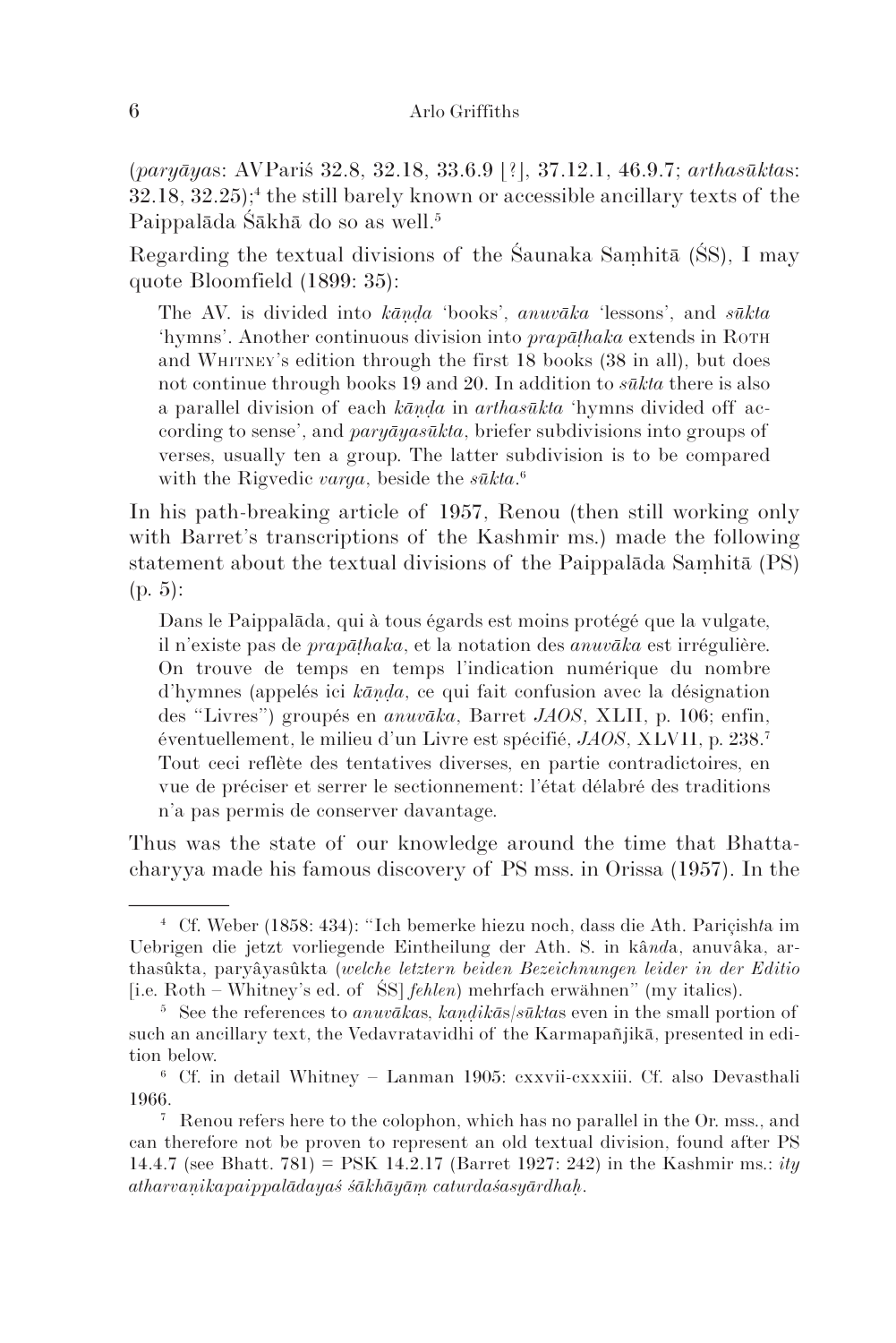"Introduction" to Bhattacharya's edition of the first 15  $k\bar{a}n\bar{d}as$ ,<sup>8</sup> we are informed in passing about the textual divisions as they are marked in the Orissa mss. (p. xxix): "The Or. MSS indicate half-verses, verses, hymns and Kāṇḍas. Most of them indicate pāda-ends too". This information is incomplete, even when compared with Renou's outdated summary. It can be enhanced significantly now that authentic palmleaf mss. have become available also to scholars outside of the Bhattachary(y)a family (Griffiths 2003). Information gathered during, to date, three years of work using these mss. is confronted in the final part of this paper with the important information available in an ancillary text of the Paippalāda Śākhā used by AV brahmins in Orissa. It is to the relevant section of that text, the Karmapañjikā, that I now turn.

#### THE VEDAVRATAVIDHI SECTION OF THE KARMAPAÑJIKĀ

The Karmapañjikā (KP), a text whose existence was – to my knowledge – first taken note of by Bhattacharyya (1968: 2, 23, 41), has been used here and there, but has nowhere been discussed, by Bhattacharya in his edition of PS 1-15.9 The KP claims to follow an otherwise lost Sūtra of Paithinasi, and at several points quotes directly from this Sūtra.<sup>10</sup> I have not yet been able to find any evidence about the author of the KP, Śrīdhara, or his dates.

Presented below is a portion from the KP, its Vedavratavidhi section, that bears directly on the subject of this paper. This section comes after the Cyutavratipunarupanayanavidhi, and precedes the Brahmacārisnānavidhi. It shows important phraseological and thematic parallels to the Uttamapaṭala (AVPariś 46), on which cf. Weber 1858 and Modak 1971. In order to give some impression of the nature of the KP as a whole, this section has been edited here in full, beyond what is strictly necessary for the present paper. The KP is evidently an im-

<sup>8</sup> Note that the introductions to Bhattacharyya 1964 and 1970 contain certain information which is not repeated in Bhattacharya's "Introduction".

<sup>9</sup> Cf. "*karmapa*." in the list of abbreviations, p. lvii, and the *app. crit.* at 5.26.3.

<sup>10</sup> Cf. Bloomfield 1899: 17, and Chintamani 1939. Paiṭhīnasi's work referred to in the KP may have been a counterpart of the Kauśikasūtra of the Śaunaka Śākhā, i.e. a Gṛhyasūtra of the Paippalāda Śākhā, or an Atharvavedic Dharmasūtra (of the Paippalāda Śākhā). Confirmation of these interesting possibilities requires further intensive study of the KP.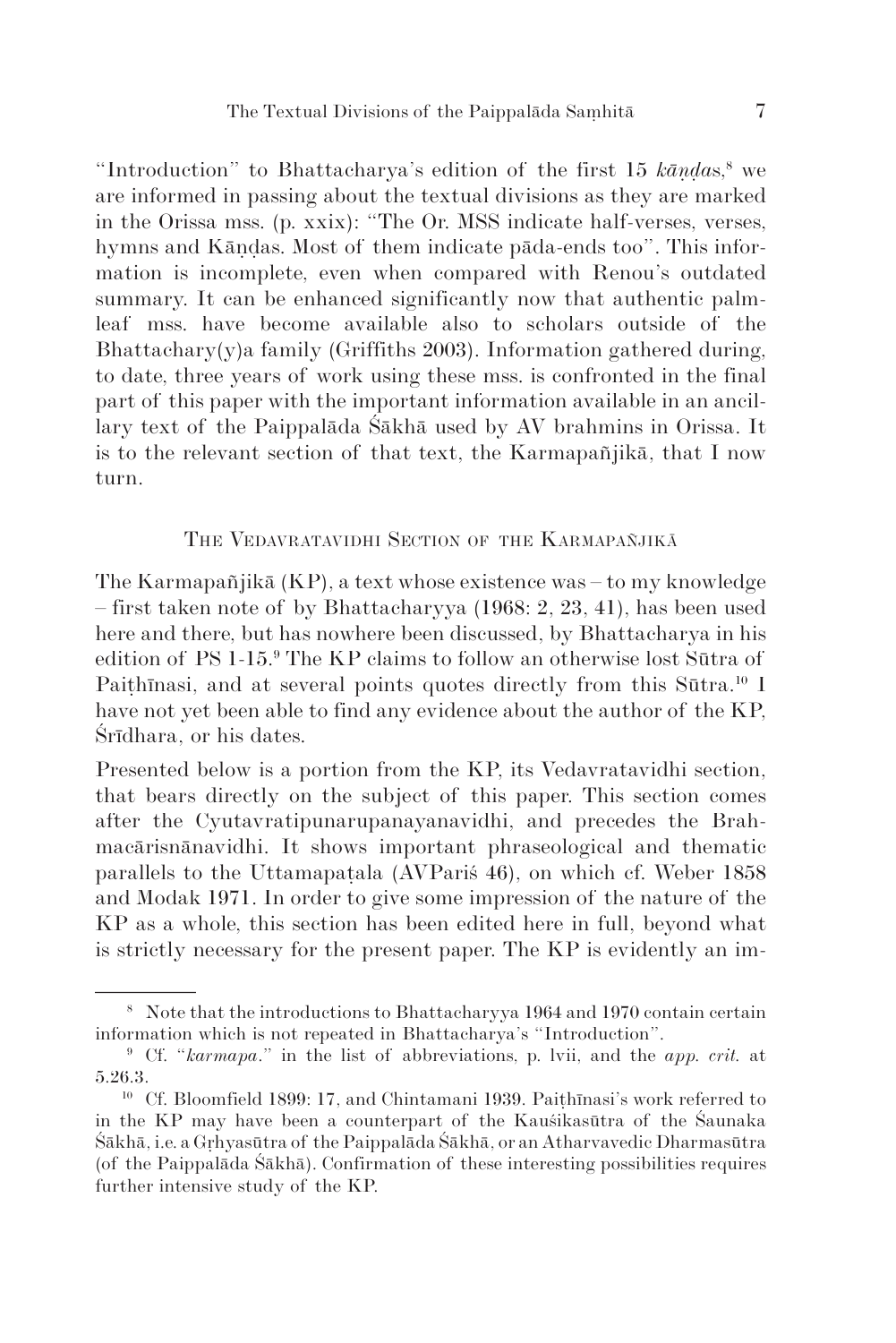portant text, deserving close attention by students of the (Paippalada) Atharvavedic tradition.

The ms. material that is in the possession of the Bhattachary(y) a family, and the ms. that is listed as Dh/903, ser. nr. 1077, p. 117, by Mishra 1973 (reported as "missing" upon my enquiry at the Orissa State Museum, November 2000), were not at my disposal. I have used the following three mss.

- $G\mathbf{u}^{11}$  Ms. of the Kavirāja house (Śrīpati Pandā, son of the late Vidyādhara Paṇḍā12) in the village Guhiāpāḷa (correct the misprint Witzel – Griffiths 2002: 170). Written by Vidyādhara Pandā's great-uncle Davānidhi Pandā, during the reign of a king Kiśoradeva (the post-colophon reads: *samasta viri keśoradevaṅka a* {•} ##13 *ṅke phālgunya śukla catuthi tithire govinda śarmāmātmaya dayānidhi śarmma idaṃ likhidaṃ pustakaṃ samāptaṃ*). This must be the same ruler as the one mentioned in PS Or. mss.  $V/122$  and  $V/123$  (see Griffiths 2003). My tentative datings of those two mss. to 1747-1748 must be wrong: these mss. must all date from the latter half of the nineteenth century. Gu1 is a rather carelessly written ms. It is complete, with the Vedavratavidhi on folios 103r3- 106v2.
- Ku Ms. from the same collection of Harihara Upādhyāya of the village Kuruṃcaini (Witzel – Griffiths 2002: 170) that has yielded PS Or. mss. Ku1-3 (Griffiths 2003). A young, but nicely written and complete ms. Folios 101r3-106r2.
- Ni Ms. in the possession of Prahlāda Upādhyāўa from the village Nirmalā (Witzel – Griffiths 2002: 173). This undated ms. is incomplete, and in a rather bad state. However, it seems to be the most carefully written, most reliable ms. Folios 90r4-95r2.

<sup>11</sup> Another ms. from the same village, from the collection of Ambujākṣa Upādhyāya, was photographed by me in August 1999. The photos did not come out well, and this ms., which I call Gu2, has not been used here.

 $12$  This must be the same highly regarded priest as the one mentioned by Bhattacharya (p. xvii). Witzel used recordings of recitation by this priest for his study 1985b (see p. 287). Vidyādhara Paṇḍā died in 1987.

<sup>&</sup>lt;sup>13</sup> I do not understand the two apparently identical digits written here. On the dating system used, cf. Griffiths 2003.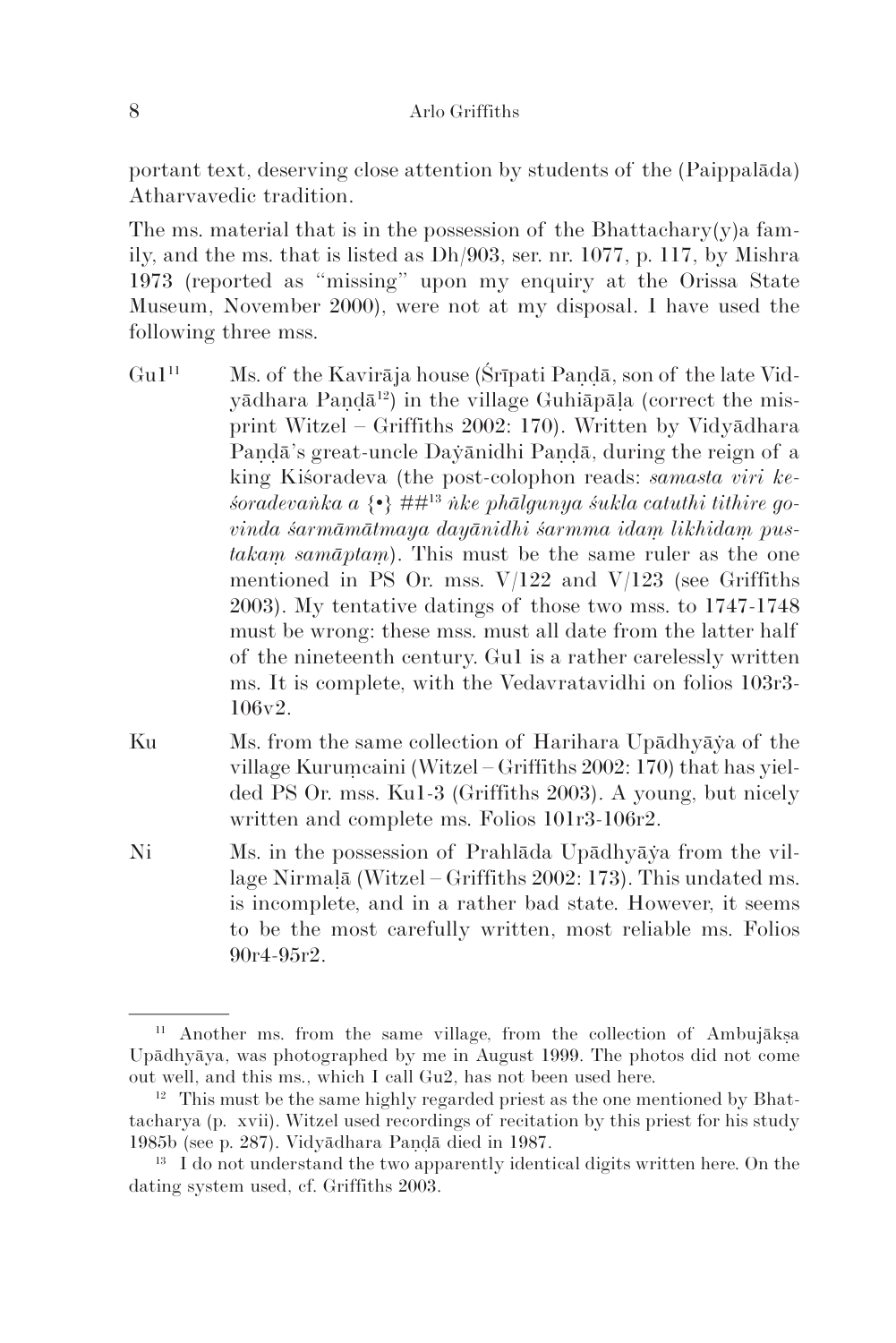Use of other sigla for PS mss. in the *apparatus criticus* and in the ensuing "analysis" follows that established in Griffiths 2003. Only significant variant readings are reported. In the edited text of KP, the placement of *daṇḍa*s follows that of the mss., which tend to write ǁ (not ǀ) throughout. I use  $[\dots]$  to report a shift to a new folio or folio-side,  $(\dots)$ to identify *pratīka*s, and a dot after a consonant to mark the *virāma*. In text quoted from the PS in my footnotes, readings marked with a raised + are emendations with basis in the mss. (restoration to the archetype), while \* marks readings emended beyond what is reconstructible for the archetype. In my *apparatus criticus*, capital letters indicate uncertain readings. I use the following editorial signs and brackets: + to mark scribal (interlinear or marginal) additions; • for illegible *akṣaras*; # for illegible signs that appear to be numerals;  $\{...\}$  to identify *akṣara*s or elements thereof deleted by the scribe. The Vedavratavidhi consists largely of *pratīka*s of PS mantras. Except in insignificant orthographical details, my edition of these *pratīka*s attempts to give the form of the mantras as it may have been familiar to Śrīdhara: this was not in all cases (e.g. 1.55.4, 19.16.19, 20.50.8, 20.57.11) the authentic form of the mantra, but in other cases (e.g.  $1.21.1$ ,  $2.31.6/7$ ,  $17.43.1$ ) seems to have been authentic where the PS mss. themselves show corruption.

#### **EDITION**

śrīnrsimha namas te 'stu bhaktānām abhayaprada<sup>14</sup> ||

vedavratavidhiṃ vakṣye mama bhadraprado bhava ǁ

atha vedavratavidhim vyākhyāsyāmaḥ | tathā ca śrutih | catursu vedesv astācatvārimśadvarsam<sup>15</sup> brahmacaryam vedavratam carisyed iti<sup>16</sup> | tathā ca jyotihśāstre | parāśarah<sup>17</sup> ||

agnyādheyaṃ svadhāṃ caiva yajñadānavratāni ca ǁ [Ni 90v]

vedavratam vrsotsargam cūdākaranamekhalā<sup>18</sup>

<sup>14</sup> Thus Ku – *bhaktāya sarvavaraprada* Gu1, *bhaktān. sarvavaraprada* Ni. Cf. the passage 387\* inserted after Mahābhārata 2.40.19ab in one ms.

<sup>15</sup> Thus Gu1 Ni – Ku inserts hereafter: *paryantaṃ*.

<sup>&</sup>lt;sup>16</sup> I have not been able to identify the exact source of this quotation. Cf. i.a. GB 2.5: 37.11ff., PārGS 2.5.13-14, BaudhDhS 1.3.1-2.

<sup>17</sup> Thus Gu1 Ni – *parāśare* Ku.

<sup>&</sup>lt;sup>18</sup> Thus Gu1 Ku Ni. Read *vṛṣotsargaṃ cūḍākaraṇaṃ mekhalāṃ*, or *vṛṣotsargacūḍā karaṇa mekhalāḥ*?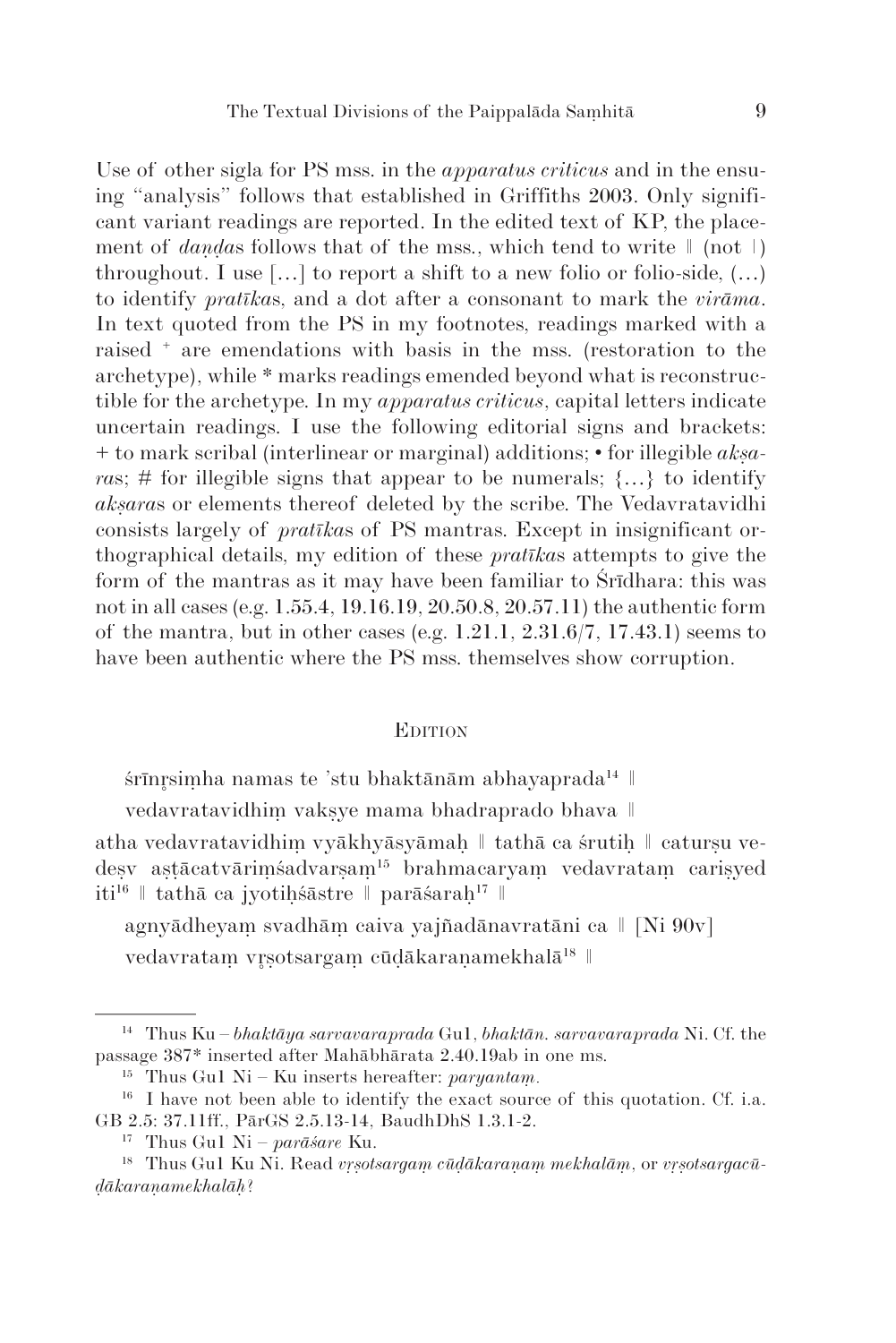māṅgalyam19 abhiṣekaṃ ca malamāse vivarjayed iti ǁ

tatrādau śisyah<sup>20</sup> ācāryasya samīpam gatvā suvinīto daksinajānum bhūmau nipātyācāryāya nivedayet || bho bhagavan vedam bhavān upākurutām iti | tata ācāryah om iti vadati || svīkāram krtvety arthah || tadanantaram [Ku  $101v$ ] ācāryo naksatrakalpoktam tantram krtvā<sup>21</sup> amantra kam kṣīraudanam śrapayati<sup>22</sup> | vratādeśaganasyāntyasūktadvayam parityajya mahāvyāhrtyādibhiś ca kṣīraudanam juhuyāt || tadanantaram śan no devīr ityādy anuvākādyanuvākottamā reah | kāndādikānḍottamā caḥ ǁ pādādipādottamā caḥ ǁ vargādivargottamā caḥ ǁ vedā divedottamā r $\cosh^{23} \parallel$ ksīraudanam juhuyāt  $\parallel$ tā r $\cosh \theta$ ucyante  $\parallel$ 

 $\sin$  no [Gu1 103v] devī<sup>24</sup> (1.1.1) || neva māmse (1.5.5) || ve trisaptāh (1.6.1) || yadi hamsy aśvam  $(1.10.4)$  || abhīvartena  $(1.11.1)$  || asitasya brahmaṇā (1.15.4) ǁ naktaṃ jātā (1.16.1) ǁ sabandhuś ca (1.20.4) ǁ nāśaṃ na- $\sin^{25} (1.21.1)$  || śivena mā (1.25.4) || suparno jātah (1.26.1) || ka idam kasmai  $(1.30.6)$   $\parallel$  imam me kuṣṭha  $(1.31.1)$   $\parallel$  indrāya sahīyase  $(1.35.4)$  $\parallel$  yāh purastād ācaranti yā vā  $(1.36.1)$   $\parallel$  mama gāvo mamāśvā  $(1.40.4)$  $\parallel$  agne bhyāvartin<sup>26</sup> (1.41.1)  $\parallel$  namas te vidma te (1.45.4)  $\parallel$  asya tvam da datah (1.46.1) || yas tvā nināya<sup>27</sup> (1.50.4) || gāto havih (1.51.1) || madhuman ma<sup>28</sup> (1.55.4)  $\parallel$  pretā jayatā (1.56.1)  $\parallel$  ut tistha mama vai (1.60.4)  $\parallel$  yas tvā mrtvuh (1.61.1)  $\parallel$  anyā vo anyām (1.65.4)  $\parallel$  dhruvas tistha

<sup>23</sup> Thus Gu1 Ku Ni. Note that something different is understood in the KP with *vedādivedottamā-*, than in AVPariś 46.2.4/46.3, where the initial and final stanzas of the Saṃhitās of the gveda, Yajurveda, and Sāmaveda are referred to (on the problem of which recensions are intended, see Weber 1858: 431f.). At the relevant place below (see p. 21 with n. 188), it becomes clear that the initial and final stanzas of the own Saṃhitā (PS) are intended. Logically, we thus expect -*ttame ṛcau*, and this is how the text must perhaps be read here too.

<sup>24</sup> Thus Gu1 Ku Ni. Below, this *pratīka* reoccurs several times with the correct reading *devīḥ*.

<sup>25</sup> Thus Gu1 Ni – *nāśaṃ naśaṃ* Ku (thus also most Or. mss., except Ma *nāśan naśaṃ*: cf. Bhatt. 22). K reads *nāmannasaṃ*. Bhatt. emends *+nāsan na san+*, but it seems that the KP *pratīka* retains the authentic text. Werba suggests to me a *figura etymologica* "let them go to ruins". This requires taking *naśan* as a rare *a*-aor. (inj./subj.) of *naś* "to perish". Other *a*-aor. forms to this root are attested e.g. at PS 19.54.6 [PSK 19.54.5] (*naśam*), and KauśS 56.6[=7] (*anaśat*).

<sup>26</sup> Thus, without *avagraha* Gu1 Ku Ni. Thus also Bhatt. 40.

<sup>27</sup> Thus Gu1 Ni (thus also K) –  $\sin \pi n a y a$  Ku (thus also the Or. mss; cf. Bhatt. 50).28 Thus Gu1 Ku Ni. The *pratīka* ought to be *madhuman mama*.

<sup>19</sup> Thus Ku Ni – *maṅgalyam* Gu1.

<sup>20</sup> Thus, without sandhi Gu1 Ku Ni.

<sup>21</sup> Thus, without sandhi Gu1 Ku Ni.

<sup>22</sup> Thus Gu1 Ni – *śrapayet* Ku.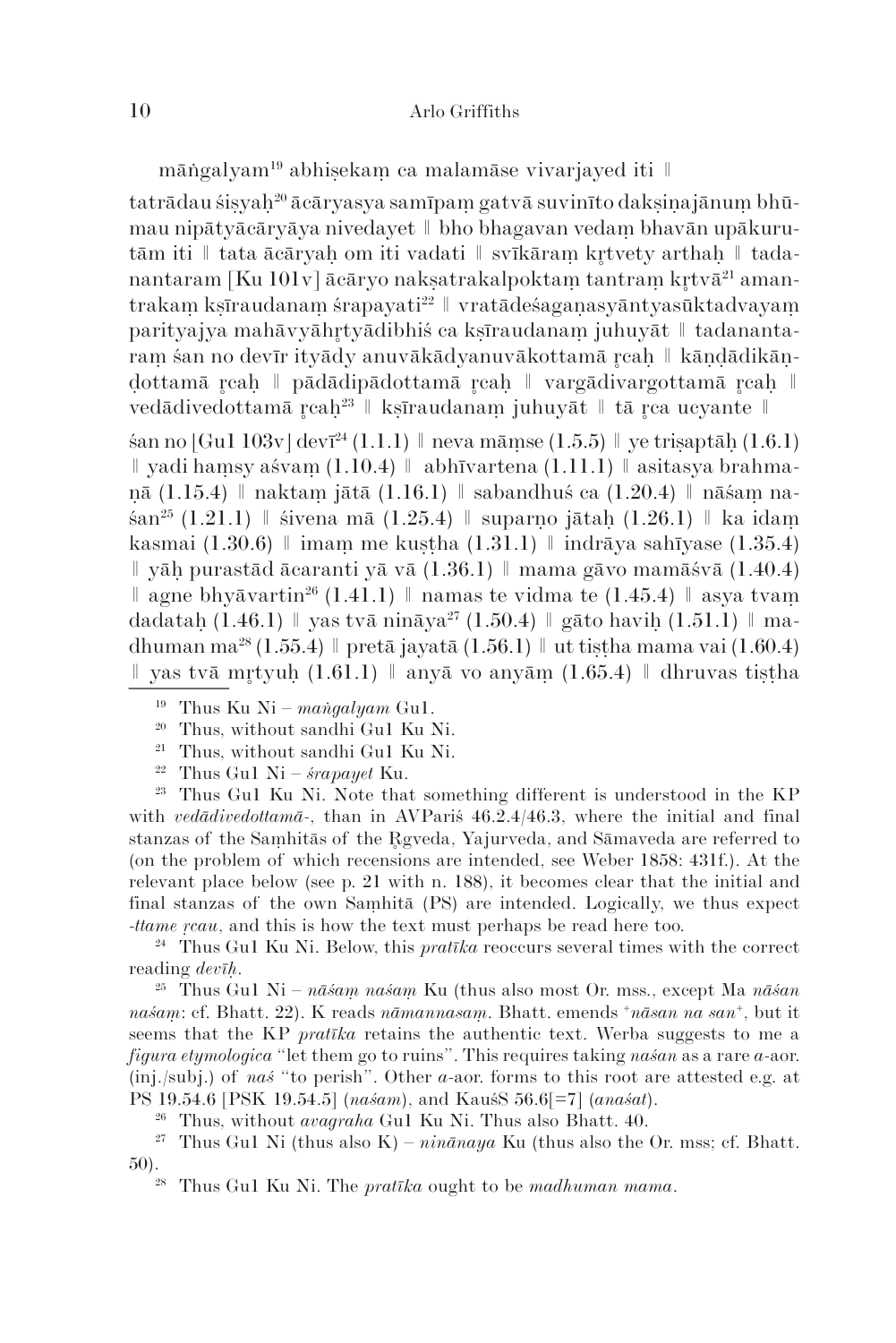(1.66.1)  $\parallel$  yebhiḥ pāśair dadhiṣupatiḥ<sup>29</sup> (1.70.4)  $\parallel$  agniṣ ṭe [Ni 91r] viśaḥ  $(1.71.1)$   $\parallel$  vāstos pata iti ghane na<sup>30</sup>  $(1.75.4)$   $\parallel$  ūrdhvo bhava  $(1.76.1)$   $\parallel$ suparnas tvābhy ava pašyāt  $(1.80.5)^{31}$  || yajñasya caksuḥ  $(1.81.1)$  || bhadrāṃ vācaṃ śivaṃ (1.85.4) ǁ tribhyo rudrebhyaḥ (1.86.1) ǁ śīrṣarogam aṅgarogam śuktivalgam  $(1.90.4)$  || payo devesu  $(1.91.1)$  || yā devaih prahitesuh patāt<sup>32</sup> (1.95.4) || rāyasposam (1.96.1) || yathā kumārah (1.100.4)  $\parallel$  trīni pātrāni (1.101.1)  $\parallel$  [Ku 102r] isam ūrjam (1.106.6)  $\parallel$ vātasya nu (1.107.1)  $\parallel$  śatam<sup>33</sup> pāśām<sup>34</sup> (1.112.5)  $\parallel$  1  $\parallel$  22  $\parallel$ 

arasam prācyam  $(2.1.1)$  | sapta prāṇān  $(2.5.8)$  | venas tat  $(2.6.1)$  | adhītam adhy agāt  $(2.10.5)^{35}$   $\parallel$  dīrghāyatvāya<sup>36</sup> brhate  $(2.11.1)$   $\parallel$  ye krimayaḥ parvateṣu  $(2.15.5)$   $\parallel$  yā śatrūn<sup>37</sup>  $(2.16.1)$   $\parallel$  mātā nāmāsi  $(2.20.5)$  $\parallel$   $\bar{a}$  no agne (2.21.1)  $\parallel$  sinīvāly anumatih (2.25.5)  $\parallel$  yat svapne (2.26.1)  $\parallel$  parivrajan<sup>38</sup> (2.31.6/7?)  $\parallel$  ya uttarāt (2.32.1)  $\parallel$  yāś ca vāte (2.36.5)  $\parallel$ 

<sup>31</sup> According to the stanza division in Bhatt., this *pratīka* quotes from *pāda* c. Even though my ms. Ku1 (also) specifies this stanza as *tryavasānā* (the hymn is lost in K), one may consider whether the division is not to be altered in such a way as to make *suparṇas tvābhy ava paśyāt* the opening words of 1.80.5. If so, stanza 4 (with just two *pāda*s) and 5ab of Bhatt. together would form stanza 4. Cf. n. 38. 32 Thus Ku – *prahiteṣāvantu naḥ* Gu1, *prahiteṣv avantu naḥ* Ni. Note the differ-

ent choice of *pratīka*s. The amplified *pratīka* found in Gu1/Ni (cf. n. 55) ought to have been *prahitesur avantu nah*. It seems impossible to decide which *pratīka* is more authentic.

<sup>36</sup> Thus Gu1 Ku Ni. Cf. the *app. crit.* in Bhatt. 132 (Or. mss.).

<sup>37</sup> Thus Gu1 Ni – Ku adds  $pr\bar{a}$ *sam*, which is the first member of a compound (cf. Zehnder 1999: 55).

<sup>38</sup> Thus Gu1 Ni – *parivrajaṃ* Ku (with all PS mss.). Three points are to be noted here: (1) The important aid the Gu1/Ni reading gives toward the understanding of the text (a pple. nom. masc. sg.), given as *pari vrajaṃ* in Bhatt. and Zehnder  $(1999: 89)$ ; (2) The support from the KP to the stanza division of mss. Ja and V $\bar{a}$ (see the *app. crit.* in Bhatt. 159), wherein the last mantra (nr. 7?) of  $2.31$  starts with  $pairvaja[n]$ ; (3) The support from the KP to the *anuvāka* division transmitted in K. See Griffiths 2002: 45f., and my remarks on the *anuvāka* division below

<sup>29</sup> Thus Gu1 Ku Ni. Cf. the *app. crit.* in Bhatt. 71 (ms. Ja).

<sup>30</sup> Note this interesting amplification, interrupted by *iti*: it refers to *ghane* in *pāda* b of the relevant mantra, to distinguish it from other mantras with the same first words (e.g. 1.86.3). But what does the  $na - not$  found in the comparably amplified *pratīka*s below – mean here? Should we read *ghanena* "with [the word] *ghana-*"? But cf. the *pratīka*s for 15.15.1, 19.29.1, 20.58.1 below, where we do not find such instrumental endings.

<sup>33</sup> Thus Gu1 Ku Ni. Cf. n. 170.

<sup>34</sup> Thus Gu1 Ni – *pāśā* Ku.

<sup>35</sup> Thus Gu1 Ku – Ni omits this *pratīka* entirely.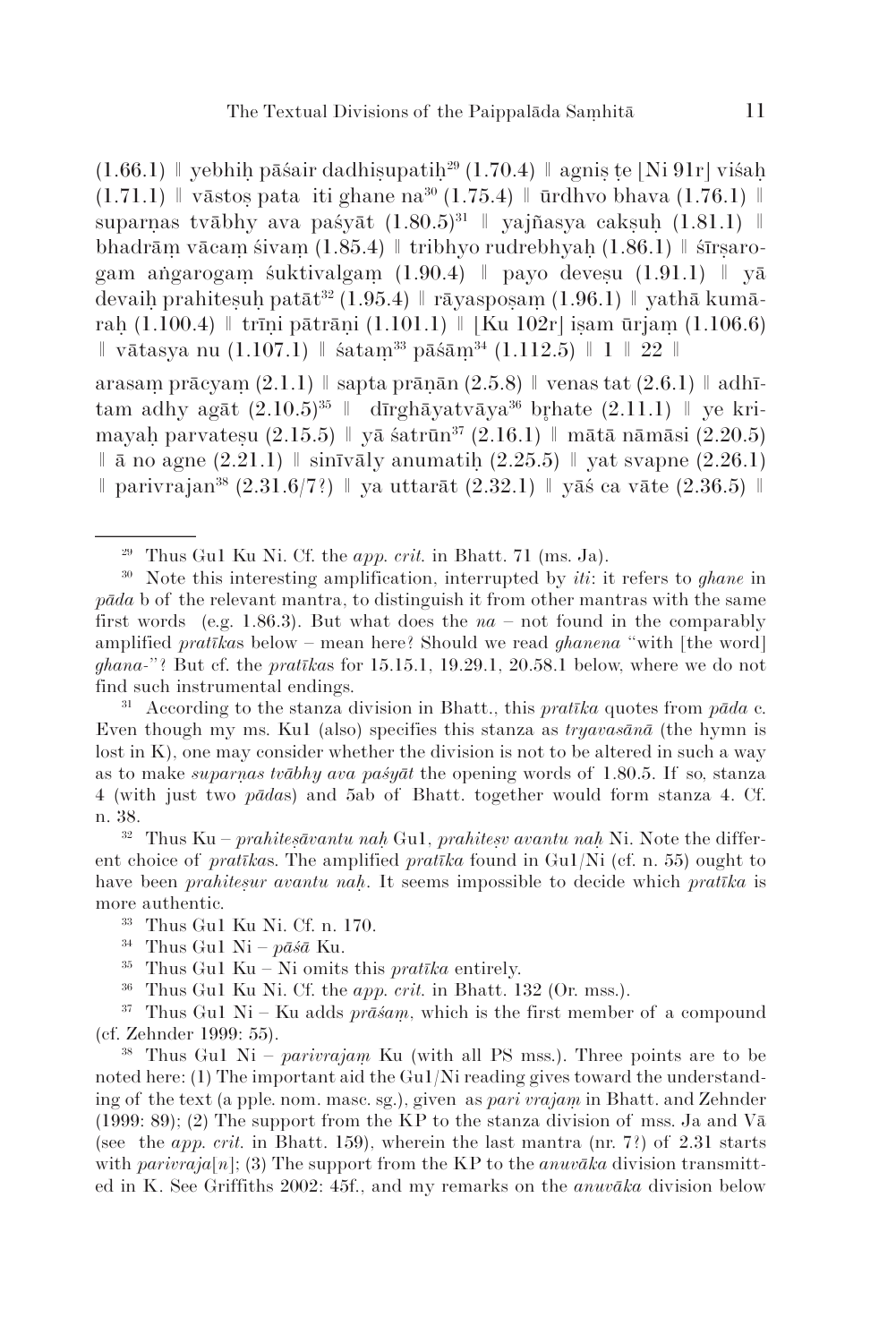cittam<sup>39</sup> yajāmi (2.37.1) || asapatnā sapatnyaghnī<sup>40</sup> (2.41.5) || śerabhaka  $(2.42.1)$  l bhrātrvyakṣayanam  $(2.46.5)$  l ā te sauvīryam  $(2.47.1)$  l brhaspatim vayam trātāram<sup>41</sup> yajāmahe (2.51.5)  $\parallel$  ye keśinah (2.52.1) ǁ uttare nāma stha42 (2.56.5) ǁ yadīdaṃ devaḥ (2.57.1) ǁ anātureṇa  $(2.61.5)$  | ye piśācā  $(2.62.1)$  | patim te dyāvāprthivī  $(2.66.5)$  | yas tvārāyah  $(2.67.1)$   $\parallel$  agnir ivaitu  $(2.71.5)$   $\parallel$  agnir dyumnena  $(2.72.1)$   $\parallel$ payo mahyam dyāvāprthivī  $(2.76.5)$  | aham bibharmi<sup>43</sup>  $(2.77.1)$  | yasyāh suparnah  $(2.81.5)$  | agnim te harah  $(2.82.1)$  | ūrdhvām diśam  $(2.86.6)$  | manāyai<sup>44</sup> tantum  $(2.87.1)$  | vātajūte  $(2.91.5)$  | 2 | 18 | <sup>45</sup>

ā tvā gan (3.1.1) ǁ asau yā senā (3.5.6) ǁ agnir no vidvān (3.6.1) ǁ mā te manyau  $(3.10.6)$  | ye sthāsyām prācyām diśi  $(3.11.1)$  | agrabham sam agrabham  $(3.15.6)$   $\parallel$  paidvo 'si<sup>46</sup>  $(3.16.1)$   $\parallel$   $\bar{a}$  tv $\bar{a}$  kumārah  $(3.20.6)$   $\parallel$ imam indra vardhaye  $(3.21.1)$  | indro balenāsi  $(3.25.14)$  | grhānaiva<sup>47</sup>  $(3.26.1)$  | navāratnī<sup>48</sup> (3.30.7) | devā marutah (3.31.1) | abhayam mitrāt (3.35.6)  $\parallel$  jaya [Ni 91v] prehi mā<sup>49</sup> (3.36.1)  $\parallel$  asthād dyauh<sup>50</sup>  $(3.40.6)$  | 3 | 8 |

[Gu1 104r] hiranyagarbhah  $(4.1.1)$  || ut tistho 'gra<sup>51</sup>  $(4.5.10)$  || hiranya- $\sin \alpha$  (4.6.1)  $\parallel$  yad varco gavi (4.10.8)  $\parallel$  venācarat (4.11.1)  $\parallel$  ut tistha prehi samidhā<sup>52</sup> (4.15.7)  $\parallel$  udyann ādityah (4.16.1)  $\parallel$  ango nu mah<sup>53</sup>

- <sup>42</sup> Thus Gu1 Ni *sthaḥ* Ku.
- <sup>43</sup> *bhirmmi* Gu1, *bhibharmmi* Ku, *bibharmmi* Ni.
- <sup>44</sup> Thus Gu1 Ku Ni. Cf. the *app. crit.* in Bhatt. 221 (Or. mss.).
- <sup>45</sup> Thus Ni  $\parallel 2 \parallel 8 \parallel$  Gu1,  $\parallel 2 \parallel 1 \parallel \# \parallel$  Ku.
- <sup>46</sup> Thus Ni *paidvo asi* Gu1, *paidvosi* Ku (thus also Bhatt.).
- <sup>47</sup> Thus Gu1 Ku Ni. Cf. the *app. crit.* in Bhatt. 267 (Or. mss.).
- <sup>48</sup> Thus Gu1 (Ku *navāratni*) Ni. The *pratīka* ought to be *navāratnīn*.
- <sup>49</sup> Thus Gu1 Ni *māpa* Ku.

<sup>50</sup> Thus Ni – *asthā dyauḥ* Gu1 Ku. Cf. the *app. crit.* in Bhatt. 293 (Or. mss.) and n. 171 below.

<sup>51</sup> Thus Ku Ni – *uttiṣṭho 'grahaḥ* Gu1. The *pratīk*a ought to be *ut tiṣṭhogra*.

<sup>52</sup> Thus Gu1 Ku Ni. This *pratīka* is wrong. The Or. ms. read: *samidhāyi* Ku1, *samidhāya* Ja Vā Ma1, *samidhāmi* V/123. K reads *samudhāhi*. From the available ms. readings, I reconstruct: *sam \*adhāyi*, and it is with these words that the *pratīka* ought properly to end. The *pratīka* is extra long to avoid confusion with PS 19.35.13 which has the same opening words.

<sup>53</sup> Thus Gu1 Ku Ni. The underlining in Bhatt. (following the fatherly lead of Bhattacharyya 1970: 272), to the neglect of Hoffmann 1986: 461, offers no better

p. 27. Note Bhatt. 158, and the perseverated spurious *anuvāka* marking in Or. ms. Ja reported Bhatt. 226.

<sup>&</sup>lt;sup>39</sup> Thus Gu1 Ku Ni. Cf. the *app. crit.* in Bhatt. 164 (Or. mss.).

<sup>40</sup> Thus Gu1 Ku Ni. Cf. the *app. crit.* in Bhatt. 171 (all mss.).

 $41$  Thus Ku – om. Gu1 Ni.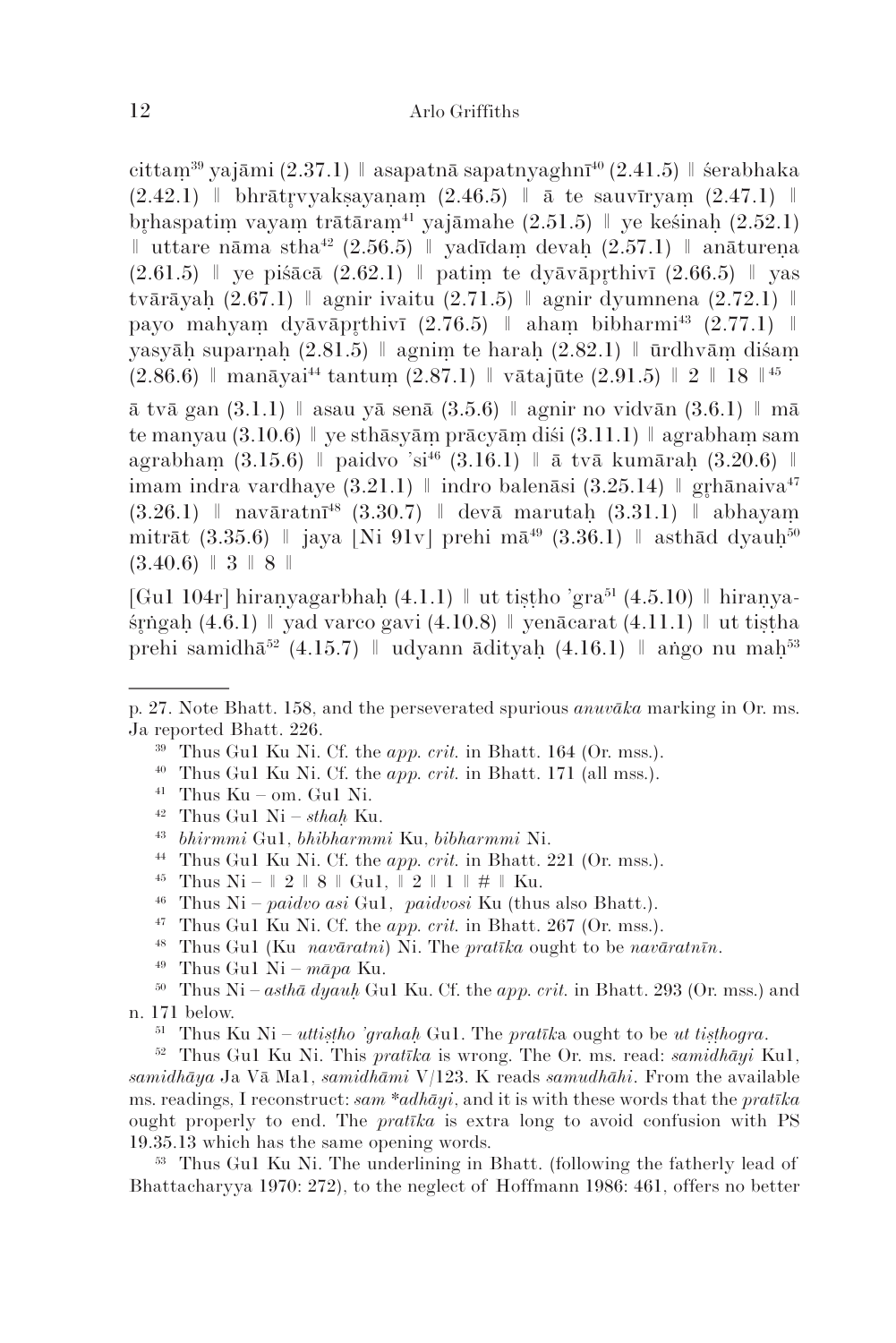$(4.20.7)$  | [Ku 102v] khananti tvā  $(4.21.1)$  | devānām asthi  $(4.25.7)$  | kanyā vāravāyatī (4.26.1)  $\parallel$  devāh śaranakrta<sup>54</sup> sarvābhyah (4.30.9)<sup>55</sup>  $\parallel$  prātar agnim  $(4.31.1)$   $\parallel$  tigmam anīkam  $(4.35.7)$   $\parallel$  manve vām dyāvāpthivī  $(4.36.1)$  | śivā āpo vatsebhyaḥ<sup>56</sup>  $(4.40.7)$  | 4 | 8 ||

namah piśaṅga<sup>57</sup> (5.1.1) || samā vaśā sā (5.5.9) || sapta sūryāt<sup>58</sup> (5.6.1) || asimati  $(5.10.10)$  | anu te manyatām<sup>59</sup>  $(5.11.1)$  | ye ca drstā ye cādrstāh  $(5.15.9)^{60}$  | dyauś cemam  $(5.16.1)$  | tūlam tardah  $(5.20.8)$  | dyauś ca nah pitā  $(5.21.1)$   $\parallel$  śatena mā  $(5.25.8)$   $\parallel$  arātyā  $(5.26.1)$   $\parallel$  jyesthasya tvā  $(5.30.9)$  | atyāsarat  $(5.31.1)$  | sapta samnamah  $(5.35.12)$  | ye vāruṇā (5.36.1) ǁ śatadhāraṃ (5.40.8) ǁ 5 ǁ 8 ǁ

tad id āsa  $(6.1.1)$  | yathā bhūtam ca  $(6.5.13)$  | madhuman me nikramanam<sup>61</sup> (6.6.1)  $\parallel$  eyam agan vāsitā<sup>62</sup> tām (6.10.9)  $\parallel$  brahma yajñānam<sup>63</sup>  $(6.11.1)$   $\parallel$   $\bar{a}$  tv $\bar{a}$  kanv $\bar{a}$   $(6.17.11)^{64}$   $\parallel$  sam<sup>65</sup> m $\bar{a}$  siñcantu marutah  $(6.18.1)$  $\parallel$  yathā mrtāś ca (6.23.12)  $\parallel$  6  $\parallel$  4  $\parallel$ 

suparņas tvā  $(7.1.1)$   $\parallel$  āchedanaḥ  $(7.5.12)^{66}$   $\parallel$  satyasya sthūṇā  $(7.6.1)$   $\parallel$ śīrṣālākaṃ (7.10.10) ǁ ye parvatāḥ (7.11.1) ǁ sahasrāṅgā śataṃ (7.15.10)  $∥$  agnir mā pātu vasubhih (7.16.1)  $∥$  pavamānāya (7.20.10)  $∥$  7  $∥$  4  $∥$ 

<sup>62</sup> Thus Gu1 Ku Ni. Cf. the *app. crit.* in Bhatt. 459 (Or. mss.).

understanding of the text than that of the author responsible for this *pratīka*: it should correctly end in  $mo[t] \leftarrow mod$ .

<sup>54</sup> Thus Ni – *śaraṇakt*. Gu1, *śaraṇaktta* Ku.

<sup>&</sup>lt;sup>55</sup> Amplified *pratīka*, in order to avoid confusion with the preceding stanzas of 4.30: cf. the *pratīka*s for 12.1.1, 15.19.12, 16.41.11, 19.9.1, 20.17.4, 20.37.1, 20.42.10 below.

<sup>56</sup> Note that a less extended *pratīka* is given in the *kāṇḍādikāṇḍottamā* portion of the text; cf. p. 20, n. 172.

<sup>57</sup> The *pratīka* ought to be *namaḥ piśaṅgabāhvai*.

<sup>58</sup> Thus Gu1 Ku Ni. The *pratīka* ought to be *sapta sūryāḥ*.

<sup>59</sup> Thus Ku – *anu te manvatāṃ* Gu1, *anumate manyutāṃ* Ni.

<sup>60</sup> Note that an *anuvāka* colophon is omitted Bhatt. 392.

<sup>61</sup> Thus Gu1 Ku Ni. The -*ṣ*- in *niṣkramaṇaṃ*, as given Bhatt. 450, is a misprint.

<sup>63</sup> Thus Gu1 Ku Ni. Cf. the *app. crit.* in Bhatt. 459 (Or. mss.), and n. 106 below.<br><sup>64</sup> Note that some Or. mss. (Bhattacharya's Mā, my RM and V/126) have mis-

placed the third *anuvāka* colophon after 6.15). This is not clear from the *app. crit.* in Bhatt. 468 and 471. A similar case of regularizing misplacement of *anuvāka*  colophons in PS 2 has been discussed in Griffiths 2002: 45f. Cf. n. 38 above.

<sup>65</sup> Thus Gu1 Ku Ni. The Or. mss. also have *sam mā* and not *saṃ mā* (as K reads).

<sup>66</sup> Note that an *anuvāka* colophon is omitted Bhatt. 494.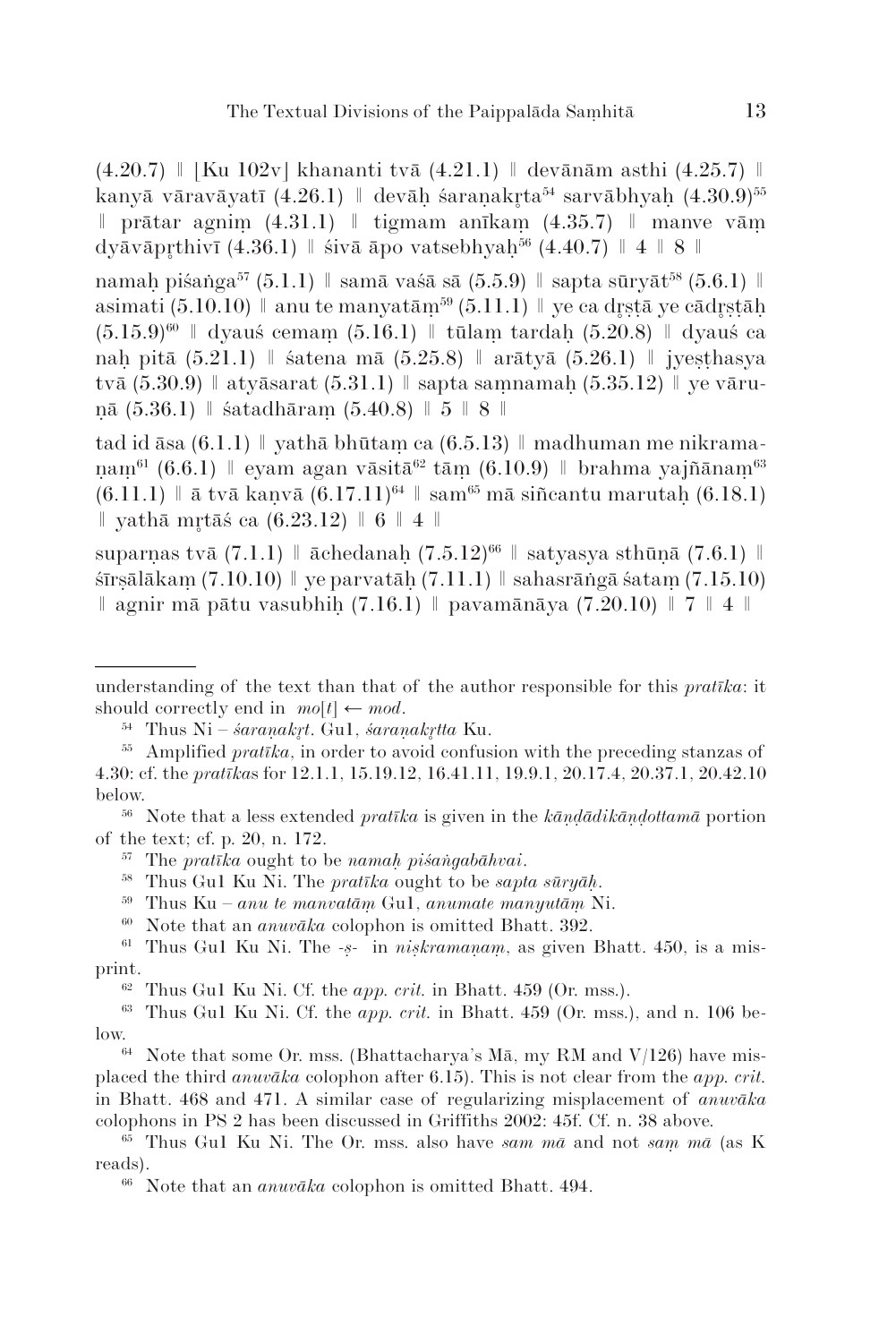kathā dive  $(8.1.1)$  | śatam ca me  $(8.5.11)$  |  $\bar{a}$  paśyasi  $(8.6.1)$  | patim te rājā varunah  $(8.10.12)$  | catasras te  $(8.11.1)$  | ya utthāya kilbise  $(8.15.13)$  | nava ca yā  $(8.16.1)$  | hiranyayena<sup>67</sup>  $(8.20.11)$  | 8 | 4 ||

ūrdhvā asya<sup>68</sup> (9.1.1) || mūrdhno devasya (9.5.14)<sup>69</sup> || imām khanāmy oṣadhim adṣṭahananīṃ (9.6.1) ǁ samudrāc cit (9.11.14) ǁ samānam artham  $(9.12.1)$  | pāṅktam chandah  $(9.20.12)$  | yo vā ekaśarāvam  $(9.21.1)$  | kustham tapanti  $(9.29.7)$  | 9 | 4 |

hā amba te<sup>70</sup> (10.1.1) || hiranyayena<sup>71</sup> (10.6.13)<sup>72</sup> || gobhis tyā pāt<sup>73</sup>  $(10.7.1)$  | [Ni 92r] vi[Ku 103r] sve devā raksitārah  $(10.16.11)^{74}$  | 10 | 275 ǁ

vrsā te 'ham (11.1.1)  $\parallel$  jīvalām naghārisām (11.7.7)<sup>76</sup>  $\parallel$  kālo aśvah (11.8.1)  $\parallel$  tāsām<sup>77</sup> vā (11.16.14)  $\parallel$  11  $\parallel$  2<sup>78</sup>  $\parallel$ 

<sup>74</sup> This last mantra is omitted in K, but its explicit citation here in KP lends support to Bhattacharya's accepting it into the text. Contrast the situation at 9.5.14 (n. 69). A less extended *pratīka* is given in the *kāṇḍādikāṇḍottamā* portion of the text; cf. n. 177.

<sup>75</sup> The KP thus agrees with K in dividing the *kāṇḍa* into only two *anuvāka*s. Although Bhattacharya does not print an *anuvāka* colophon on p. 664, and gives no information about his mss., of the two Or. mss. available to me for this place (JM1 and RM – missing folio in V/126, lacuna in Ku2), RM does insert an *anuvāka* marker after 10.10. My mss. V/126 and Ku2 indicate the end of the third *anuvāka* at the end of the *kāṇḍa* (JM1 and RM give no number), and this agrees with the colophon (*ttīyo 'nuvākaḥ*) printed Bhatt. 674. According to Bhattacharya's editorial principle of following the Or. mss., a colophon ought to have been printed Bhatt. 664.

<sup>76</sup> No *anuvāka* colophon is printed Bhatt. 691, after 11.7. Perhaps Bhattacharya's Or. mss. gave no *anuvāka* indication. K does, and so does my Or. ms. JM1 (not Ku2, RM and  $V(126)$ , and the KP supports this.

<sup>77</sup> Thus Gu1 Ku – Ni omits this *pratīka*. Bhattacharya's Or. mss. read *tāsāmvā*.

<sup>78</sup> The colophon Bhatt. 711 *anuvākaḥ samāptaḥ* ought properly to read *dvitīyo 'nuvākaḥ samāptaḥ*: cf. n. 76.

 $67$  Thus Ku – *hiranmayena* Gu1 Ni. Cf. n. 71 and 174.

<sup>68</sup> *urddhāsya* Gu1, *ūrddhvā'sya* Ku, *ūrddhvāsya* Ni. Cf. n. 175.

<sup>69</sup> Note that Bhatt. 585 offers two more stanzas, 15-16, following the Or. mss. of PS against the evidence of K. K's non-inclusion of the two mantras is confirmed by the KP.

<sup>70</sup> The *pratīka* ought to be *hā amba tejane*. Cf. n. 176.

<sup>&</sup>lt;sup>71</sup> Thus Ku –  $h$ *iranmayena* Gu1 Ni. Cf. n. 67.

<sup>72</sup> Cf. Bhatt. 654 and 657. KP lends support to the *anuvāka* division transmitted in K.

<sup>73</sup> Thus Gu1 Ku Ni. This *pratīka* ought to end in *pātu*.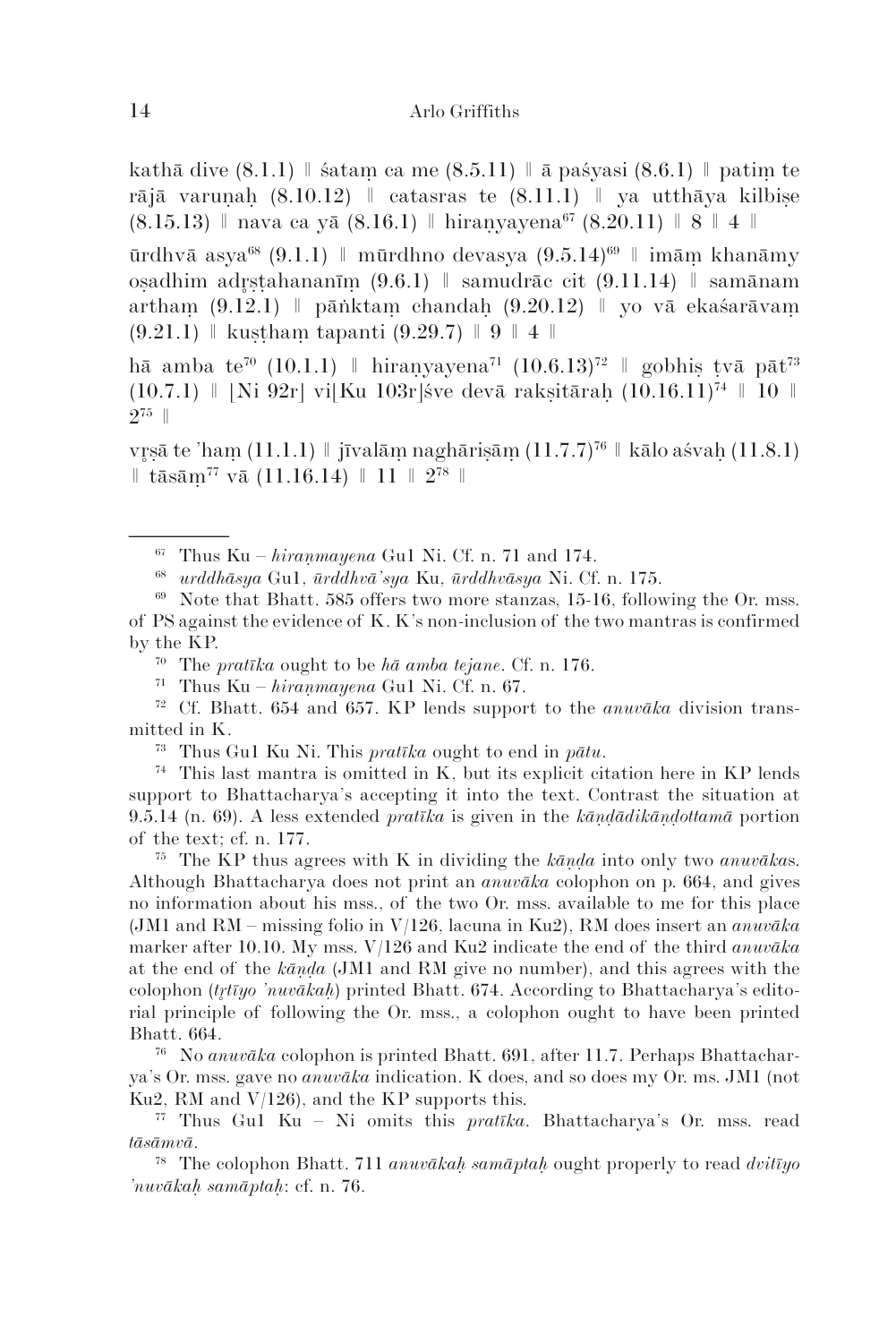agnis takmānam vedih  $(12.1.1)^{79}$  | krttir yonih  $(12.11.9)^{80}$  | indrasya nu (12.12.1)  $\parallel$  yat samudrah (12.22.14)  $\parallel$  12  $\parallel$  2  $\parallel$ 

antarhitam me  $(13.1.1)$  | sadyo jātah  $(13.4.7)$  | imam stomam  $(13.5.1)$  $\parallel$  tasmāj jātāt  $(13.9.1)^{81} \parallel 13 \parallel 2 \parallel$ 

endro bāhubhyām  $(14.1.1)$  | yā te hetih  $(14.4.7)^{82}$  | supārśvā  $(14.5.1)$  || usase nah  $(14.9.7)$  || 14 ||  $2^{83}$  ||

samyan digbhyah (15.1.1) || maruto mā ganaih (15.4.10) || āyurdā deva  $(15.5.1)$  | trir ekādaśā  $(15.9.6)$  | jīmūtasyeva  $(15.10.1)$  | bhūtam brūmah (15.14.11)  $\parallel$  yāvad dyaur<sup>84</sup> ity osadhe<sup>85</sup> (15.15.1)  $\parallel$  yā gachanti  $\parallel$ <sup>86</sup> idam uluṅgulukābhyah<sup>87</sup> (15.19.12) || tvaj jātā (15.20.1) || yāh samudrād uccaranty uchebhyah<sup>88</sup> (15.23.13)<sup>89</sup> | [Gu1 104v] 15 | 5 | <sup>90</sup>

antakāya (16.1.1)  $\parallel$  ye mrtyave (16.5.8)  $\parallel$  raksohanam (16.6.1)  $\parallel$  prati caksu<sup>91</sup> (16.11.5)  $\parallel$  ya babhravah (16.12.1)  $\parallel$  are abhūt (16.17.7)  $\parallel$  kutas

<sup>81</sup> The last sentence of this *brāhmana* prose portion is taken as *uttamā rk* (cf. n. 103).

<sup>82</sup> Perhaps finding no *anuvāka* indication in his Or. mss., Bhattacharya gives no *anuvāka* colophon between 14.4 and 14.5 (Bhatt. 781). K here gives the unique indication of the *kāṇḍa*'s *ardha*. My mss. Ku2 and JM1 indicate the end of the first *anuvāka* here; mss. RM, V/126 give no *anuvāka* indication.

<sup>83</sup> At the end of the *kāṇḍa*, Ku2 and JM1 indicate the end of the second *anuvāka*. RM gives no *anuvāka* indication. In V/126, the end of *kāṇḍa* fourteen is not available. It seems likely that Bhattacharya's reading of his Or. mss. (*app. crit.* in Bhatt. 793) is a simple misreading of 2 as 3. His *anuvāka* colophon ought clearly to read *dvitīyo 'nuvākaḥ*.

 $84$  Thus Ni – *yāva dyaur* Gu1 Ku. Cf. the *app. crit.* in Bhatt. 822 (Or. mss.).

<sup>85</sup> Amplified *pratīka* in order to avoid confusion with 7.11.10 and 19.9.10. Cf. the *pratīka*s for 1.75.4 above, and 19.29.1, 20.58.1 below.

<sup>86</sup> The double *daṇḍa* is found in all three mss.

<sup>87</sup> Amplified *pratīka* in order to avoid confusion with 7.13.14 (cf. n. 55). Cf. Griffiths 2003.

<sup>88</sup> Thus Gu1 Ku Ni. Cf. the *app. crit.* in Bhatt. 840 (Or. mss.; an *-u-* has been omitted by Bhattacharya, surely not intentionally).

<sup>89</sup> A less extended *pratīka* is given in the *kāṇḍādikāṇḍottamā* portion of the text. Cf. n. 180.

<sup>90</sup> Thus Ni –  $\parallel$  1  $\parallel$  6  $\parallel$  Ku, om. Gu1. Note the number 6 in Ku: this is based on the confusion of (older) ways of writing the numbers 5 and 6.

<sup>91</sup> The mantra has been misunderstood: its *prat* $\bar{t}$ *ka* ought to be *prati caksva*.

<sup>79</sup> Amplified *pratīka*, in order to avoid confusion with 20.44.1 (PSK 20.42.1; see Zehnder 1999: 258): cf. n. 55. A less extended *pratīka* is given in the *kāṇḍādikāṇḍottamā* portion of the text (see n. 178).

<sup>80</sup> Cf. Bhatt. 732: Bhattacharya's Or. mss. give no *anuvākasūcanam*. Neither do my Ku2, V/126, RM, and JM1. Note that the Or. mss. do indicate the end of the second *anuvāka* after 12.22.14 (Bhatt. 757).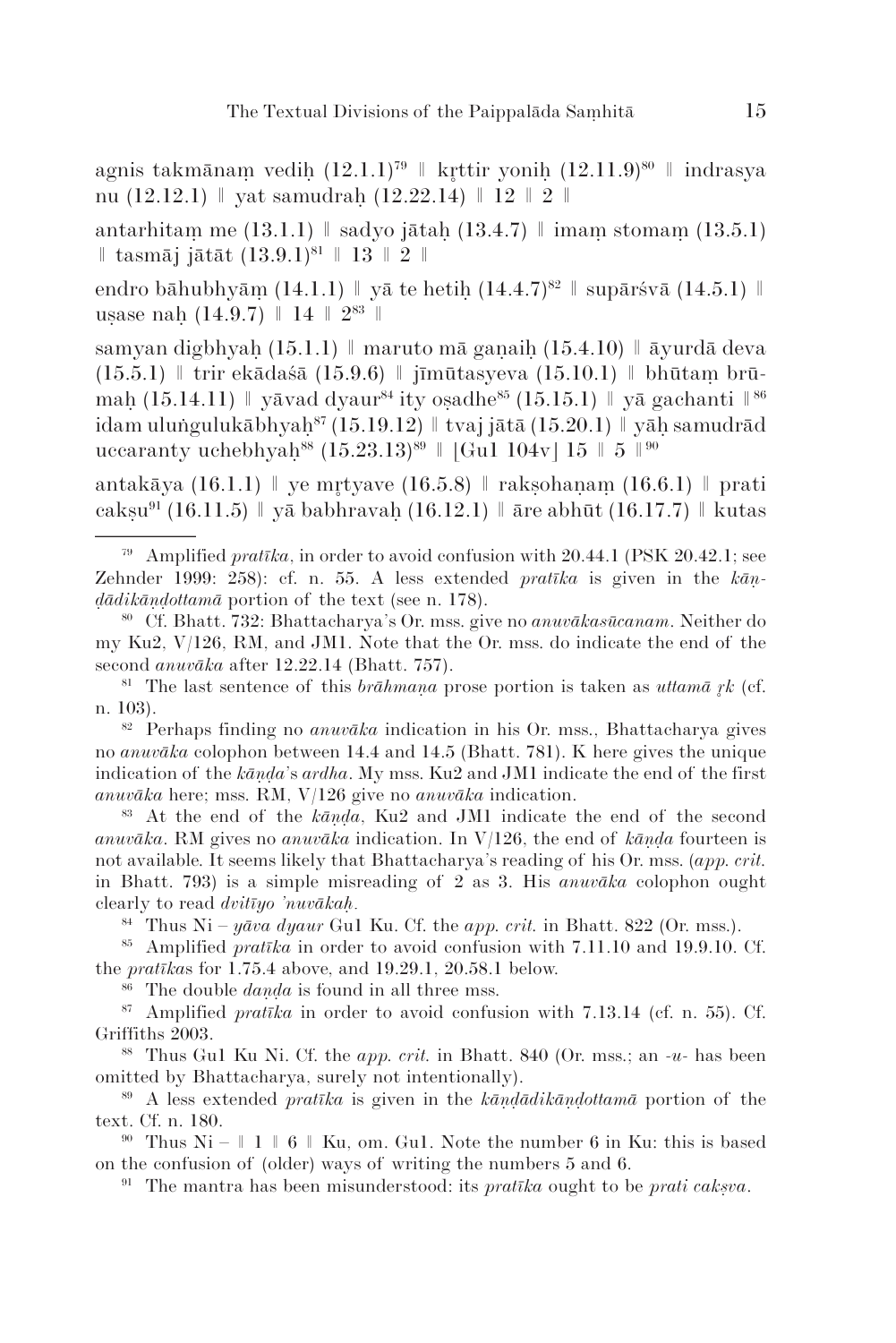tau (16.18.1)  $\parallel$  prāna mā vat<sup>92</sup> (16.23.6)  $\parallel$  sāhasras tvesah (16.24.1)  $\parallel$ indro badhnātu (16.28.11)  $\parallel$  indro manthatu (16.29.1)  $\parallel$  any enam pra $j$ āpatih (16.34.10)  $\parallel$  yām kalpayanti (16.35.1)  $\parallel$  svāhā devebhyo diśodi- $\sin (16.41.11)^{93}$  |  $\ar{\bar{\text{a}}\text{t}}\bar{\text{iv}}$ <sup>94</sup> (16.42.1) |  $\sin \pi \bar{\text{a}}$   $\ar{\bar{\text{a}}}$   $\sin^{95}$  (16.48.5) |  $\ar{\bar{\text{v}}}$  yad devā deva<sup>96</sup> (16.49.1) || apratisthāna eva (16.58.5) || kena pārsnī (16.59.1) || yathā devesy amrtam  $(16.65.4)$  | asya vāmasya  $(16.66.1)$  | krsnam niyānam (16.69.13)  $\parallel$  dyaur yenā<sup>97</sup> (16.70.1)  $\parallel$  sam te śīrsnah (16.75.12)  $\parallel$  sapatna han<sup>98</sup> (16.76.1)  $\parallel$  pinga jahi (16.81.8)  $\parallel$  ucchiste (16.82.1)  $\parallel$ taṃ lokaṃ (16.88.6) ǁ agne jāyasva (16.89.1) ǁ tasyaudanasyodaraṃ  $(16.96.8)$   $\parallel$  ā nayaitam  $(16.97.1)$   $\parallel$  saptarsayah<sup>99</sup> pratihitāh  $(16.103.11)$   $\parallel$ bhavāśarvau mrdatam (16.104.1)  $\parallel$  vaśām devāh (16.110.4)  $\parallel$  yo vā ekam  $(16.111.1)$  | śarmanā caivainam  $(16.126.4)^{100}$  | indrasyauja stha<sup>101</sup>  $(16.127.1)$  | visam asyām<sup>102</sup> [Ku 103v] priyam  $(16.135.9)^{103}$  | aghāyatā<sup>104</sup>  $(16.136.1)$  | upainam rūpam  $(16.139.27)^{105}$  | śramena tapa[Ni 92v]sā  $(16.140.1)$  | ava ripram  $(16.149.12)$  | brahma yajñānam<sup>106</sup>  $(16.150.1)$  || annam retah  $(16.155.6)^{107}$  || 16 || 22 ||

- <sup>93</sup> Amplified *pratīka* to avoid confusion with the preceding mantras in PS 16.41. Cf. n. 55.
	- <sup>94</sup> Thus Gu1 Ku Ni. The *pratīka* ought to be *arātīyoḥ*.
- <sup>95</sup> *pasi* Gu1, *pasiī* Ku, om. Ni. The *akṣara*s *cā* and *pa* can be written in such a way that they are nearly indistinguishable.
	- <sup>96</sup> The *pratīka* ends with the first member of a compound.
- $97$  Thus Gu1 Ku Ni. Thus also all my Or. mss. (Ku3 JM2 Ji1 Ji4), evidently an error that arose in the predecessor of all Or. sources. K has *javenā*, for original *\*javena* (?).

<sup>98</sup> Thus Ku Ni – *sapatnahān* Gu1. The *pratīka* ought to be *sapatnahanam*.

<sup>99</sup> Thus Gu1 Ku Ni. *sapta ṣayaḥ* in all my Or. mss. (Ku3 JM2 Ji1 Ji4), and in

K.<br><sup>100</sup> Note that the *pratīka* starts here with the first main clause of 16.126.4, not with the last sentence (cf. n. 81 and 103), or with *yat praśiṣyaṃ*.

<sup>101</sup> Thus Ku – *sthe* Gu1 Ni.

<sup>102</sup> Thus Gu1 Ku Ni. Thus also all my Or. ms. (Ku3 JM2 Ji1 Ji4), but the sense requires *asyāpriyaṃ* (cf. also ŚS 8.10.33), and this is what PSK 16.135.10  $a$ syah $p$ riyam points to (with common error *-āp-/-ahp-)*.<br><sup>103</sup> The *pratika* of the last septence of this hyaho

<sup>103</sup> The *pratīka* of the last sentence of this *brāhmaṇa* prose portion (PSK 16.135.12) is taken as *uttamā k* (cf. n. 81). 104 Thus Gu1 Ku Ni. The *pratīka* ought to be *āghāyatāṃ*.

<sup>105</sup> The numbering of the difficult hymn  $16.139$  has yet to be fixed upon the basis of the Or. mss. I give the stanza number here according to PSK.

<sup>106</sup> Thus Gu1 Ku Ni. This error is shared by all Or. mss. of PS (cf. n. 63).

<sup>107</sup> PSK 16.155.5d.

 $92$  Thus Gu1 Ku Ni. Thus also K and all my Or. mss. (Ku3 JM2 Ji1 Ji4); SS 11.4.26 *mat*.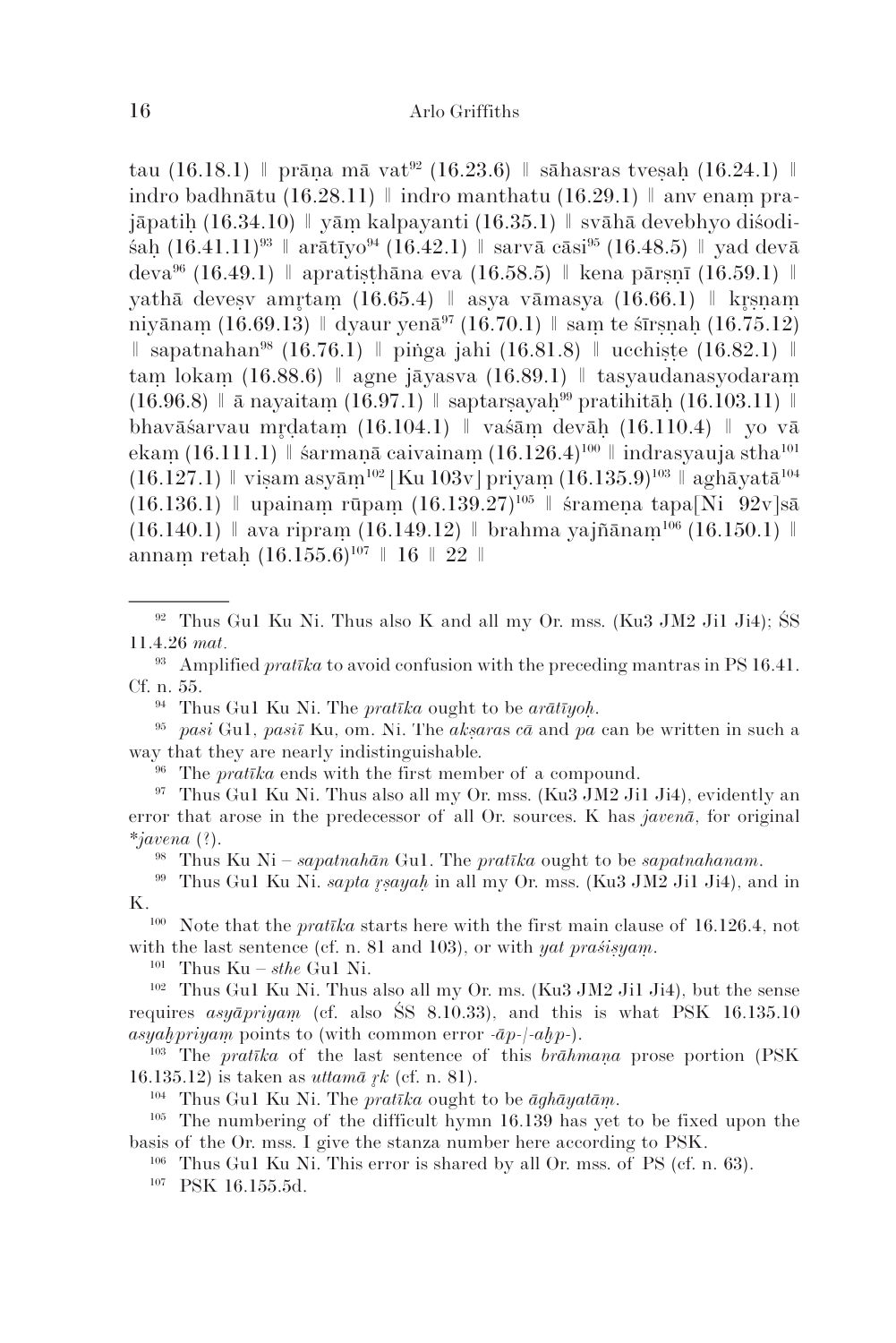satyam brhat  $(17.1.1)$  | tvam asy āvapanī  $(17.6.10)$  | kasminn ange  $(17.7.1)$  | asti vai tat  $(17.11.4)$  | antahpātre  $(17.12.1)$  | vāvadākā<sup>108</sup>  $(17.15.10)$  | dadāmīti<sup>109</sup> (17.16.1) | vadi hutām (17.20.13) | asrn māmsam (17.21.1)  $\parallel$  amusyāmusyāyaṇasya<sup>110</sup> (17.26.21)  $\parallel$  indro vajram  $(17.27.1)$  | prati tiṣṭhati<sup>111</sup> prajayā  $(17.43.1)$ <sup>112</sup> | naḍam ā roha  $(17.44.1)^{113}$   $\parallel$  pūrnam nāri<sup>114</sup>  $(17.49.7)^{115}$   $\parallel$  pumān pumsah  $(17.50.1)^{116}$   $\parallel$ ūrdhvāyai diśe  $(17.55.10)^{117}$  || 17 || 8 ||

satyenottabhitā  $(18.1.1)$  | brahmāparam  $(18.6.12)$  | tubhyam agre  $(18.7.1)$  syonā bhava  $(18.14.7)$  || ud ehi vājin  $(18.15.1)$  || yam vātah  $(18.19.11)$  | vedim bhūmim  $(18.20.1)$  | imām esām  $(18.26.4)$  | vrātvo vā<sup>118</sup> (18.27.1) | prajāpate vai paramesthinah (18.32.10)<sup>119</sup> | sa mahimā  $(18.33.1)$  | rātryā<sup>120</sup> parāṅ  $(18.43.23)$ <sup>121</sup> || atisrstah  $(18.44.1)$  || śakvarī stha  $(18.48.5)^{122}$  | vidma te svapna janitram  $(18.49.1)$  | vasyo bhūyāya

 $112$  The numbering of this prose hymn, corresponding to PSK 17.29.17 (cf. Zehnder 1999: 258), is tentative. The *pratīka* refers to the last sentence of the *brāhmaṇa* prose portion 17.43.1.

- <sup>113</sup> PSK 17.30.1 (cf. Zehnder 1999: 258).
- <sup>114</sup> *nārī* Gu1 Ku Ni.
- <sup>115</sup> PSK 17.35.7 (cf. ib.).
- <sup>116</sup> PSK 17.36.1 (cf. ib.).<br><sup>117</sup> PSK 17.41.10 (cf. ib.)
- PSK 17.41.10 (cf. ib.).
- <sup>118</sup> Thus Gu1 Ni *vāveda* Ku.

<sup>119</sup> Thus Gu1 Ku Ni. The numbering of this part of PS 18, for which the evidence of K is lacking, has yet to be fixed. This *pratīka* corresponds to ŚS 15.3.26. The Or. mss. read, like ŚS, *prajāpateś ca vai sa parameṣṭhinaḥ*. The KP *pratīka* thus seems to be wrong or corrupt. Note that the substantial lacunae and consequent rearrangements in PSK 18 (cf. Zehnder 1999: 258) have resulted in the misnumbering there (cf. Barret 1938:  $609$ ) of the colophon after PSK 18.29 (= PS 18.53) as indicating the fifth *anuvāka*. The piece of text preserved in PSK 18.29 according to the Or. mss. forms the final portion of the eighth *anuvāka*.

- <sup>120</sup> Thus Gu1 Ku Ni. My Or. mss. Ji4 JM4 *rātriyā*.
- <sup>121</sup> Provisional numbering (cf. n. 119). This *pratīka* corresponds to ŚS 15.18.5. 122 Provisional numbering (cf. n. 119). Cf. ŚS 16.4.7.
- 

<sup>&</sup>lt;sup>108</sup> Thus Ku Ni –  $v\bar{a}v\bar{a}dy\bar{a}k\bar{a}$  Gu1. The text of the mantra has been misunderstood: the *pratīka* ought to end in *-ṃ*.

<sup>109</sup> Thus Ni – *dadyāmiti* Gu1, *dadāmīty eva* Ku.

<sup>110</sup> Thus Ni – *amusyāmusyāyaṇaṇasya* Gu1, *amuṣyāyaṇasya* Ku. This *pratīka*, referring to the last sentence of the prose mantra 17.26.21, agrees with the PSK reading (cf. also PSK 17.26.1!) *amusyāmusyāyanasya*, rather than with the reading found in all my Or. mss. (V/122, JM3, Ji4): *amuṣyā āmuṣyāyaṇāya*. This external evidence will have to be taken into account in editing PS 17.26.

<sup>&</sup>lt;sup>111</sup> Thus Gu1 Ku Ni. PSK  $(17.29.17)$  is corrupt here. All my Or. mss.  $(V/122, W)$ JM3, Ji4) read with a perseverated second person sg. ending *-asi*.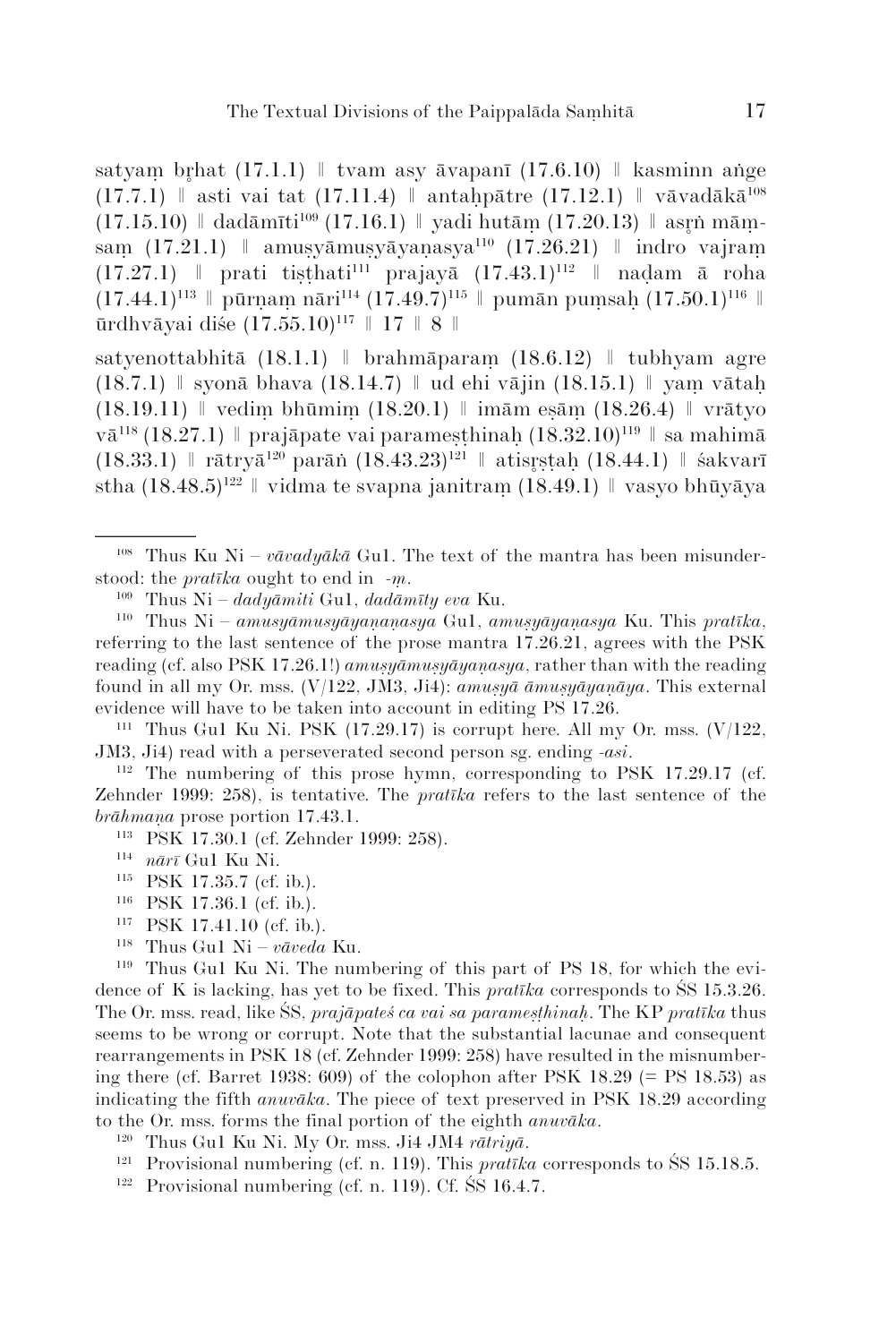(18.53.4)123 ǁ viṣāsahiṃ (18.54.1) ǁ agnir mā gopāḥ (18.56.12)124 ǁ o cit sakhā yam  $(18.57.1)$  | dyumantas tvā  $(18.62.7)^{125}$  | angiraso nah  $(18.63.1)$  | ud  $\text{Trsvam}^{126}$  nāri  $(18.68.12)^{127}$  | apaśyam yuvatīm $^{128}$  (18.69.1)  $\parallel$  ye te pūrve  $(18.75.13)^{129} \parallel$   $\bar{a}$  rohata  $(18.76.1) \parallel$  candramā apsv<sup>130</sup> antar  $\bar{a}$  (18.82.10)<sup>131</sup> | 18 | 13 |

doṣo gāya (19.1.1)  $\parallel$  tiṣṭhāvare (19.4.16)  $\parallel$  namo deva<sup>132</sup> (19.5.1)  $\parallel$  yo girisu (19.8.15)  $\parallel$  idāvatsarāya krnutā (19.9.1)<sup>133</sup>  $\parallel$  prācyām diśi (19.12.15) ǁ abhi tvendra (19.13.1) ǁ deva saṃsphān134 (19.16.19) ǁ yantāsi (19.17.1) ǁ ā śamīṃ māmakī (19.20.17) ǁ yathā sūryaḥ (19.21.1)  $\parallel$  yad āhuh śakadhūmāham<sup>135</sup> (19.24.19)  $\parallel$  yūpe garte (19.25.1)  $\parallel$ śīrṣarogam aṅgarogaṃ snāvavhaṃ136 (19.28.15)137 ǁ agnī rakṣoheti hantu (19.29.1)<sup>138</sup>  $\|$  ca[Gu1 105r]kṣuṣman me (19.32.18)<sup>139</sup>  $\|$  somo rājā

<sup>130</sup> *candrāmāpsv* Gu1 Ku Ni. Thus also my Or. mss. Ji4 JM4. ŚS 18.4.89a *candrámā apsv àntar* …. The ŚS reading with *-ā a-* is confirmed also for PS by the K reading (PSK 18.32.14), and for the KP by the reading found below in ms. Ni in the *kāṇḍādikāṇḍottamā* portion of the text (see n. 182).

<sup>131</sup> Provisional numbering (cf. n. 119). PSK 18.32 corresponds to PS 18.56 plus the final stanza (probably number 10) of 18.82.

<sup>132</sup> Thus Gu1 Ku Ni. The *pratīka* ends with the first member of a compound.

<sup>134</sup> *saṃsphan*. Gu1, *devasyān*. Ku, *devasaṃsphāṃn*. Ni (with *virāma* in all mss.).

My Or. mss. Pa and JM3 correctly read *saṃsphāna* (cf. ŚS 6.79.3 *déva saṃsphāna* …).

<sup>135</sup> Thus Gu1 Ku Ni. My Or. mss. read *śakadhūmaṃ mahānakṣatrāṇāṃ*. K reads *śakadhūmāṃ nakṣattrāṇāṃ*. Cf. also AVPariś Ib.1.4.

<sup>136</sup> Thus Gu1 Ku Ni. Thus also all Or. mss. K *strāvavibarham* points to *\*snāvavivham*.

 $137$  Corresponding to PSK 19.28.14d-15a. The stanza division as given by KP is confirmed by the Or. mss.

<sup>138</sup> Note the amplification, interrupted by *iti*, to distinguish the *pratīka* from PS 4.8.1, which has the same first words. Cf. the *pratīka*s for 1.75.4 and 15.15.1 above, and 20.58.1 below.

<sup>139</sup> The stanza division given by KP is confirmed by the Or. mss., against the one established by Barret (1940: 50). Or. mss. Pa and JM3 assign eighteen stanzas to this hymn: awaiting its complete edition, I adopt this number against Barret's nineteen.

<sup>123</sup> PSK 18.29.4 / ŚS 16.9.4. Cf. n. 119, and Barret 1938: 607.

 $124$  Provisional numbering (cf. n. 119).

 $125$  Provisional numbering (cf. n. 119).

<sup>126</sup> Thus Gu1 Ku Ni. ŚS 18.3.2 and my Or. ms. JM4 *īrṣva*; Or. ms. Ji4 *īraṣvā*; K unavailable.

<sup>&</sup>lt;sup>127</sup> Provisional numbering (cf. n. 119).

<sup>128</sup> Thus Gu1 Ku Ni. Thus also my Or. mss. Ji4 JM4.

<sup>129</sup> Provisional numbering (cf. n. 119).

<sup>133</sup> Amplified *pratīka*, in order to avoid confusion with 17.21.9 and 19.51.1. Cf. n. 55.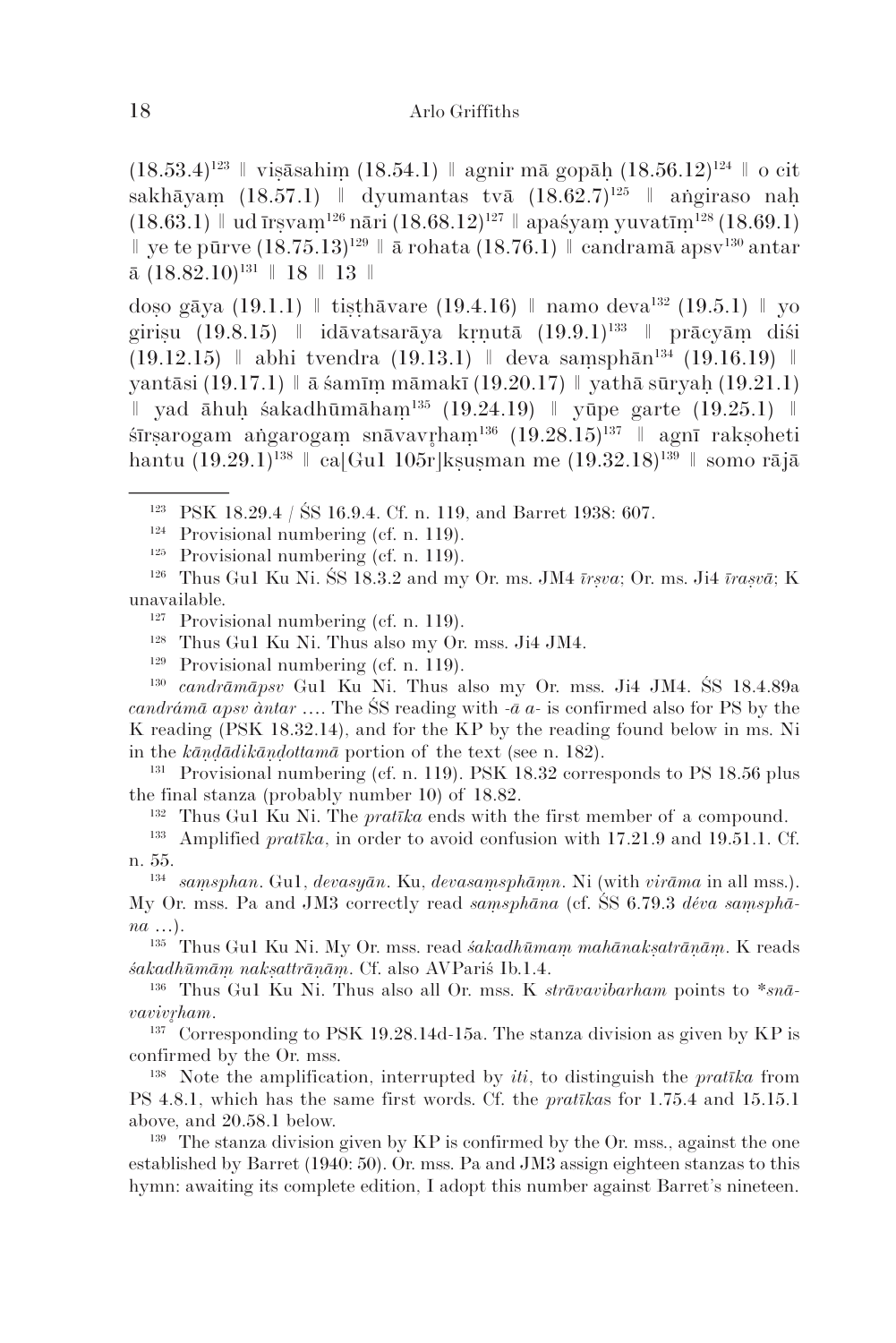(19.33.1)  $\parallel$  yady asy apsarāvī<sup>140</sup> (19.36.18)  $\parallel$  abhi tvā śatapāśayā  $(19.37.1)$  | yam papāca  $(19.40.15)$  | somasya prānah  $(19.41.1)$  | yo na āviḥ śa[Ku 104r]pati (19.44.24) ǁ prāgnaye (19.45.1) ǁ arkāsadhasthau (19.48.19)141 ǁ indraṃ vayaṃ vaṇijaḥ142 (19.49.1) ǁ indrajā asi  $(19.52.16)^{143}$  || isirā cāsi  $(19.53.1)^{144}$  || prabhū[Ni 93r]tena te  $(19.56.18)^{145}$ ǁ 19 ǁ 14 ǁ

dhītī vā ye  $(20.1.1)$  | sam jānīdhvam  $(20.6.5)^{146}$  | yan no 'gnir asanat  $(20.7.1)^{147}$  | yā viśvatah  $(20.11.13)^{148}$  | upa hvaye  $(20.12.1)^{149}$  | mayi varco 'ham te  $(20.17.4)^{150}$  || abhi prāgāt  $(20.18.1)^{151}$  || yā sarasvatī  $(20.24.4)^{152}$   $\parallel$  dūrād bhesajam  $(20.25.1)^{153}$   $\parallel$  carmana ivopanītasya  $(20.30.8)^{154}$  | divi tārā  $(20.31.1)^{155}$  | yat svapne 'nnam  $(20.36.5)^{156}$  | viśvam vivyajmi syonam asmabhyam  $(20.37.1)^{157}$  || pātā bhinattu<sup>158</sup>

<sup>145</sup> See the previous note. I make reference here to the numbering of my own preliminary edition of PS 19.53-56. The *pratīka* corresponds to PSK 19.55.18.

<sup>146</sup> PSK 20.5.5 (cf. Zehnder 1999: 258).

<sup>147</sup> PSK 20.6.1 (cf. ib.).

- <sup>148</sup> PSK 20.10.13 (cf. ib.).
- <sup>149</sup> PSK 20.11.1 (cf. ib.).

<sup>151</sup> PSK 20.17.1 (cf. ib.).

 $152$  PSK 20.23.4 (cf. ib.).

<sup>153</sup> PSK 20.24.1 (cf. ib.).

<sup>154</sup> The numbering of PS 20.30, corresponding to PSK 20.29 (cf. ib.), cannot yet be fixed. I therefore tentatively assign number 8 to its last stanza here, following Barret 1940: 122.

<sup>155</sup> PSK 20.30.1 (cf. ib.).

<sup>156</sup> PSK 20.35.5 (cf. ib.).

<sup>157</sup> PSK 20.36.1 (cf. ib.). Note the amplified *pratīka* (cf. n. 55), in order to avoid confusion with 2.28.1.

<sup>158</sup> Thus Ku Ni –  $bh$ <sup> $i$ </sup>{ $te$ }*nantu* Gu1. See the next note.

<sup>140</sup> Thus Ku (and my Or. ms. JM3) – *yadapsarāvī* Gu1, *yadyapsvarāvī* Ni. My Or. ms. Pa has *yady apsarāvī*, K *yady asy apsarāvair*.

<sup>141</sup> Provisional stanza numbering taken from PSK. It may turn out to be stanza 20 when the entire hymn 19.48 is edited. This corresponds to Barret's 19.48.19bc. The following is a tentative edition of the mantra, which is to be compared with KaṭhĀ 3.146-149 and VādhŚS 13.5.1 (Caland 1926: 162f.): *arkāsadhasthau \*kavīmātariśvānau yamāṅgirasaḥ ǀ yaśasvinaṃ mā devā yaśasaḥ kṇuta*   $sv\bar{a}h\bar{a} \parallel$  (all mss. *kavim*°).

<sup>142</sup> Thus Gu1 Ku Ni. Or. mss. Pa JM3 *vaṇijo havāmahe*, K *vaṇijaṃ*.

<sup>143</sup> Provisional stanza numbering taken from PSK.

<sup>&</sup>lt;sup>144</sup> The hymns PS 19.53-56 are partly missing and/or jumbled in K (which has only fifty-five hymns), and the mantra in question is not found there. The KP lends support to the text as presented by the Or. mss.

<sup>150</sup> PSK 20.16.4 (cf. ib.). Note the amplified *pratīka* (cf. n. 55), in order to avoid confusion with 5.29.8.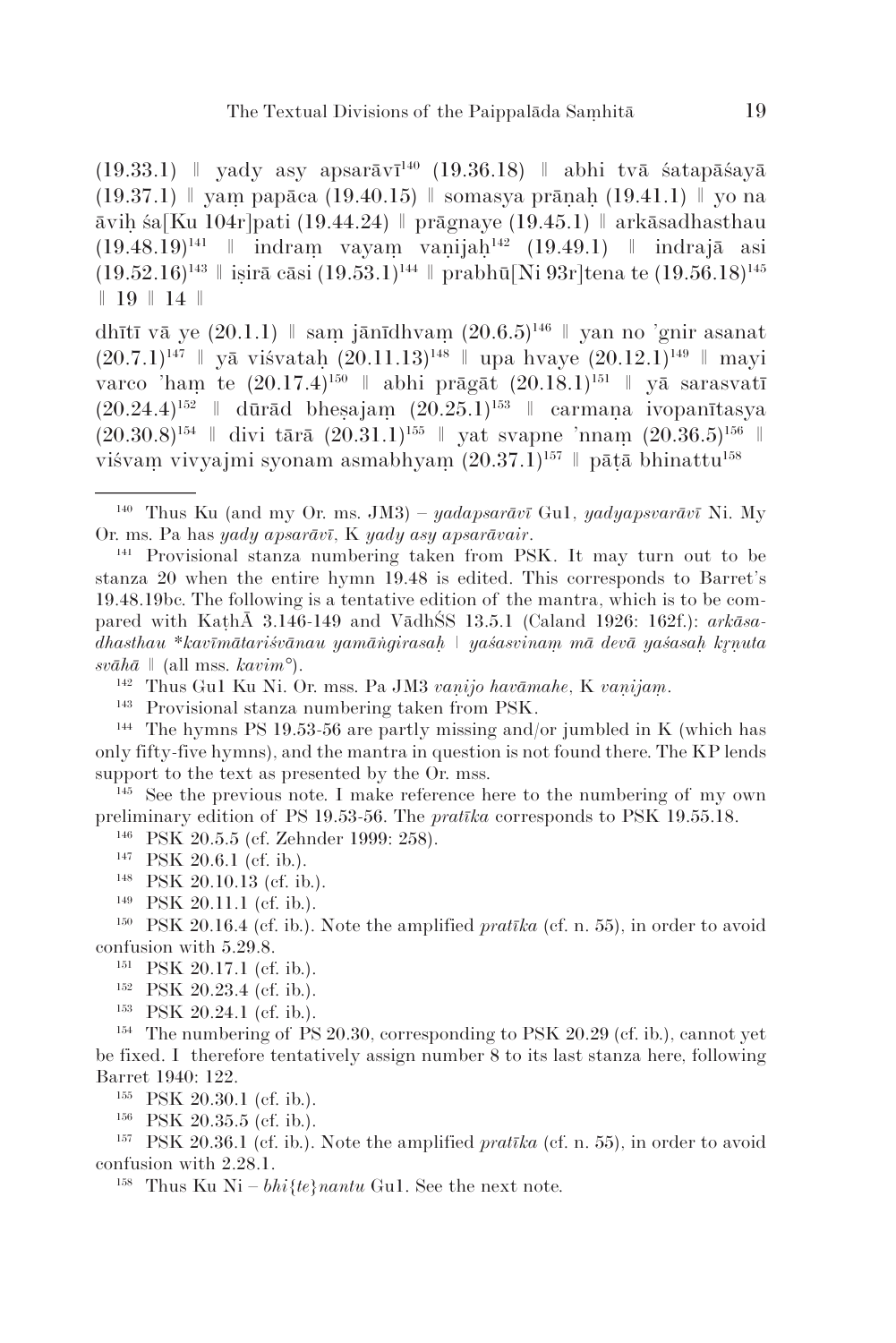tenāham  $(20.42.10)^{159}$  | indra jīva  $(20.43.1)^{160}$  | yovanāni<sup>161</sup>  $(20.50.8)^{162}$  $∥$  ut tabhnāmi (20.51.1)<sup>163</sup>  $∥$  tasmin ma etat<sup>164</sup> suhutam (20.57.11)<sup>165</sup>  $∥$ veda vai te takmann iti viśvasah  $(20.58.1)^{166}$  || śālālavam  $(20.65.11)^{167}$  ||  $20 \parallel 10 \parallel 155^{168} \parallel$  ity anuvākādyottamā<sup>169</sup> reah  $\parallel$ 

atha kāṇḍādikāṇḍottamā caḥ ǁ śan no devīḥ (1.1.1) ǁ śataṃ170 pāśāṃ  $(1.112.5)$  | arasam prācyam  $(2.1.1)$  | vātajūte  $(2.91.5)$  | ā tvā gan  $(3.1.1)$  $\parallel$  asthād dyauh<sup>171</sup> (3.40.6)  $\parallel$  hiranyagarbhah (4.1.1)  $\parallel$  śivā āpah<sup>172</sup> (4.40.7)  $∥$  namah piśaṅga<sup>173</sup> (5.1.1)  $∥$  śatadhāram (5.40.8)  $∥$  tad id āsa (6.1.1)  $∥$ vathā mrtāś cā  $(6.23.12)$  | suparnas tvā  $(7.1.1)$  | pavamānāya  $(7.20.10)$ 

<sup>164</sup> Thus Ni – *tasminmayetat* Gu1,  $\{\cdot\}$ *ta*{*smī*}*sthisma etat* Ku. I follow the reading of Ni, which seems to be the (corrupt) reading of the KP. My Or. ms.  $V/122$  reads *tasminn eṣa suhutam*; JM5 *tasminn eta suhutam*; K *tasminn eṣa soto*.

<sup>165</sup> PSK 20.53.11. The stanza numbering of PS 20.57 (PSK 20.53 [cf. Zehnder 1999: 258]) cannot yet be fixed. I therefore tentatively assign number 11 to its last stanza here, following Barret 1940: 145.

<sup>166</sup> PSK 20.54.1 (cf. Zehnder 1999: 258). Note the amplified *pratīka*, in order to avoid confusion with 4.24.2. Cf. the *pratīka*s for 1.75.4, 15.15.1, 19.29.1 above.

<sup>168</sup> Thus Gu1 Ni – om. Ku. The number does not tally with the sum total of the *anuvāka*s per *kāṇḍa* (which comes to 162). How is this to be explained?

<sup>169</sup> Thus Ku Ni – *anuvākādyonta* Gu1. But at the beginning of the section (above p. 10), the text had *anuvākādyanuvākottamā*.

- <sup>171</sup> Thus Ni *asthā dyauḥ* Gu1 Ku. Cf. n. 50.
- <sup>172</sup> Cf. above p. 13, and n. 56. <sup>173</sup> Cf. n. 57.

<sup>&</sup>lt;sup>159</sup> PSK 20.40.10 (cf. ib.). The stanza numbering of the hymn has yet to be fixed; I thus tentatively follow Barret 1940: 133 in assigning the number 10 to its final stanza. Note the amplified *pratīka* (cf. n. 55): this can only be meant to distinguish the mantra from 7.12.9. Note that all PS mss. read *bibharty* here, as the opening of 7.12.9 also has. The reading *bhinattu* in KP here must have arisen somehow under the influence of PS 20.38.10 (PSK 20.37.10), but a straightforward process of perseveration in manuscript transmission cannot be assumed here.

 $160$  This would have corresponded to PSK 20.41.1 (cf. Zehnder 1999: 258), but the first words of the stanza are missing in K. 161 Thus Gu1 Ku Ni. Thus also all Or. mss. K has the correct reading *yauvanāni*,

which is confirmed by the testimony of RVKhil  $2.2.5$  and Kaus's  $46.54$  (cf. Griffiths, forthcoming).

<sup>162</sup> PSK 20.46.10 (cf. Zehnder 1999: 258). The stanza numbering is provisional.<br><sup>163</sup> PSK 20.47.1 (cf. ib.).

<sup>&</sup>lt;sup>167</sup> PSK 20.61.11. The stanza numbering of PS 20.65 (PSK 20.61 [cf. ib. ]), cannot yet be fixed. I therefore tentatively assign number 11 to its last stanza here, following Barret 1940: 152.

<sup>170</sup> Thus Gu1 Ku Ni. Cf. n. 33.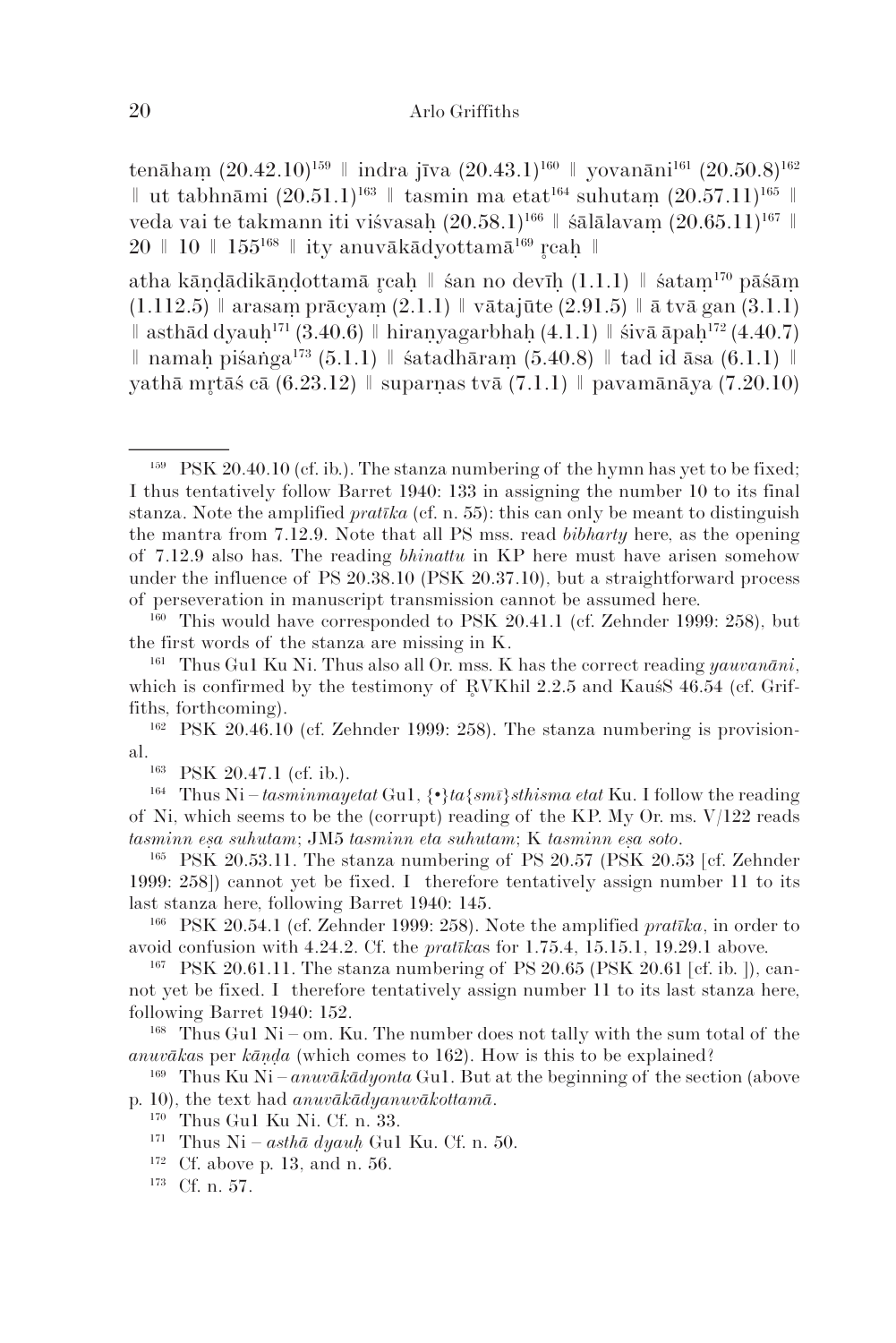$\parallel$  kathā dive (8.1.1)  $\parallel$  hiranyayena<sup>174</sup> (8.20.11)  $\parallel$  ūrdhvā asya<sup>175</sup> (9.1.1) ǁ kuṣṭhaṃ tapanti (9.29.7) ǁ hā amba te176 (10.1.1) ǁ viśve devā  $(10.16.11)^{177}$  | vrsā te 'ham  $(11.1.1)$  | tāsām vā  $(11.16.14)$  | agnis takmānam  $(12.1.1)^{178}$  | yat samudrah  $(12.22.14)$  | antarhitam me  $(13.1.1)$  | tasmāj jātāt  $(13.9.1)^{179}$  | endro bāhubhyām  $(14.1.1)$  | usase nah (14.9.7) || samyan digbhyah (15.1.1) || yāh samudrāt  $(15.23.13)^{180}$  $∥$  antakāya (16.1.1)  $∥$  annam retah (16.155.6)  $∥$  satyam brhat (17.1.1)  $∥$ ūrdhvāvai diše  $(17.55.10)^{181}$  || satvenottabhitā  $(18.1.1)$  || candramā apsv<sup>182</sup> antar ā  $(18.82.10)$  | doso gāya  $(19.1.1)$  | prabhūtena te  $(19.56.18)^{183}$  || dhītī vā ye (20.1.1)  $\parallel$  śālālavam (20.65.11)<sup>184</sup>  $\parallel$  [Ku 104v] iti kāndādyut- $\tan$ ā<sup>185</sup> reah ||

atha pādādipādottamā caḥ ǁ śan no devīḥ (1.1.1) ǁ yad ado devāḥ  $(5.25.4)$  | vibhindatī  $(5.25.5)$  | hatās [Ni 93v] tiraści<sup>186</sup> (16.16.3) | kairātikā (16.16.4)  $\parallel$  pari tvā dhāt (18.16.10)  $\parallel$  iyam tvā prsatī (18.17.1) ǁ śālālavaṃ (20.65.1) ǁ iti pādādipādottamā caḥ ǁ

atha vargādivargottamā reah  $\parallel$  śan no devīh (1.1.1)  $\parallel$  hatās tiraści<sup>187</sup> (16.16.3) ǁ kairātikā (16.16.4) ǁ śālālavaṃ (20.65.11) ǁ iti vargādivargottamā reah ||

atha vedā[Gu1 105v]dyuttame reau<sup>188</sup> || śan no devīh (1.1.1) || śālālavam  $(20.65.11)$   $\parallel$  iti vedadyuttame reau  $\parallel$ <sup>189</sup>

- <sup>176</sup> Cf. n. 70.<br><sup>177</sup> Cf. p. 14, and n. 74.
- <sup>178</sup> Cf. p. 15, and n. 79.
- <sup>179</sup> Cf. p. 15, and n. 81.
- <sup>180</sup> Cf. p. 15, and n. 89.

- <sup>182</sup> Thus Ni *candramāpsv* Gu1 Ku. Cf. n. 130.
- <sup>183</sup> Cf. n. 145.

<sup>185</sup> Thus Gu1 Ku Ni. But at the beginning of the section (above p. 10), the text had *kāṇḍādikāṇḍottamā*.

<sup>186</sup> *hatātiraści* Gu1, *hastā*{+*stira*}{*raści*}*stiraści* Ku, *hatāśca*[new folio]*stiraści* Ni. The *pratīka* ends with the first member of a compound.

<sup>187</sup> Cf. the preceding note.

<sup>&</sup>lt;sup>174</sup> Thus Ku –  $h$ *iranmayena* Gu1 Ni. Cf. n. 67.

<sup>175</sup> *ūrddhvāsya* Gu1 Ni, *ūrddhvā'sya* Ku. Cf. n. 68.

<sup>181</sup> Cf. n. 117.

<sup>184</sup> Cf. n. 167.

<sup>188</sup> Thus Ni – *vidyā*[new folio]*duttamo ṛcau* Gu1, *vedādivedottamā ṛcaḥ* Ku. Cf. n. 23.

<sup>189</sup> Ku inserts an unclear double digit number (27, 37?) here, which is not found in Gu1 and Ni.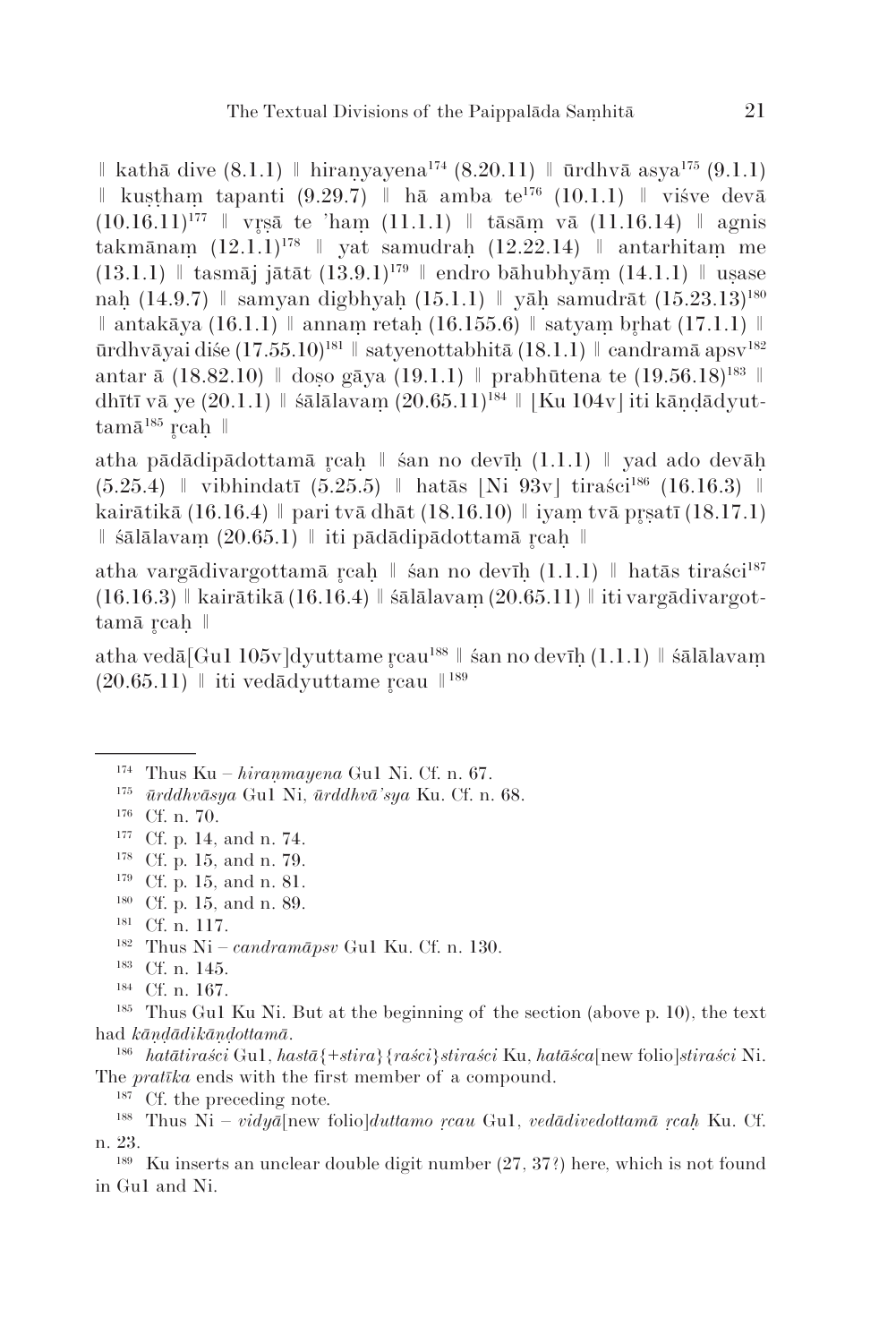tata ācārya agne vratapate vrataṃ cariṣyāmi ǁ kāmas tad (PS 1.30.1) iti kandikām ca kṣīraudanam juhuyāt || tadanantaram ācāryah<sup>190</sup> mahāvyāhrtisāvitrīśāntivācanadharmena<sup>191</sup> śisyam vācayet<sup>192</sup> || vācanadharmas tūktaḥ ǁ tata ācāryaḥ śiṣyahaste puṣpaṃ dattvā ǁ vedabrahmacaryam dvādaśavārsikam havisyabhakṣanam keśadhāranam<sup>193</sup> triṣavanas nā nam kāsāyavastraparidhāpanam<sup>194</sup> yathoktadharmaviśistam soḍa śamāsapramāṇaṃ kalpoktaṃ yathāśaktitaś cariṣyāmi tad agnau nivedayāmi tatra me bhagavann avighnam<sup>195</sup> astv iti śisyam vācayitvāgnau puṣpaṃ dāpayet ǁ tata ācāryaḥ punar mahāvyāhtisāvitrīśāntivācanadharmena śiṣyam vācayet || tadanantaram śam no devīr (PS 1.1.1) ity anuvākam prśniparyantam<sup>196</sup> vādhyayanadharmenādhyayanaṃ [Ku 105r] śiṣyaṃ kārayet ǁ tadanantaraṃ śaṃ no devīr (PS 1.1.1) iti kandikā $^{197}$  udakam abhimantrya śisyam ācāmed $^{198}$  abhyuk $\sec^{199}$  ca  $\parallel$ tatah kartā sabrāhmanam<sup>200</sup> madakarmoktakarmam<sup>201</sup> cāśrāvayet  $\parallel$ [Ni94r] atha madakarma202 ǁ sa ucyate ǁ sarveṣām atharvaṇāṃ karma aparenāgner lohitam ānaduham<sup>203</sup> carma prāggrīvam uttaraloma prastī rya ǁ204 tatrāśmamaṇḍale205 somaṃ nidadhāti ǁ ekarcair ekādaśair

- <sup>194</sup> Thus Gu1 *kāṣāyavastraṃ paridhāpanaṃ* Ku Ni.
- <sup>195</sup> Thus Gu1 Ni *bhagavan nirvighnam* Ku.

<sup>196</sup> Alternatively (*vā*) up to PS 1.5.4 (c: *avaitu pśni śevalaṃ*), as opposed to the full *anuvāka*, which would include 1.5.5?

<sup>197</sup> Thus Gu1 Ku Ni. Read *kaṇḍikayā*? However this may be, note the absence of sandhi.

- <sup>198</sup> Thus Gu1 Ku Ni. Read *ācāmayed*?
- <sup>199</sup> *abhyukṣe* Gu1 Ku Ni.
- <sup>200</sup> Thus Gu1 Ni *brāhmaṇaṃ* Ku.

<sup>201</sup> *madakarmmoktha*(*ṃ*)*karmmaṃ* Gu1 Ni (with -*ṃ*), *mahatkarmmoktakarmmaṃ* Ku. Cf. n. 202, 213, 220, 224. Neither a *madakarman*, nor a *mahatkarman* is known from elsewhere, to my knowledge. *madakarma* is more likely here, in the light of the *brāhmaṇa* passage that follows, as well as the description of the rite itself, focusing on various fluids. Cf. the following variant readings.

<sup>202</sup> Thus Gu1 Ni – *mahakarma* Ku. Cf. n. 201.

<sup>203</sup> Thus Ku – *ānuḍuhaṃ* Gu1 Ku.

<sup>204</sup> The preceding instruction is almost entirely identical to VaikhŚS 1.5: 7.2f. (cf. ĀpŚS 5.5.1) where the injunction is preceded by a libation using the mantra which corresponds to PS 1.1.1, also just used here in the KP.

<sup>205</sup> The technical term *aśmamaṇḍala* occurs elsewhere only at KauśS 36.33, 53.2, 53.14, 54.8, 54.16. Its occurrence in KP confirms the authentic Atharvavedic nature of this text.

<sup>190</sup> Thus, without sandhi Gu1 Ku Ni.

<sup>191</sup> *mahāvyāhtī*° Gu1 Ku Ni.

<sup>192</sup> Thus Ku – *vācayitvā* Gu1 Ni.

<sup>193</sup> This word is found in Gu1, but not in Ku and Ni.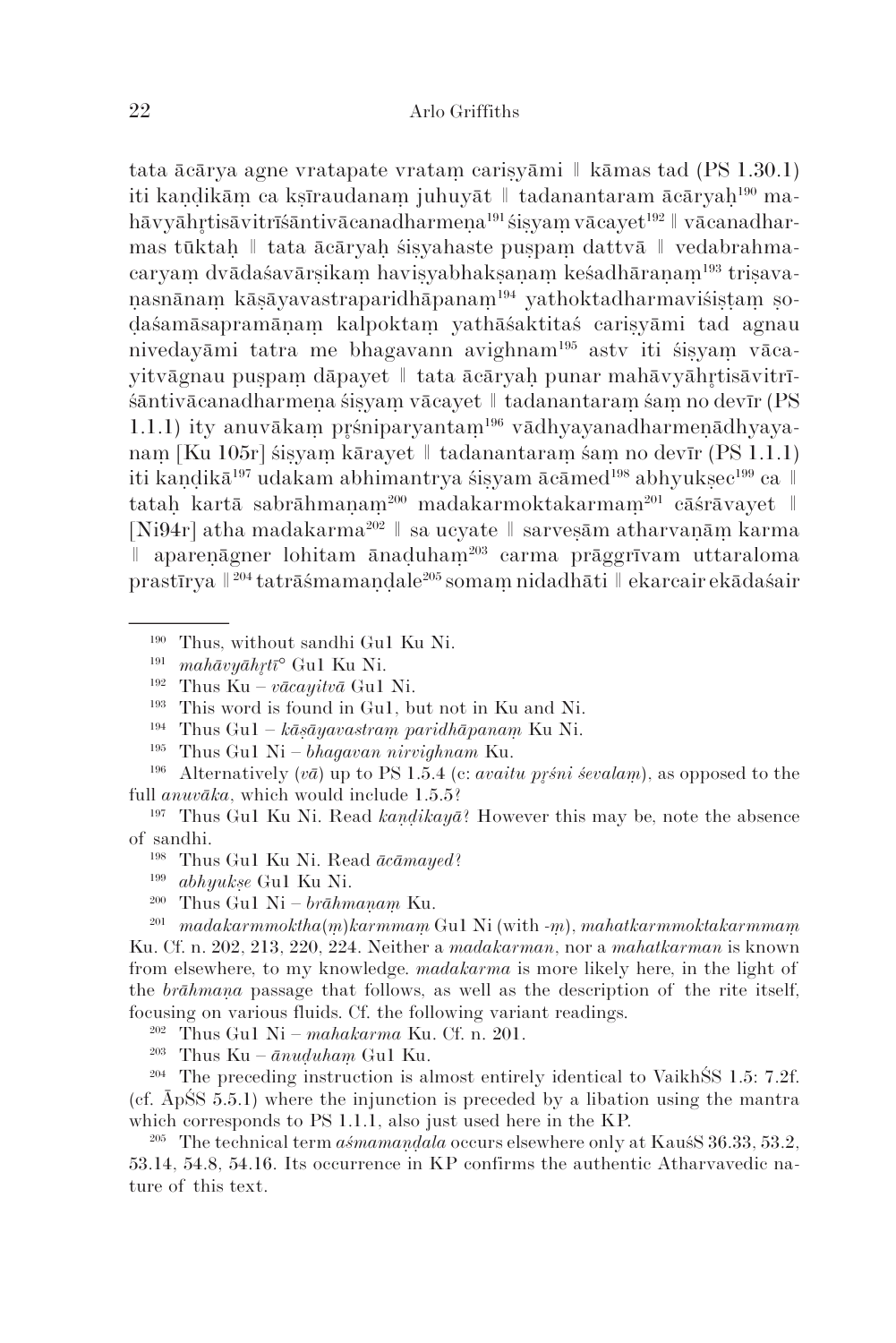gṛhṇāti ǁ dvycair206 dvādaśaiḥ ǁ trycais trayodaśaiḥ207 ǁ caturcaiś208 caturdaśaih || pañcarcaih pañcadaśaih || sodaśarcaih<sup>209</sup> sodaśaih || saptarcaih saptadaśaih || astarcair astādaśaih || navarcair navadaśaih ǁ daśarcair viṃśatibhiḥ209a ǁ ekāncair mahadbhiḥ saṃsthāpya ǁ prāśnāti rasān havisām<sup>210</sup> (?) || rasān iti bahuvacanam || yad uktam paribhāṣā yāṃ ǁ

dadhāni ca ghṛtam caiva madhūny udakam eva ca  $\mathbb I$ 

ete rasāh samākhyātāh prayojyā<sup>211</sup> miśritāh sadeti  $\mathbb{I}^{212}$ 

atha madakarmabrāhmanam<sup>213</sup> [Gu1 106r] āha  $\parallel$  pārthivasyeti (?) mahāmanā rsir āsīt sa aharahah svādhyāyādhyayanena kīlālena hutena  $c\bar{a}ha^{214}$  (?) sma devān (?) mantram (?) maharsayo 'bhisiñcan (?)  $\parallel$  so 'bhisiktah somam upajahāra || tam surākīlālaposaḥ<sup>215</sup> (?) prajāpatiḥ pra tikāliśvartto<sup>216</sup> (?) 'dhyagan<sup>217</sup> || tam indrah somasukho bhūtvādhyagacchan<sup>218</sup> | tam hovāca varam vrnīsveti sa varam avrnīta sa $[Ku 105v]$ rveṣāṃ bhūtānāṃ sarveṣāṃ devānāṃ sarveṣāṃ lokānām adhipatiḥ syāmi<sup>219</sup> || sa tasmai madakarma<sup>220</sup> provāca || sarvesām bhūtānām sarveṣāṃ devānāṃ sarveṣāṃ lokānām adhipati[Ni 94v]r babhūva ǁ ya icchet221 sarvesām bhūtānām madhye adhipatih<sup>222</sup> syāmi<sup>223</sup> sa etan madakar-

<sup>213</sup> Thus Gu1 Ni – *mahatkarma°* Ku. Cf. n. 201.

- <sup>221</sup> *ya itse* Gu1, *yatī icche* Ku, *ya i*{*kṣ*}*cche* Ni.
- <sup>222</sup> Thus, without elision Gu1 Ku Ni.
- $223$  Thus Gu1 Ku Ni. Cf. n. 219.

<sup>206</sup> *dvyarccair* Gu1, *darccair* Ku, *dvarcaiḥ* Ni.

<sup>207</sup> *trīricais trayodaśaiḥ* Gu1, *triccais trayodaśaiḥ* Ku – Ni omits these two words entirely.

<sup>208</sup> *caturccaiś* Gu1 Ku Ni.

<sup>209</sup> Thus Gu1 Ku Ni. Was *ṣaḍcaiḥ* intended originally?

<sup>209</sup>a *viṃśatiḥ* Gu1 Ku Ni. Cf. n. 231

<sup>210</sup> Thus Ku Ni – *haviṣyāṃ* Gu1. Read after Gu1, *haviṣyān*? Cf. n. 232.

<sup>211</sup> Thus Gu1 Ni – *prayojya* Ku.

<sup>212</sup> Cf. KauśS 8.19 *dadhi ghṛtaṃ madhūdakam iti rasāḥ*.

<sup>&</sup>lt;sup>214</sup> *caha* Gu1,  $\{c\bar{a}\}c\bar{a} \parallel h\bar{a}$  Ku,  $c\bar{a} \parallel h\bar{a}$  Ni. *ha sma* cannot stand at the beginning of a sentence.

<sup>215</sup> °*posaha* Gu1, °*posa* Ku Ni.

<sup>216</sup> *pratikālīsyartto* Gu1, *pratikāliśva*{*r*}*tto* Ku, *pratini*•*śvatto* Ni.

<sup>217</sup> Thus Gu1 Ku Ni. The originally intended reading may be °*agacchat*: see the next note. That an *akṣara cha* has been omitted seems more likely than that *°agan* is an authentic aor. form.

<sup>218</sup> °*agachan* Gu1 Ku Ni. The originally intended reading may be °*agacchat*.

<sup>219</sup> Thus Ku Ni, *syāmiḥ* Gu1. Cf. n. 223. As Werba has suggested to me, the originally intended reading must be *syām iti*. Was *syāmi* as some stage felt to be a possible first person sg. verb form?

<sup>220</sup> Thus Gu1 Ni – *mahatkarmma* Ku. Cf. n. 201.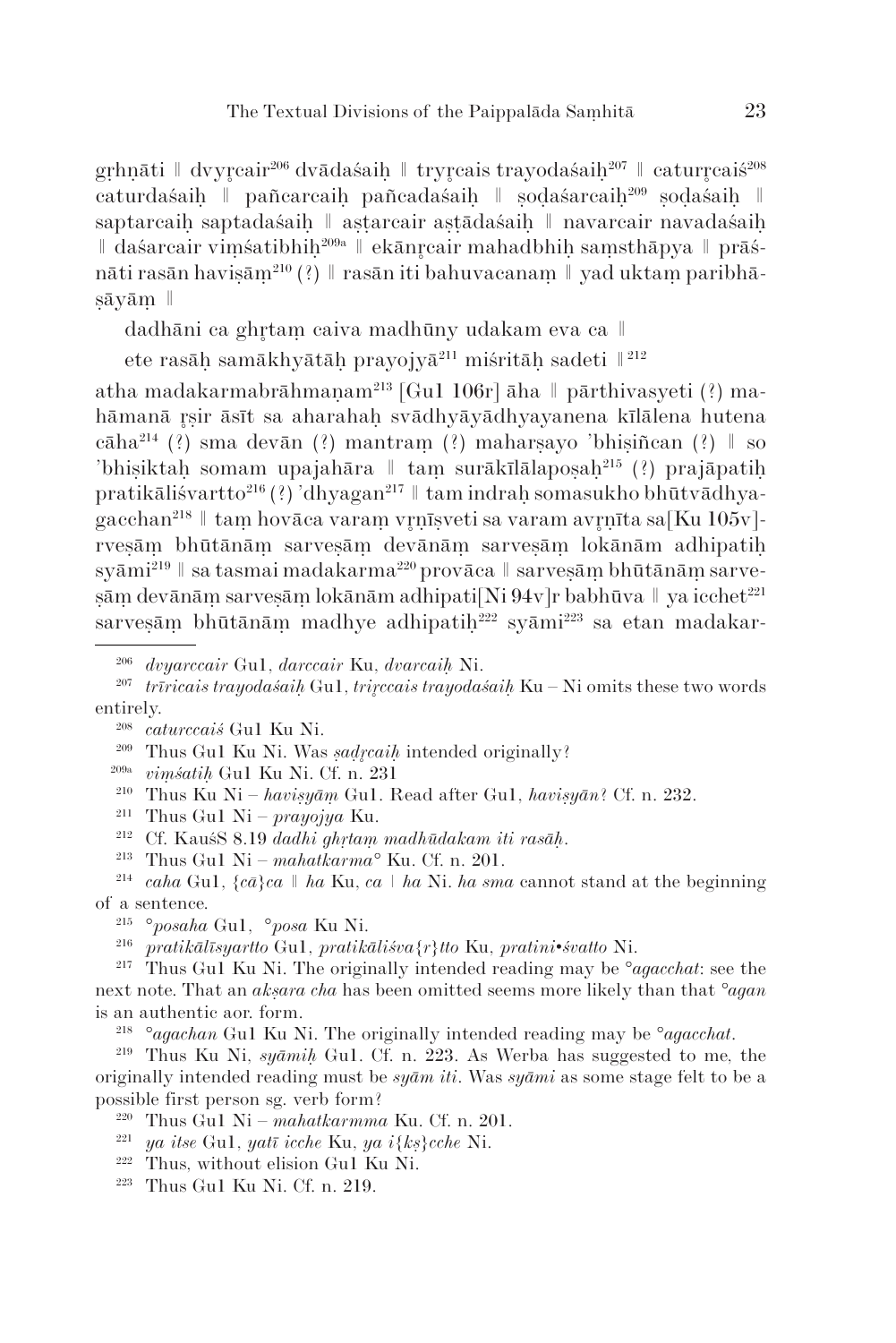ma224 kuryād iti brāhmaṇaṃ ǁ 0 ǁ athoktakarmavidhiṃ vyākhyāsyāmaḥ ǁ tatra bādaraprabhtīn upakalpayet ǁ tataḥ kartā citrāpaurṇamāsyā niśāyāṃ samuccayatantreṇāgnim upasamādhāya ǁ dakṣiṇārdhe purastāddhomān juhuyāt ǁ yukto yujyādikaṃ juhuyāt ǁ ā yātu mitra (PS 1.18.1) itiprabhrtibhir madhye juhuyāt  $\parallel$  rasesūttarasampātān  $\parallel$ tubhyam<sup>225</sup> prabhrtīni rasesūddhrtyāñjanodapātre sampātān || śam no devīr (PS 1.1.1) itiprabhtibhiś codapātre sampātān ǁ mā no vidann (PS 1.20.1) itiprabhrtibhir nayet  $\parallel$  sarvatra parāgghomān<sup>226</sup> manyeta ǁ parāñcas tatra juhuyāt ǁ tatra yatprayojanena taṃ tatra pratyānayet  $\parallel$  iti sambādhijitīputrah<sup>227</sup> (?) kātyāyanah  $\parallel$  trīn uddhared iti mācukarṇaḥ228 ǁ na kiṃ caneti229 śauṇāyanaḥ ǁ

strīmantrasalilabrāhmaṇābhivādādiṣu vyāmarśam || paśūn sarvān pitrmedham uddhared iti pāṇinih  $\parallel$  vātsīputras ca paithīnasih  $\parallel$  vājo vā-(PS 19.55.7?<sup>230</sup>)-itiprabhrtibhir<sup>231</sup> juhuyāt  $\parallel$  rasesu sampātān ānīya samsthāpya homān || rasān prāśnāti havisyān<sup>232</sup> iti || 0 || tadanantaram kartā śiṣyasya vratam ādiśet ǁ [Ku 106r] ta ucyante ǁ triṣavaṇasnānaṃ ǁ kāṣāyaparidhānaṃ ǁ rātrau na bhoktavyaṃ ǁ guruśuśrūṣā [Gu1 106v] kartavyā ǁ śrāddhasūtakaśūdrānnaṃ na bhoktavyaṃ ǁ taṇḍulādigra[Ni 95r]hanam kāryam || lavanotkatamāsanavanītatakracchinnakadadhipinyākādīni<sup>233</sup> nāśnīyāt || ity evamādiniyamam kuryāt || tatah kartā uttaratantram kuryāt  $\mathbb{I}^{234}$  iti śrīmannrsimhacaranaparicārakaśrīmanmahopādhyāyaśrīdharaviracitāyām vivāhādikarmapañjikāvām vedavratavidhih samāptah  $\parallel$ 

<sup>224</sup> Thus Gu1 Ni – *madatkarma* Ku. Cf. n. 201.

<sup>&</sup>lt;sup>225</sup> Thus Gu1 Ni –  $jubhy\bar{a}m$  Ku. If a mantra is being quoted here (but there is no *iti*), then it may be PS 1.12.1.

<sup>226</sup> *parāhomān* Ku, *parāṃgahomān* Gu1 Ni. The emendation is tentative.

<sup>227</sup> Thus Ni – *samādhijatīputraḥ* Gu1, *sampādhijitīrātraḥ* Ku.

<sup>228</sup> Thus Gu1 Ni (?) – *yācukarṇṇaḥ* Ku. Cf. AVPariś 43.4.40 Jātūkarṇya.

<sup>229</sup> Thus (?) Ni – *kakiṃcaneti* Gu1, *kaKiṃcaneti* Ku.

<sup>230</sup> The mss. read *vājo veti°*. The mantra PS 19.55.7 (*vāto vā agnim ainddha sa vāteneddho 'jvalat so 'dīpyata saḥ* […]) is not found in K. Its *pratīka* ought to be *vāto* [!] *vā iti* °, but the identification is highly doubtful.

<sup>231</sup> °*prabhṛti* Gu1 Ku, °*prabhṛtir* Ni.

<sup>232</sup> *haviṣān* Gu1 Ku Ni. Cf. n. 210.

<sup>&</sup>lt;sup>233</sup> Thus Gu1 –  $\degree$ *mā*{*rśa*}*rsa*<sup>°</sup> Ku,  $\degree$ *māsa*<sup>°</sup> Ni. In the light of KauśS 1.35,  $\degree$ *māmsa*<sup>°</sup> is perhaps also possible.

<sup>234</sup> Ku inserts hereafter: *bhūmimantrya* ǁ.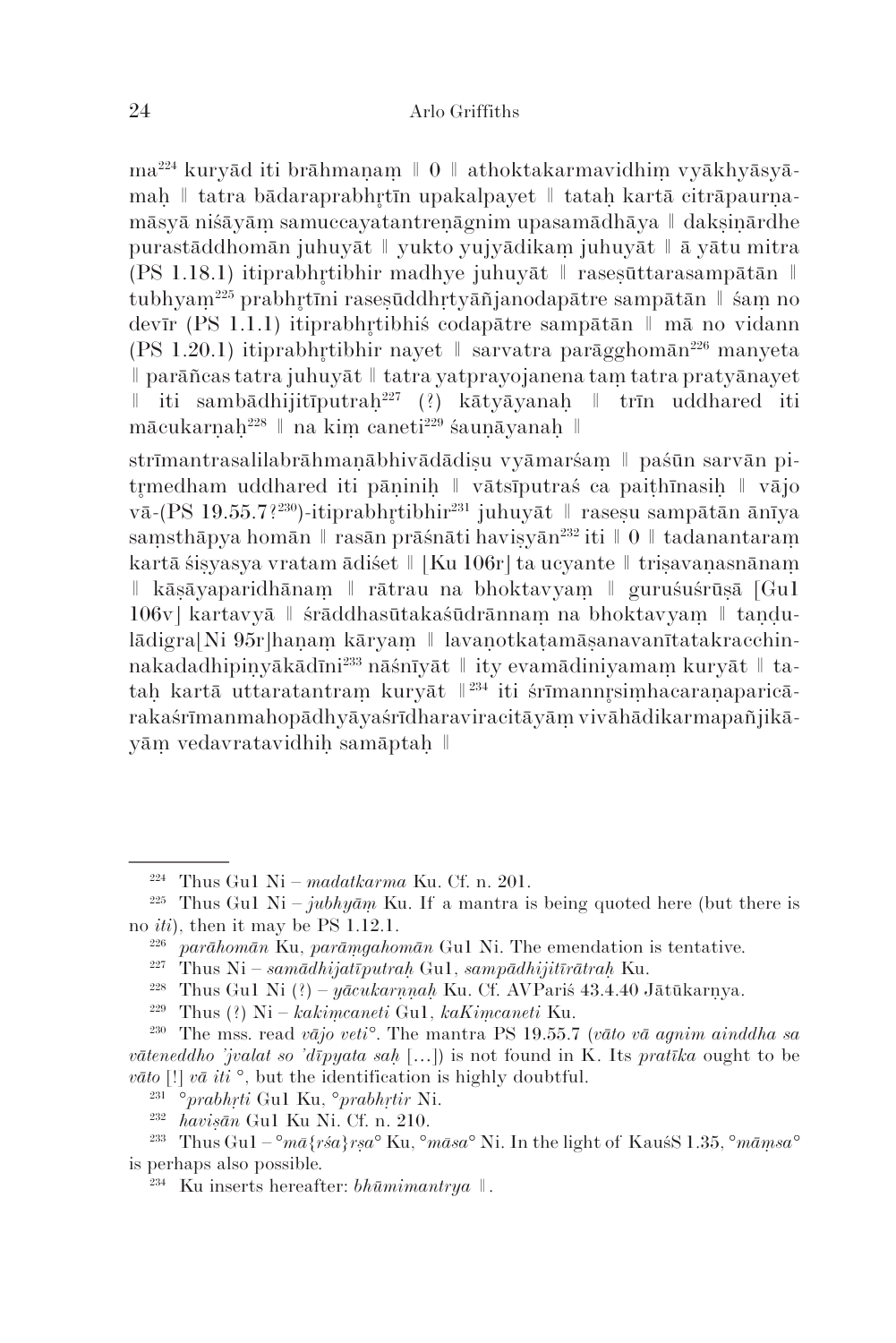#### **ANALYSIS**

The above edition of the relevant section of the KP, its Vedavratavidhi, provides elaborate data on the places where textual divisions are marked in the PS: it is evident that the KP has preserved a line of traditional knowledge of these textual divisions, and also to some extent of the reading of the stanzas themselves, independent of the PS Or. mss.: it is sometimes more authentic than these, receiving repeated confirmation from K (cf. my notes 38, 72, 75, 110 [?], 130/182): it is these agreements with K, in a text from Orissa, against the "local" Saṃhitā mss., that lead me to conclude that the textual divisions indicated in the KP can truly be called *the* textual divisions of the PS. In place of, and in addition to the data which Renou (quoted at the beginning of this paper) could summarize in 1957, several new facts have come to light about the divisions which are traditionally made in the PS: *anuvāka*s and *kāṇḍa*s were already known, but the division into *pāda*s and *varga*s has hitherto not been noticed.235 I now present a summary of the textual divisions of the PS.

#### (1) Stanzas (and Parts thereof): *ṛc*s and *ardharca*s

The KP provides no specific information on the places where this smallest subdivision of the text, which it refers to as  $\iota$ <sup>236</sup> is made.<sup>237</sup> Halfstanzas (referred to in the KP as *ardharca*) and whole stanzas are marked in the Or. mss. by the common single (ǀ) and double *daṇḍa* (ǁ) sign. K only uses, and very unreliably so, a single *danda* ( $\vert$ ), besides its other punctuation sign "z" (Barret 1905: 198). Some Or. PS mss. even indicate stanza-quarters, which is done by means of an apostrophe-like raised stroke (which I call " $p\bar{a}da$ -marker"<sup>238</sup>). Since there is no trace of

<sup>235</sup> These facts are only new because scholars (except for Witzel 1985a: 269) have not realized that the Uttamapaṭala (AVPariś 46) gives a "table of contents" of PS. Witzel's assumption is beautifully confirmed by the KP.

<sup>236</sup> At the top of every page of his edition, Bhattacharya uses the abbreviation "*ma*.", for *mantra*. Since the PS mss. also use the abbreviation  $r$  (for  $rc$ ) followed by the number of verses in the hymn (see Griffiths 2003), Bhattacharya's choice of "*ma*." is infelicitous.

<sup>237</sup> Except incidentally at 1.80.5 and 2.31.6/7, where the *pratīka*s as given in KP imply a division into stanzas of the hymns in question different from the division adopted in Bhattacharya's edition.

<sup>238</sup> On this marker, see Griffiths 2003.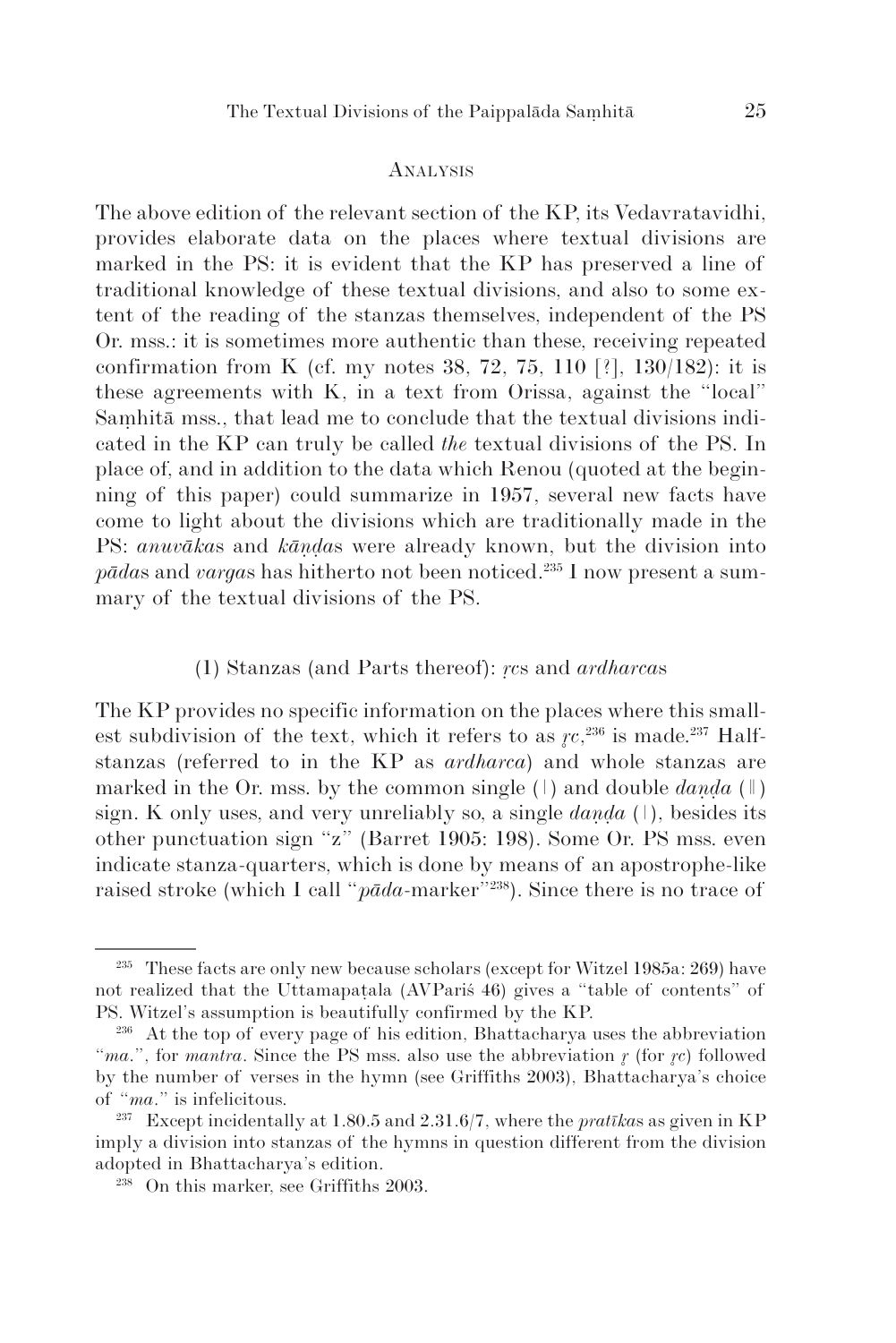such marking in K, this *pāda*-marker is probably not an old part of the tradition.

## (2) Hymns: *sūkta*s/*kaṇḍikā*s

The KP provides no specific information on the places where this subdivision of the text is made.239 Bhattacharya informs us (Bhatt. p. xxi):

The Or. MSS give the total number of verse<sup>[s]</sup> in the kāndikā (hymn) and its serial number at the end of the kāṇḍikā.

Bhattacharya does not explain where he has found the term *kāṇḍikā*<sup>240</sup> (which is also found abbreviated as "*kāṇḍi.*" at the top of every page of his edition). My mss. of the KP write *kaṇḍikā* everywhere, and this is of course the expected form of the word (Renou 1957: 7). But this is not the only term used by the tradition to refer to this textual division: the KP frequently uses the well-known term *sūkta* (which is also the standard term in the KauśS, of the sister Śaunaka school). That the terms are not entirely interchangeable, however, is clear from such phrases found in the KP as *sahasrākṣam iti dvikaṇḍikaṃ sūktam* (Ku 14v, to refer to PS 9.25-26) or *ā rātri iṣirā yoṣā iti dve kaṇḍike sūkte* (Ku 9r, to refer – probably – to PS 6.20-21 with PS 14.8-9).<sup>241</sup> While the Or. mss. number hymns continuously per *kāṇḍa*, K starts counting anew with each *anuvāka*.

#### (3) Lessons: *anuvāka*s

As far as I can see, Bhattacharya does not mention the *anuvāka* division in his "Introduction", although it is prominently present in his edition, and is clearly marked by both the Kashmir ms. (where we find i.a. the abbreviations *anu*, *anuvā* plus a number), and the Or. mss. (where the

<sup>239</sup> Except at 9.5.14, where the *pratīka* as given in KP implies an extent of the hymn in question different from the division adopted by Bhattacharya, or at 10.16.11 and 19.53.1, where it helps to confirm the extent of the hymns as found in the Or. mss. against the different evidence of K.

<sup>&</sup>lt;sup>240</sup> One must assume that he has seen some reason to follow the reading  $k\bar{a}n\bar{d}i\bar{k}\bar{a}$ reported by Barret (1905: 207, see also p. 199) from Roth's transcript – unavailable to me – of K (original now lost), under PSK 1.8, and to neglect the evidence of the KP. Cf. the *app. crit*. in Bhatt. 6, 96, 129, 148, 179, etc.

<sup>&</sup>lt;sup>241</sup> I may add here a simple reference, without attempt at explanation, to Barret (1936: 149), who mentions an apparent abbreviation *phaśca* used in K (*kāṇḍa* 17) to indicate the ends of hymns.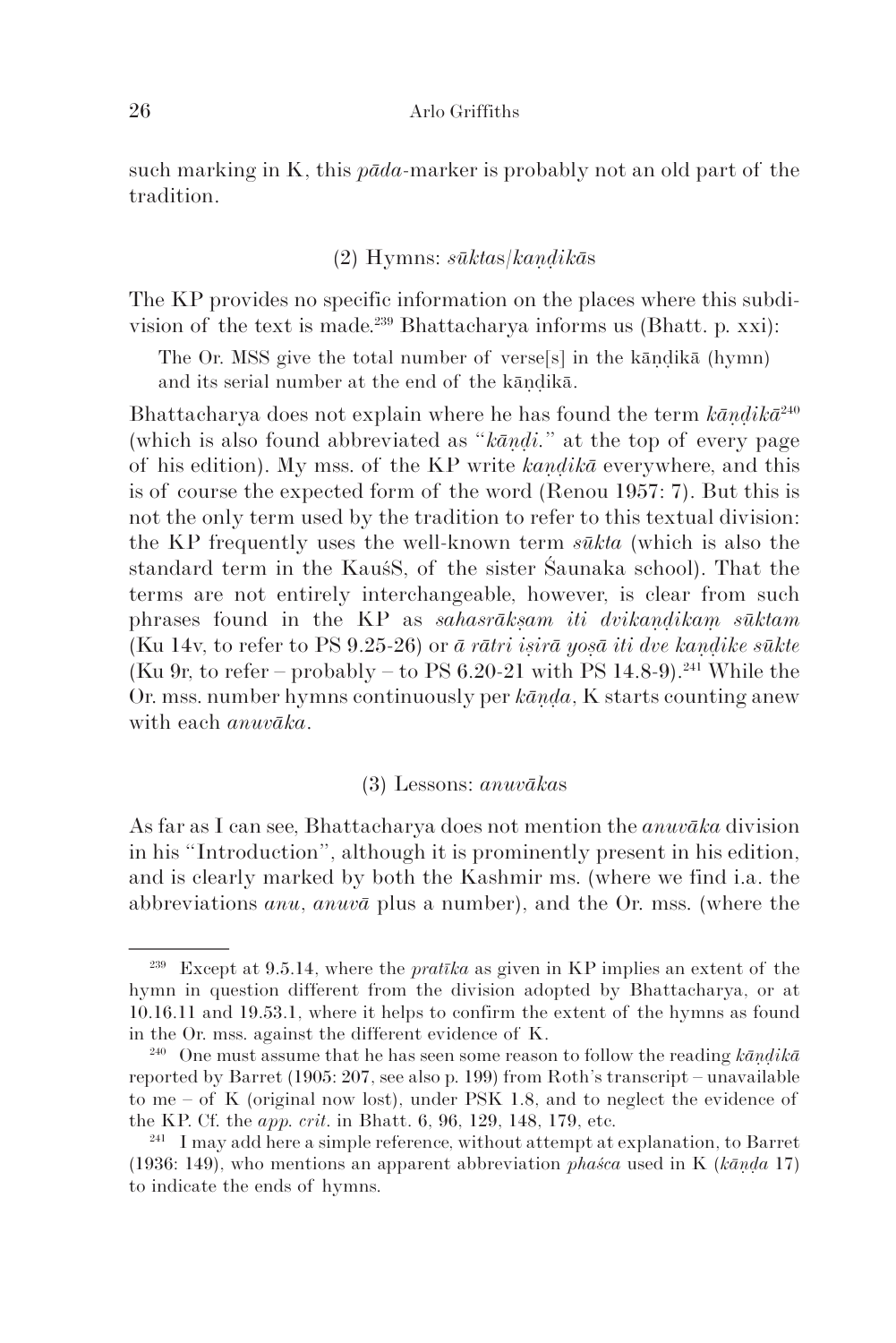abbreviation is simply *a* plus a number, or where the *anuvāka* colophons write the word in full). The KP's Vedavratavidhi demonstrates how  $\epsilon$  essential a part of the tradition this division was.<sup>242</sup> and helps to correct some errors in Bhattacharya's edition, which too slavishly follows the evidence of the PS Or. mss.<sup>243</sup>

## (4) Books: *kāṇḍa*s

The KP's Vedavratavidhi confirms the basic nature of this textual division. In the description of the *madakarman*, which is for some reason part of the *vedavrata*, some titles of *kāṇḍa*s appear to be used (in somewhat corrupt form<sup>244</sup>). A fuller list is found in AVParis  $46.10.^{245}$  Combining the readings found in the AVPariś with those found in the colophons of the PS Or. mss., the following list of *kāṇḍa*-titles can be given:

1. *caturcakāṇḍa*, 2. *pañcarcakāṇḍa*, 3. *ṣaḍcakāṇḍa*, 4. *saptarcakāṇḍa*, 5. *aṣṭarcakāṇḍa*, 6. *navarcakāṇḍa*, 7. *daśarcakāṇḍa*, 8. *ekādaśarcakāṇḍa*, 9. *dvādaśarcakāṇḍa*, 10. *trayodaśarcakāṇḍa*, 11. *caturdaśarcakāṇḍa*, 12. *pañ ca daśarcakāṇḍa*, 13. *ṣoḍaśarcakāṇḍa*, 14. *saptadaśarcakāṇḍa*, 15. *aṣṭā* $d$ aśarcakāṇḍa, 16. kṣudrakāṇḍa, 17. ekānŗcakāṇḍa, $^{246}$  18.  $mahat$ kāṇḍa, $^{247}$ 19. *tcakāṇḍa*/*trycakāṇḍa*, 20. *ekarcakāṇḍa*.

<sup>245</sup> The titles of the *kāṇḍa*s of the PS have been listed and discussed by Witzel (1985a: 269). Cf. n. 235.

<sup>246</sup> Modak 1993: 181, n. 120 explains this title, as it occurs in several texts of the Śaunaka Śākhā (e.g. ŚS 19.23.22 = AVPariś 46.10.22), where it is according to him (p. 159) applied to *kāṇḍa*s 12 through 14 of the ŚS, as follows: "It means 'that which contains *sūktas* one of which consists of non-*ṛks* (i.e. *paryāyas*)'. The word *ekarca* (applied to *kāṇḍa* VII) may be noted in this connection. It may further be noted that *kāṇḍa*s XI to XIII each contain one *paryāya-sūkta*". In the absence of a critical edition of PS 17, I do not yet feel competent to judge whether Modak's explanation may be less, equally, or better applicable to that *kāṇḍa*.

<sup>247</sup> This *kāṇḍa*, largely lacking in K, which corresponds to most of ŚS 13-18, is also called *maṅgalakāṇḍa* in Or. ms. V/121. It seems to have a division into *khaṇḍa*s (a textual division otherwise unknown in the PS): the second *khaṇḍa* ends after

 $242$  Also elsewhere in the KP, the term is used for quoting groups of PS man- $\text{tras.}\ \, _{243}$ 

Incidentally, I may note here that Caland's question (1900: 406 n. 2) "Stehen vielleicht die mystischen Zahlen in GB. I. 1. 8 in irgend welcher Beziehung zu den Zahlen der Anuvākas der Paippalāda Saṃhitā?" can – it seems – now be answered in the negative: I have failed to detect any relationship.

<sup>&</sup>lt;sup>244</sup> As the same corrupt forms are used also in the Or. mss. themselves, they are probably rather old (Orissa) errors, and I have therefore not emended them in my edition above.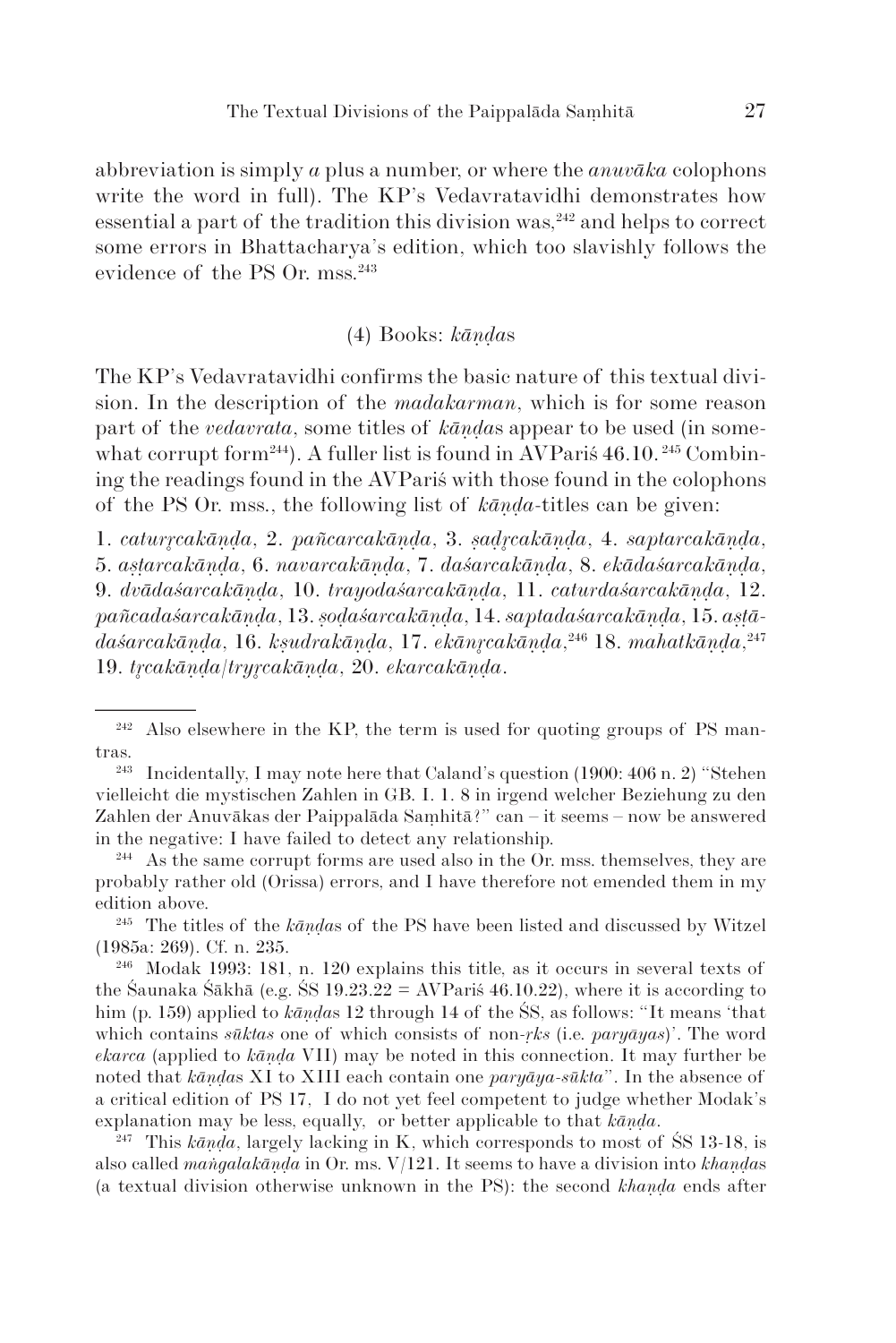The titles of the *kāṇḍa*s of PS are not – to my knowledge – used anywhere in K, where colophons only give numerical indications (*prathamaḥ*, *dvitīyaḥ,* etc.) of the *kāṇḍa*s. The fact that these titles do represent a reasonably old tradition not restricted to Orissa, is proved by their presence in AVPariś 46 / ŚS 19.22-23.

## (5) Quarters: *pāda*s

Perhaps the most interesting detail in the KP's Vedavratavidhi is its confirmation of small bits of evidence to be found in some PS Or. mss., as well as in AVPariś 46.2.4 (see Bolling – von Negelein's *variae lectiones*, p. 296, ms. T *pādottamaiḥ*), viz. for a division of the PS into *pāda*s.

Precisely as the KP indicates, between 5.25.4 and 5.25.5 (cf. the *app*. *crit.* in Bhatt. 408), several Or. mss. indicate the end of the *prathamaḥ pādaḥ*. While some only mark a *śrī* sign (identical to the one used to mark the presumptive mechanical division that is discussed below, p. 29ff.), and while K (see Barret 1917: 288) also simply has the "normal" corresponding repetition of a stanza-quarter, plus *om*, Bhattacharya's mss. Ma and Ja, as well as my  $\text{Ji3},^{248}$  V/123,<sup>249</sup> and Ek2<sup>250</sup> here explicitly use the words *prathamah pādah*. I have not yet found any explicit mention of the *dvitīyaḥ pādaḥ* in any of the PS Or. mss. available to me, after 16.16.3 where we expect it according to the KP, but Ku3 Ji1 Ji4 do insert there a *śrī* sign, while K (Barret 1936: 18) inserts only *om*. The *trivah pādah* is mentioned between  $18.16.10-18.17.1$  – again, precisely in the place indicated by the  $KP - in V/122$ , while JM4 and V/71 insert the same *śrī* (nothing in Ji1 Ji4), and K again has simply *o* (Barret 1938: 594). Finally, we find in the colophon at the end of *kāṇḍa* 20 in Pa and V/122 a reference to the *pippalādaśākhāyāṃ mantrasya caturthaḥ pādaḥ*, where K repeats the last stanza-quarter and

<sup>18.56,</sup> which is usually the place where the mss. split PS 18 in two. Further research on PS 18 must reveal where the first *khaṇḍa* ends, and whether or not the *kāṇḍa* contains more such *khaṇḍa*s. I may also add here that some Or. mss. (JM4 V/71; see Griffiths 2003) refer at the end of PS 18 to *aṣṭāviṃśatikāṇḍimaṅgalāḥ*, or (in Ji4) *sadvimśatyeti kandike*; the meaning of these indications remains unexplained for the time being.

<sup>248</sup> The colophon (f. 115r) reads: … *ǁ iti pippalādaśākhāyāṃ prathamaḥ pādaḥ ǁ*

<sup>&</sup>lt;sup>249</sup> The colophon (f. 92v) reads: ...  $\parallel$  *prathamah pādah*  $\parallel$  ...

<sup>&</sup>lt;sup>250</sup> The colophon (f. 130v) reads: ...  $\parallel$  *ity ātharvane pippalādaśākhāyām prathamaḥ pādaḥ ǁ viṣṇuḥ ǁ …*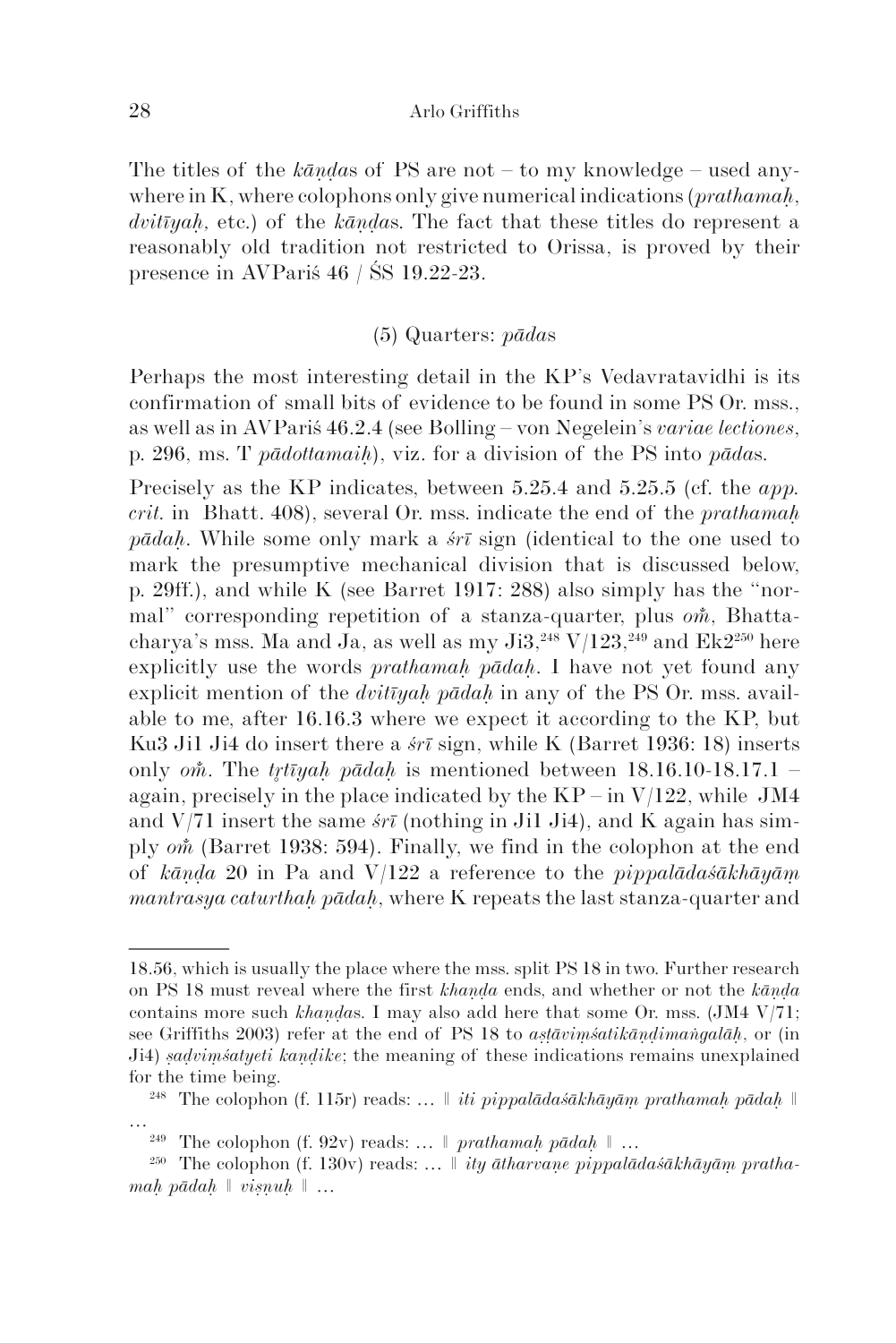adds *om* (Barret 1940: 152). The evidence that we have here yet another old textual division, which ought clearly to be marked in a critical edition, is undeniable.

It is necessary to refer to Renou's article of 1957 once again, because he there discusses the technical term *pāda* as a name of a textual division at some length (p. 15f.). According to Renou's data, the term does not occur before Pāṇini's Aṣṭādhyāyī (1957: 15):

*Pāda*, comme nom de la section des *adhyāya*, apparaît dans l'usage avec Pāṇini, qui peut-être en a créé l'emploi. Il n'est pas douteux que l'usage du terme dans les deux Prātiśākhya de l'Atharvaveda ne soit secondaire par rapport à l'Aṣṭādhyāyī. En tout cas le mot n'a fait fortune qu'après l'époque védique, chez les grammairiens non-pāṇinéens et jusque chez les grammairiens prâkrits.

We must now seriously consider the possibility that what we have found in the Paippalāda Saṃhitā represents a still earlier use of the term, in the proper sense of "quarter". It remains problematic, for the time being – provided we may assume the redactors of PS worked with a rational/mathematical principle, and that they were dealing with a text of the same extent as the one we now have – to see on what basis they divided the text into the above  $(p. 21)$  four parts: (I) 1.1.1-5.25.4, (II) 5.25.5-16.16.3, (III) 16.16.4-18.16.10, (IV) 18.17.1-20.65.11. By my count, these 4 blocks in any case do not have the same number of stanzas. Possibly, the redactors were counting words, $251$  but I cannot test this hypothesis with a computer-aided count, since an electronic Padapāṭha for the PS is not yet available.

### (6) Halves: *varga*s

These were also known already from AVPariś 46.2.4. They consist merely of two pairs of *pāda*s. Note the difference in size between this *varga*, and the Rgyedic one (Renou 1957: 2f.)

## (7) A Further Textual Division: *\*prapāṭhaka*s

Leaving behind, now, the evidence of the KP, I add here a brief discussion of yet another textual division in PS, whose name seems to have been lost to history. As pointed out very briefly by Witzel (1985a: 262),

<sup>&</sup>lt;sup>251</sup> Cf. the elaborate system of counting words in the Taittirīya tradition (Renou 1957: 9).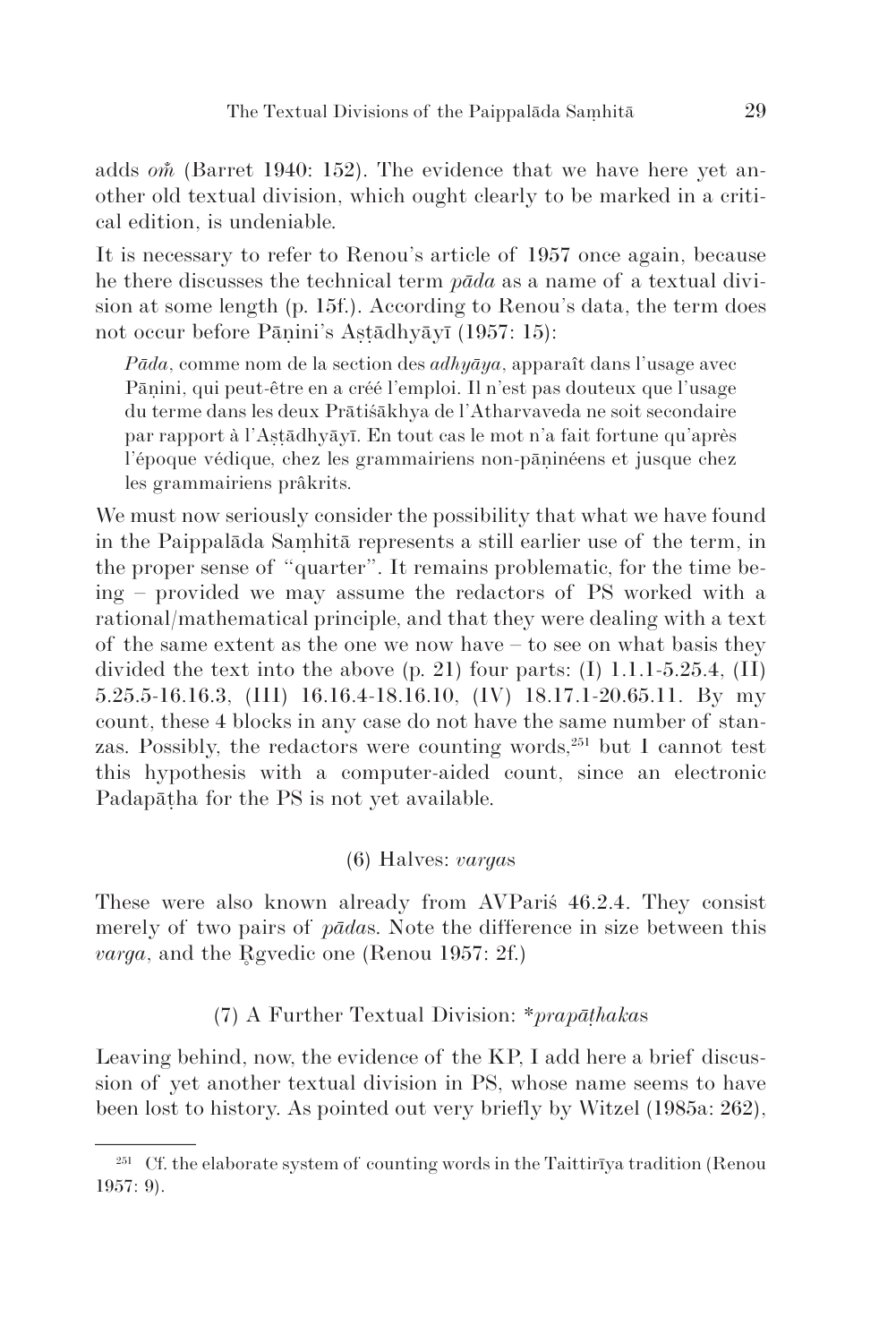"die gewissen Versen vorangehenden *oṃ/Śrī*" may be reckoned among the striking "formale Übereinstimmungen"252 that exist between K and the PS Or. mss.; to be more precise, each *kāṇḍa* of the PS contains numerous cases where a verse which in the Or. mss. is preceded by an auspicious sign (mostly a stylized *śrī*, but in some cases also e.g. *viṣṇuḥ*, or a "floral" ornament) is matched in K by  $\omega \tilde{n}$  and the repetition of one stanza-quarter.253

I have not yet been able to work through all *kāṇḍa*s, but the following list for *kāṇḍa*s 1-16 (based on a perusal of the mss. Ku1-3) is probably fairly close to complete.254 For *kāṇḍa*s 1-15, I mention the page-number in Bhattacharya's edition if the presence of these signs has been indicated in his *apparatus*. Bhattacharya uses such indications as *ataḥ padmādīni* [sic] *aṅkitāni*, *kāṇḍikānte maṅgalacihnādīni*, *mantrānte śrī iti,* etc. For *kāṇḍa* 16, I give reference to the page-number of Barret's 1936 transcription of K for that *kāṇḍa*.

#### Kāṇḍas 1-15

1.6/1.7 (Bhatt. 6), 1.31/32 (not in the *app. crit.* of Bhatt.), 1.40/41 (not in the *app. crit*. of Bhatt.), 1.54/55 (not in the *app. crit.* of Bhatt.), 1.63.2/3 (Bhatt. 64), 1.92/93 (Bhatt. 96), 2.8/9 (Bhatt. 129), 2.23/24

<sup>252</sup> Witzel uses these formal correspondences as argument for his hypothesis of a common written archetype (\*G) for the Kashmir and Orissa PS traditions. To my knowledge, Witzel's hypothesis has not yet been seriously discussed anywhere (except my remarks in Griffiths 2002: 40-44 and 2003: n. 25), nor does Bhattacharya discuss it in his "Introduction". I may state here my opinion that this particular example might equally be treated as a "formal difference", because even though the two traditions agree strikingly in where they insert these markers, the markers themselves are nowhere the same.

<sup>&</sup>lt;sup>253</sup> The use of this device in K was noted by Edgerton 1915: 411, but he wrongly suggested that it occurs only "at the end of a hymn". As we saw above (p. 28), it is used also for the marking of "Quarters" (*pāda*s) in K. In fact, it appears to be a generic device to mark the end of textual divisions in this ms.: see e.g. the repetitions at the end of *kāṇḍas* 1, 2, 5, 6 (Edgerton ib.), 16, 17 (*om*, but no repetition!), 18, 19, 20.

<sup>&</sup>lt;sup>254</sup> I have come across another example of the same phenomenon during my work on *kāṇḍa* 19 (my 1998 Leiden M.A. thesis offered an edition with translation of PS 19.1-10; the brief communication by Griffiths – Lubotsky 1999 contains another small result of my work on this *kāṇḍa*): between 19.4.9 and 19.4.10 the Or. mss. available to me insert  $\acute{s}\acute{r}$ , while K adds a repetition of 19.4.9d:  $z \space on \hat{n}$  anu  $s\bar{u}$ *tam suvitave z om* (Barret 1940: 7).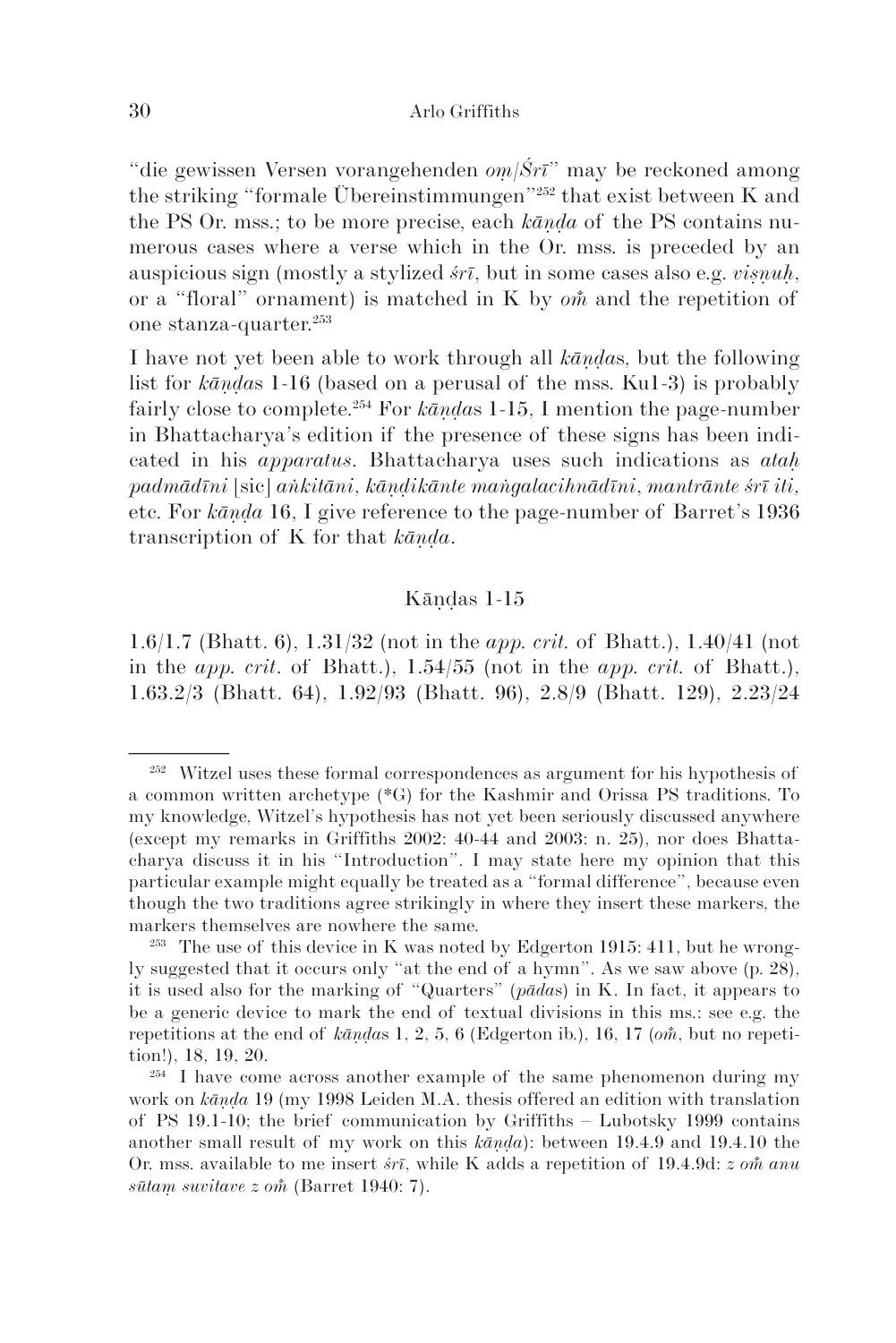(Bhatt. 148), 2.39.2/3 (Bhatt. 167), 2.51/52 (Bhatt. 179), 2.73/74 (Bhatt. 206), 3.10/11 (not in Ku1, Bhatt. 242), 3.30/31 (Bhatt. 274), 4.8/9 (Bhatt. 308), 4.27/28 (Bhatt. 340), 5.7.8/9 (Bhatt. 377), 5.22.4/5 (Bhatt. 404), (5.25.4/5 [first *pāda*, Bhatt. 408]), 5.38.4/5 (Bhatt. 434), 6.12.5/6 (Bhatt. 462), 7.4.4/5 (Bhatt. 490), 8.13.6/7 (Bhatt. 551), 9.6.2/3 (Bhatt. 586), 10.5.10/11 (Bhatt. 653), 11.6.2/3 (Bhatt. 687), 12.5.8/9 (Bhatt. 720), 12.19/20 (Bhatt. 750), 15.14/15 (not in the *app. crit.* of Bhatt.).

## Kāṇḍa 16 (based on Ku3 [and Ji1])

16.6.2/3 (not paralleled in K; see Barret 1936: 7), (16.16.3/4 [second *pāda*; ib. p. 18]), 16.19.6d/6e (ib. p. 21), (16.34/16.35 [sixth *anuvāka*, not paralleled in K; ib. p. 35]),  $16.51.5/6$  (not paralleled in K; ib. p. 52), (16.69/70 [eleventh *anuvāka*; ib. p. 69]), 16.84/85 (ib. p. 86), 16.101.6/7 (ib. p. 102), (16.110/111 [seventeenth *anuvāka*, not paralleled in K; ib. 112]), (16.126/127 [eithteenth *anuvāka*; ib. p. 122]), 16.153.4/5 (ib. p. 144).

Since the material is not yet complete, I hesitate to offer a hypothesis about these striking correspondences between K and the Or. mss. I can only suggest that we may have here a vestige of a "division mécanique" (Renou 1957: 2f.) of the text into portions of (roughly?) equal size. As in the case of the *pāda*s, the principle of division escapes me: a test of the stretches 5.38.5 to 6.12.5, 6.12.6 to 7.4.4, 7.4.5 to 8.13.6, and 8.13.7 to 9.6.2 did not yield equal numbers of stanzas. Again, it is possible that a principle of equal numbers of words underlies this division, or perhaps equal numbers of *daṇḍa*s, stanza-quarters, or syllables. With a view to the division of ŚS 1-18 into *prapāṭhaka*s, a division – not extended into ŚS *kāṇḍa*s 19 and 20 – which, "though noticed in all the mss.", is according to Whitney – Lanman 1905: cxxviii, "probably a recent, and certainly a very secondary and unimportant one", I propose to call this unnamed textual division of PS \**prapāṭhaka*. My proposal is based mainly on the fact that the number of \**prapāṭhaka*s for the whole of PS will probably not exceed 60, a figure arguably within the same order of magnitude as the figure 34 for ŚS 1-18 (Whitney – Lanman ib.). It seems possible that the \**prapāṭhaka* division of the Paippalāda tradition is one among several features secondarily taken over by the Śaunaka from the Paippalāda Śākhā.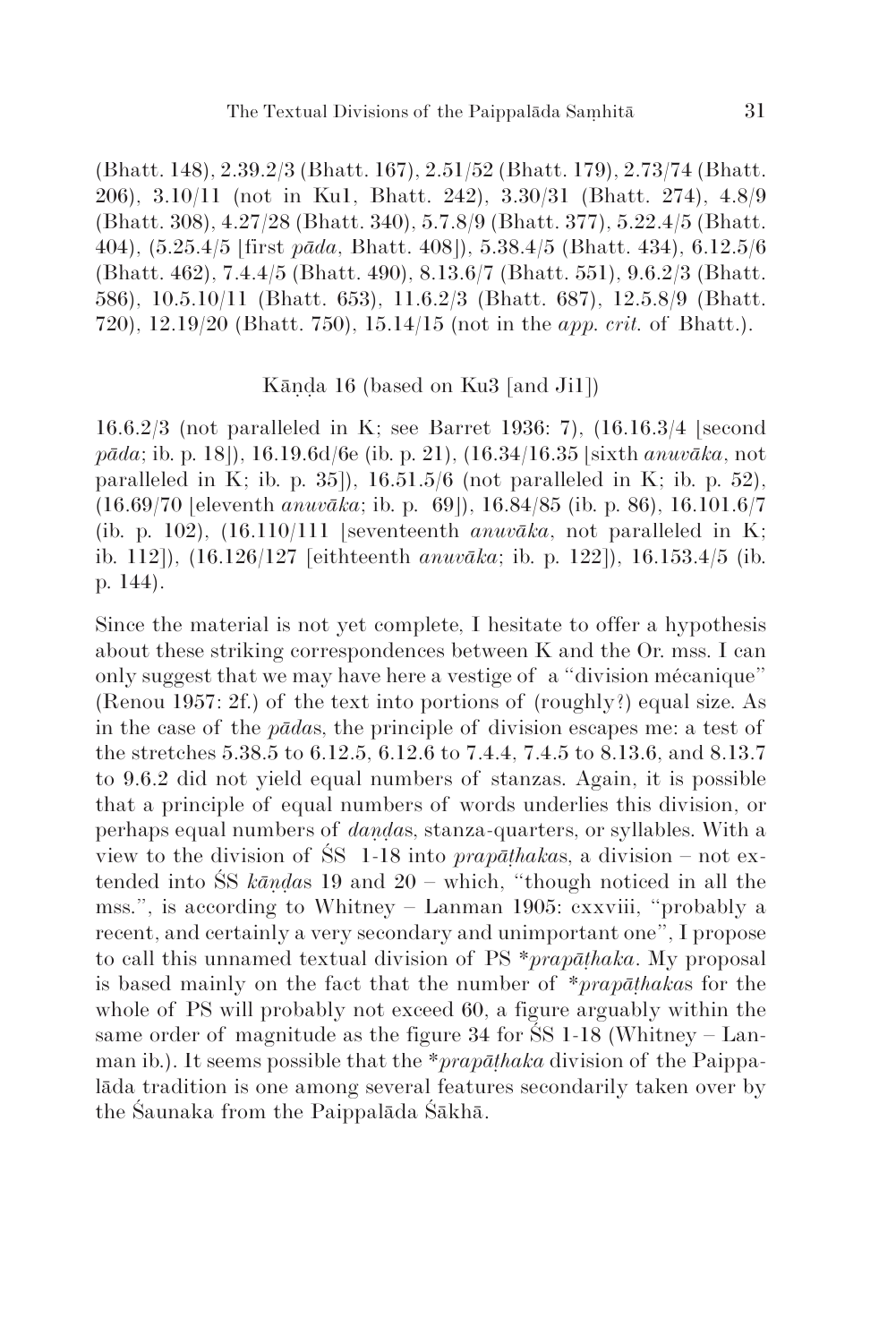# A B B R E V I A T I O N S A N D B I B L I O G R A P H Y

| <b>ĀpŚS</b>        | Āpastamba Śrauta Sūtra, ed. R. Garbe (Calcutta 1882-<br>$1902$ ).                                                                                                                                                                                                                                                                                                                                                                                                                                                                                                                                                                                                                                                                                                                                                                                  |
|--------------------|----------------------------------------------------------------------------------------------------------------------------------------------------------------------------------------------------------------------------------------------------------------------------------------------------------------------------------------------------------------------------------------------------------------------------------------------------------------------------------------------------------------------------------------------------------------------------------------------------------------------------------------------------------------------------------------------------------------------------------------------------------------------------------------------------------------------------------------------------|
| AVParis            | Atharva Veda Pariśistas, ed. G.M. Bolling - J. von Negelein<br>(Leipzig 1909-1910).                                                                                                                                                                                                                                                                                                                                                                                                                                                                                                                                                                                                                                                                                                                                                                |
| Barret 1905-1940   | L.C. Barret, The Kashmirian Atharva Veda. Book one.<br>JAOS 26 (1905) 197-295 - Book two. JAOS 30 (1910) 187-<br>$258 - Book$ three. $JAOS$ 32 (1912) 343-390 - Book four.<br>JAOS 35 (1915) 42-101 - Book five. JAOS 37 (1917) 257-308<br>$-$ Book seven. $JAOS$ 40 (1920) 145-169 – Book eight. $JAOS$<br>41 (1921) 264-289 – Book nine. $JAOS$ 42 (1922) 105-146 –<br>Book ten. JAOS 43 (1923) 96-115 - Book eleven. JAOS 44<br>$(1924)$ 258-269 – Book twelve. JAOS 46 (1926) 34-48 – Book<br>fourteen. $JAOS$ 47 (1927) 238-249 – Book thirteen. $JAOS$<br>48 (1928) 36-65 – Book fifteen. $JAOS$ 50 (1930) 43-73 –<br>Books Sixteen and Seventeen. [AOS 9]. New Haven: Ameri-<br>can Oriental Society, 1936 – Book eighteen. JAOS 58 (1938)<br>571-614 – Books Nineteen and Twenty. [AOS 18]. New Haven:<br>American Oriental Society, 1940. |
| BaudhDhS           | Baudhāyana Dharma Sūtra, ed. P. Olivelle (Delhi 2000).                                                                                                                                                                                                                                                                                                                                                                                                                                                                                                                                                                                                                                                                                                                                                                                             |
| Bhatt.             | Dipak Bhattacharya, The Paippalada-Samhita of the Athar-                                                                                                                                                                                                                                                                                                                                                                                                                                                                                                                                                                                                                                                                                                                                                                                           |
|                    | vaveda. Volume One, Consisting of the first fifteen Kandas.<br>[Bibliotheca Indica Series 318]. Calcutta: Asiatic Society,<br>1997.                                                                                                                                                                                                                                                                                                                                                                                                                                                                                                                                                                                                                                                                                                                |
| Bhattacharyya 1957 | Durgamohan Bhattacharyya, A Palm-Leaf Manuscript<br>of the Paippaladasamhita: Announcement of a Rare Find.<br>Our Heritage 5 (1957) 81-86.                                                                                                                                                                                                                                                                                                                                                                                                                                                                                                                                                                                                                                                                                                         |
| Bhattacharyya 1964 | Id., Paippalāda Samhitā of the Atharvaveda. First Kānda.<br>Edited from original manuscripts with critical notes. [Cal-<br>cutta Sanskrit College Research Series XXVI]. Calcutta:<br>Sanskrit College, 1964.                                                                                                                                                                                                                                                                                                                                                                                                                                                                                                                                                                                                                                      |
| Bhattacharyya 1968 | Id., The Fundamental Themes of the Atharvaveda (With<br>Special Reference to its Paippaladasamhita). [Kaushik<br>Lecture Series VI]. Poona: S.P. Mandali, 1968.                                                                                                                                                                                                                                                                                                                                                                                                                                                                                                                                                                                                                                                                                    |
| Bhattacharyya 1970 | Id., Paippalāda Samhitā of the Atharvaveda. Volume Two.<br>Edited from original manuscripts with critical notes. [Cal-<br>cutta Sanskrit College Research Series LXII]. Calcutta:<br>Sanskrit College, 1970.                                                                                                                                                                                                                                                                                                                                                                                                                                                                                                                                                                                                                                       |
| Bloomfield 1899    | M. Bloomfield, The Atharvaveda. [Grundriss der Indo-Ari-<br>schen Philologie und Altertumskunde II/18]. Strassburg:<br>K.J. Trübner, 1899.                                                                                                                                                                                                                                                                                                                                                                                                                                                                                                                                                                                                                                                                                                         |
| Caland 1900        | W. Caland, Review of Bloomfield 1899. GGA 162 (1900)<br>$402-409$ (= Kleine Schriften, ed. M. Witzel. Stuttgart 1990,<br>p. $594-601$ ).                                                                                                                                                                                                                                                                                                                                                                                                                                                                                                                                                                                                                                                                                                           |
| Caland 1926        | Id., Eine dritte Mitteilung über das Vādhūlasūtra. AO 4                                                                                                                                                                                                                                                                                                                                                                                                                                                                                                                                                                                                                                                                                                                                                                                            |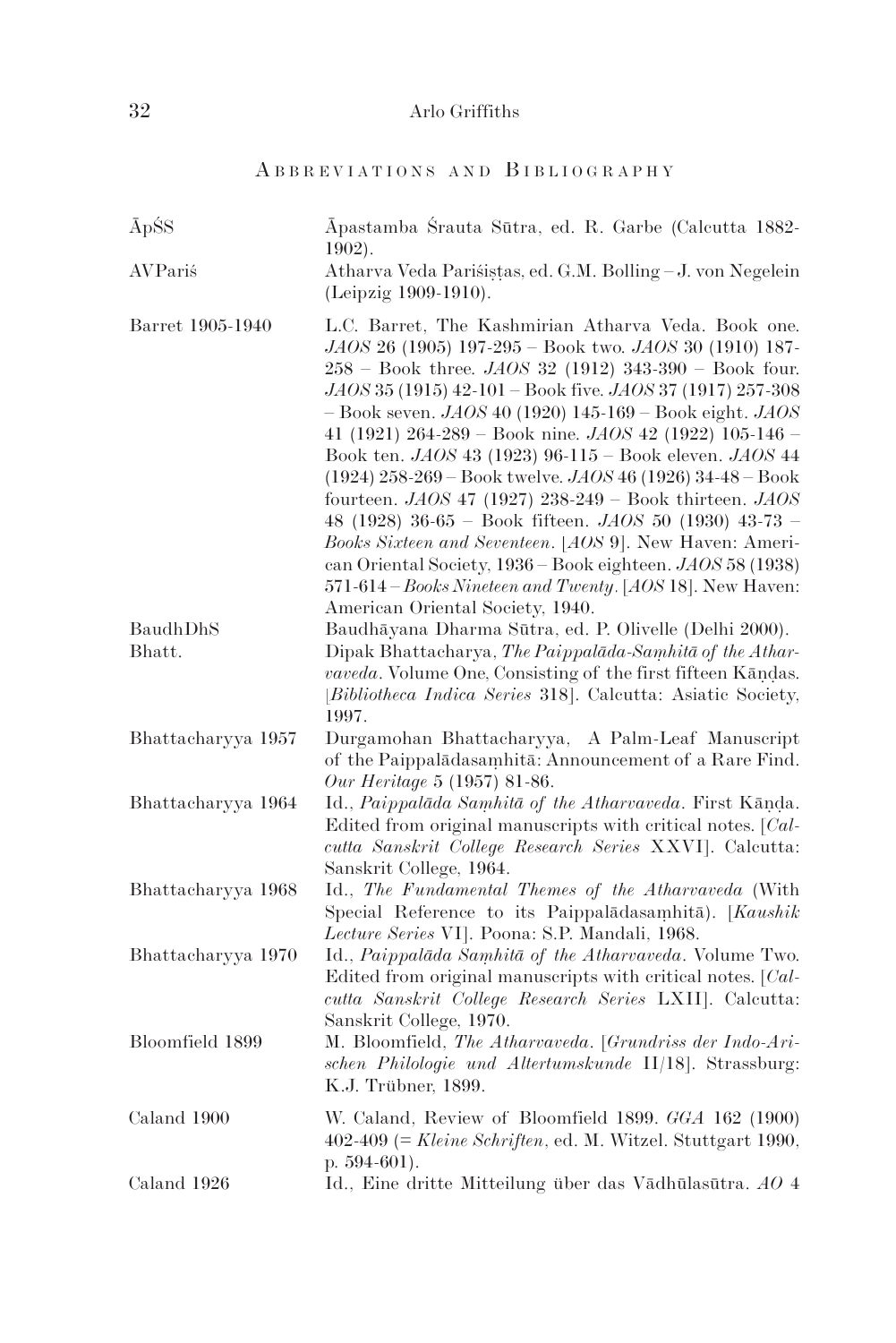| Chintamani 1939                | $(1926)$ 161-213 (= Kleine Schriften, ed. M. Witzel. Stuttgart<br>1990, p. $344-396$ ).<br>T.R. Chintamani, Fragments of Paithinasi Dharmasūtra.<br>$Annals$ of Oriental Research of the University of Madras $4/1$<br>$(1939)$ 5-40.                                                            |
|--------------------------------|--------------------------------------------------------------------------------------------------------------------------------------------------------------------------------------------------------------------------------------------------------------------------------------------------|
| Devasthali 1966                | G.V. Devasthali, The Form and the Arrangement of the<br>Atharva-Veda. In: Professor Birinchi Kumar Barua Com-<br>memoration Volume, ed. M. Neog - M.M. Sharma. Gauhati<br>1966, p. 43-53 (= <i>Indian Antiquary</i> [third series] $2 \, [1967]$<br>$29-39$ ).                                   |
| Edgerton 1915                  | F. Edgerton, The Kashmirian Atharva Veda, Book Six.<br>Edited, with critical notes. $JAOS$ 34 (1915) 374-411.                                                                                                                                                                                    |
| GВ<br>Griffiths 2002           | Gopatha Brāhmaņa, ed. D. Gaastra (Leiden 1919).<br>A. Griffiths, Aspects of the Study of the Paippalada<br>AtharvaVedic Tradition. In: Atharvaná (A Collection of<br>Essays on the AtharvaVeda with Special Reference to its<br>Paippalāda Tradition), ed. A. Ghosh. Kolkata 2002, p. 35-<br>54. |
| Griffiths 2003                 | Id., The Orissa Manuscripts of the Paippalada Samhita.<br>ZDMG 153/2 (2003) 333-370.                                                                                                                                                                                                             |
| Griffiths, forthcoming         | Id., Paippalāda Mantras in the Kauśikasūtra. In: Proceed-<br>ings of the Third International Vedic Workshop, ed. A. Grif-<br>$fiths - J.E.M. Houben.$                                                                                                                                            |
| $Griffiths -$<br>Lubotsky 1999 | A. Griffiths - A. Lubotsky, Postscript on Vedic jangahe.<br><i>JAOS</i> 119 (1999) 480f.                                                                                                                                                                                                         |
| von Hinüber 2001               | O. von Hinüber, Review of Zehnder 1999. ZDMG 151<br>$(2001)$ 459.                                                                                                                                                                                                                                |
| Hoffmann 1986                  | K. Hoffmann, Textkritisches zur Paippalāda-Samhitā. In:<br>Sanskrit and World Culture, ed. W. Morgenroth. Berlin<br>1986, p. 457-461 (= $Aufsätze zur Indoiranistik$ . Band 3, ed.<br>S. Glauch – R. Plath – S. Ziegler. Wiesbaden 1992, p. 819-<br>823).                                        |
| Κ                              | The Kashmir tradition/ms. of PS                                                                                                                                                                                                                                                                  |
| KathA                          | Katha Aranyaka, ed. M. Witzel (Kathmandu 1974).                                                                                                                                                                                                                                                  |
| KauśS                          | Kauśika Sūtra, ed. M. Bloomfield (New Haven 1890 =<br><i>JAOS</i> 14 [1889]).                                                                                                                                                                                                                    |
| KР                             | (Vivāhādi) Karmapañjikā composed by Śrīdhara (unpub-<br>lished).                                                                                                                                                                                                                                 |
| Lubotsky 2002                  | A.M. Lubotsky, Atharvaveda-Paippalāda Kānda Five.<br>Text, Translation, Commentary. [HOS Opera Minora 4].<br>Cambridge, Mass.: Harvard University, 2002.                                                                                                                                         |
| Mishra 1973                    | Nilamani Mishra, An Alphabetical Catalogue of Sanskrit<br>Manuscripts in the Collection of the Orissa State Museum,<br><i>Bhubaneshwar</i> . Part 1. Bhubaneshwar: Orissa State Mu-<br>seum, 1973.                                                                                               |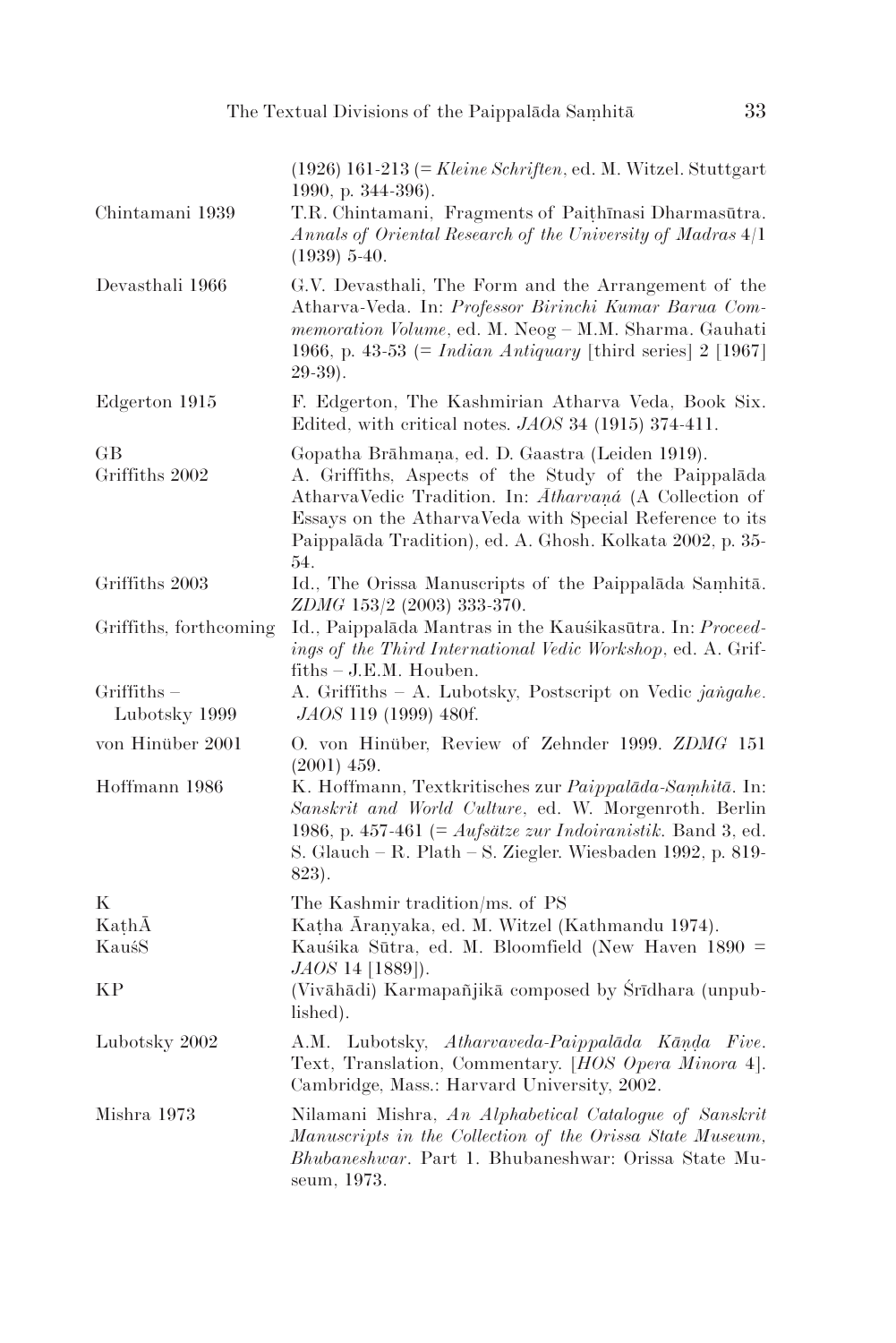| 34 | Arlo Griffiths |
|----|----------------|
|    |                |

| Modak 1971                 | B.R. Modak, The Veda-Vrata. <i>Indian Antiquary</i> (third se-                                                                                                                                                                                                            |
|----------------------------|---------------------------------------------------------------------------------------------------------------------------------------------------------------------------------------------------------------------------------------------------------------------------|
| Modak 1993                 | ries) $5(1971)$ 35-37.<br>Id., The Ancillary Literature of the Atharva-Veda. A Study<br>with Special Reference to the Parisistas. New Delhi: Rash-<br>triya Veda Vidya Pratishthan, 1993.                                                                                 |
| Mylius 2000                | K. Mylius, Review of Zehnder 1999. IIJ 43 (2000) 295-<br>298.                                                                                                                                                                                                             |
| Or.                        | Orissa; the Orissa tradition/mss. of PS                                                                                                                                                                                                                                   |
| PārGS<br>Parpola 1996      | Pāraskara Grhya Sūtra, ed. A.F. Stenzler (Leipzig 1876).<br>A. Parpola, On the Upagrantha (sūtra) of the Sāmaveda.<br>1. Contents and Textual Divisions. In: Langue, style et<br>structure dans le monde indien, ed. N. Balbir – G.-J. Pinault.<br>Paris 1996, p. 91-121. |
| PS                         | Paippalāda Samhitā, (unless stated otherwise) numbered                                                                                                                                                                                                                    |
| <b>PSK</b>                 | according to the Orissa mss.<br>Paippalāda Samhitā, (numbered/read) according to the<br>Kashmir (K) ms., ed. Barret 1905-1940 and Edgerton<br>1915.                                                                                                                       |
| Renou 1957                 | L. Renou, Les divisions dans les textes sanskrits. IIJ 1<br>$(1957)$ 1-32 (= <i>Choix d'études indiennes</i> . Réunies par N.<br>Balbir et G.-J. Pinault. Paris 1997, II/487-518).                                                                                        |
| RV<br><b>RVKhil</b>        | Rg Veda Samhitā, ed. Th. Aufrecht (Bonn <sup>2</sup> 1877).<br>Rg Veda Khilāni, ed. I. Scheftelowitz (Breslau 1906).                                                                                                                                                      |
| ŚS                         | Saunaka Samhitā, ed. R. Roth - W.D. Whitney (Berlin<br>1856).                                                                                                                                                                                                             |
| VādhŚS                     | Vādhūla Šrauta Sūtra, ed. B.B. Chaubey (Hoshiarpur<br>$1993$ ).                                                                                                                                                                                                           |
| VaikhŚS                    | Vaikhānasa Srauta Sūtra, ed. W. Caland (Calcutta 1941).                                                                                                                                                                                                                   |
| Weber 1858                 | A. Weber, Zur Textgeschichte der Vedasamhitäs, insbeson-<br>dere der Atharva-Samhitā. Indische Studien 4 (1858) 431-<br>434.                                                                                                                                              |
| Whitney $-$                | W.D. Whitney - C.R. Lanman, Atharva-Veda Samhitā. With                                                                                                                                                                                                                    |
| Lanman 1905                | a Critical and Exegetical Commentary. 2 vols. [HOS 7-8].<br>Cambridge, Mass.: Harvard University Press, 1905.                                                                                                                                                             |
| Witzel 1973-1976           | Michael Witzel, On the Reconstruction of the Authentic<br>Paippalāda-Samhitā. Journal of the Ganganatha Jha Ken-<br>driya Sanskrit Vidyapeetha 29 (1973) 463-488 and 32 (1976)<br>137-168.                                                                                |
| Witzel 1985a               | Id., Die Atharvaveda-Tradition und die Paippalāda-<br>Samhitā. ZDMG-Supplement 6 (1985) 256-271.                                                                                                                                                                          |
| Witzel 1985b               | Id., Die mündliche Tradition der Paippalādins von Orissa.<br>MSS 44 (1985) 259-289.                                                                                                                                                                                       |
| Witzel -<br>Griffiths 2002 | M. Witzel - A. Griffiths, A List of Paippalāda-Atharva<br>Vedin Settlements. In: Atharvaná (A Collection of Essays<br>on the AtharvaVeda with Special Reference to its Paippa-<br>lāda Tradition), ed. A. Ghosh. Kolkata 2002, p. 167-179.                                |